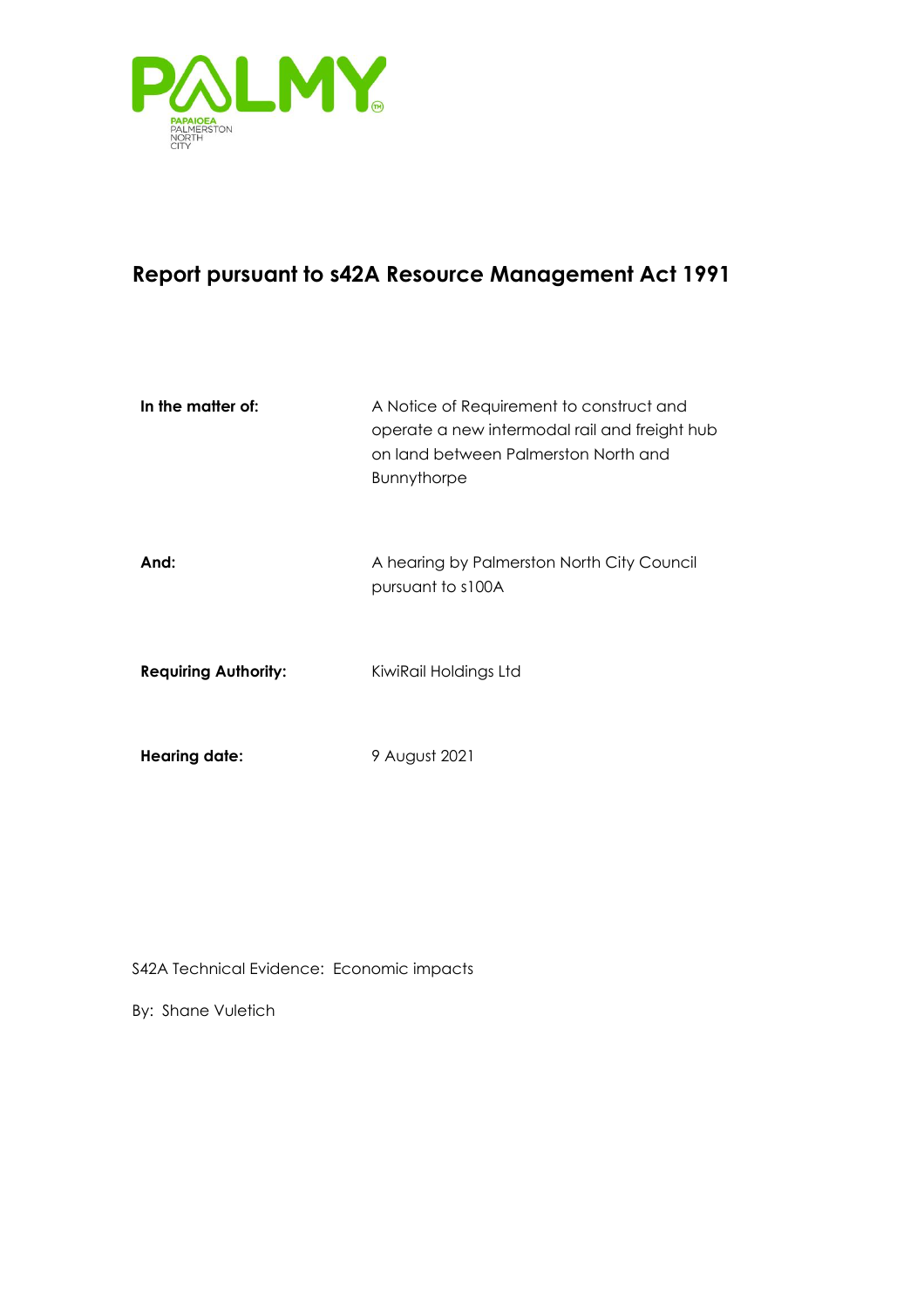# <span id="page-1-0"></span>**1 Executive Summary**

1. I have been asked on behalf of the determining authority, Palmerston North City Council, to assess the elements of the NoR relating to the economic impacts of the KiwiRail Freight Hub ("Freight Hub"). The key findings from my assessment are summarised below.

## <span id="page-1-1"></span>**1.1 Strategic context**

- *2.* The Freight Hub is a major economic development opportunity for the Manawatu-Whanganui region. It forms part of a broader regional strategy to develop a highly efficient, multi-modal freight and distribution precinct in the North East Industrial Zone (NEIZ) area. The objective is to strengthen the Manawatu's role as a major distribution centre within the national freight network, leading to investment and employment growth in the sector.
- 3. The envisioned precinct, known as the Central NZ Distribution Hub ("Distribution Hub"), encompasses the NEIZ, Palmerston North Airport and the proposed Freight Hub, with connections to the future Regional Freight Ring Road. To achieve the desired level of efficiency, it is critical that the Freight Hub integrates with the other elements of the Distribution Hub in a way that enables freight to move seamlessly between them. This is important context within which to view the potential economic impacts of the Freight Hub.

## <span id="page-1-2"></span>**1.2 Economic impacts of the Freight Hub**

- 4. The main economic benefits and costs of the Freight Hub identified by KiwiRail are summarised below, together with my comments on the robustness of the analysis.
- 5. I generally agree with KiwiRail's assertion that the Freight Hub is likely to generate significant economic benefits for the region. However, I have concerns with some of the methodologies and assumptions that underpin KiwiRail's quantitative analysis. In addition, KiwiRail has not quantified two important categories of economic effects: long-term investment impacts and impacts on local traffic conditions.
- 6. Some of the issues I have identified are likely to result in expected benefits being overstated by KiwiRail, while others are likely to have the opposite effect. Without conducting an independent analysis (which is outside the scope of my evidence), I am not able to determine the net effect of these issues on the level of expected benefits.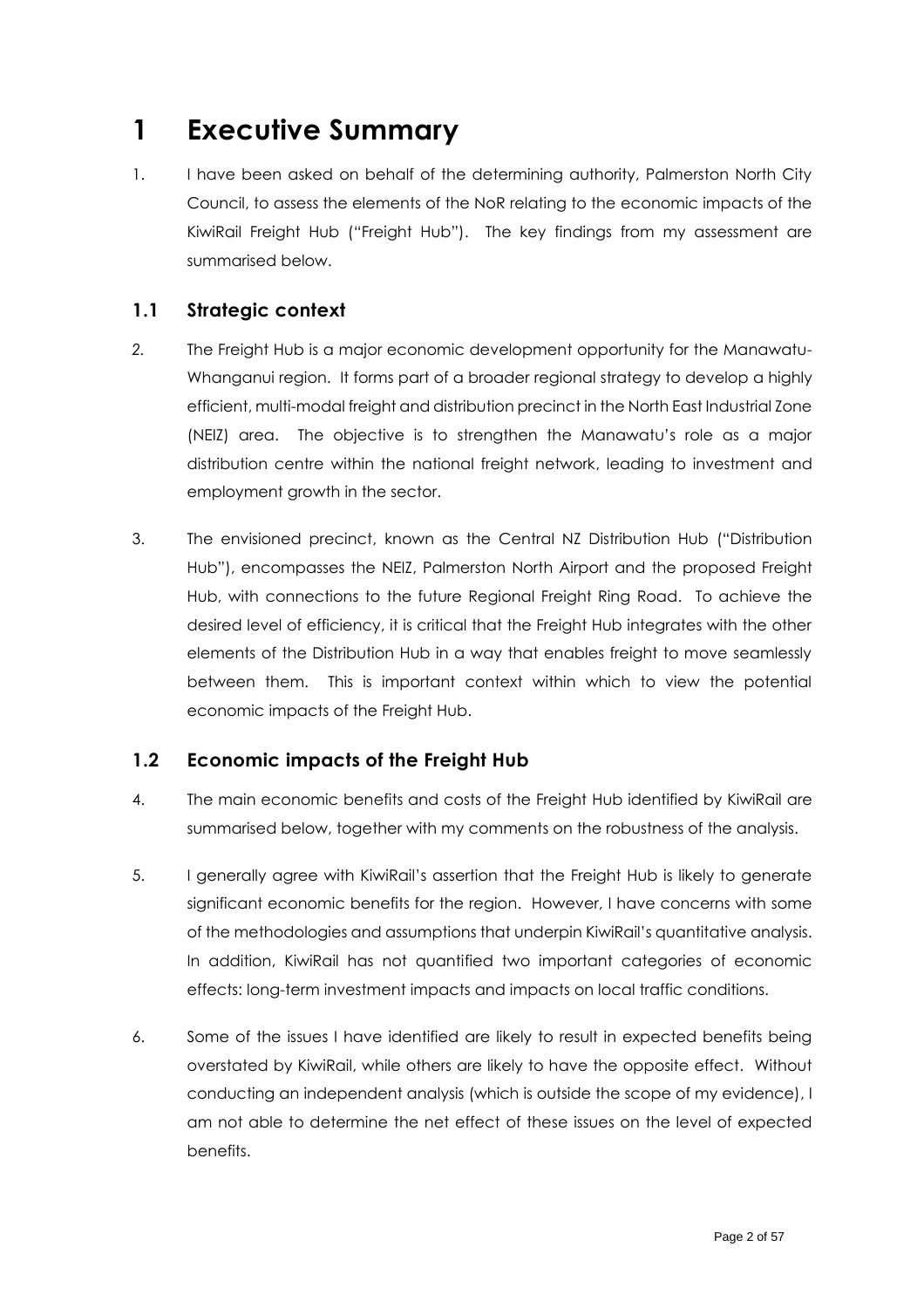#### <span id="page-2-0"></span>**1.2.1 Transport cost reduction and mode shift benefits**

- 7. According to KiwiRail, the main economic drivers for the Freight Hub are (a) increased container capacity and (b) the ability to handle longer trains than would be possible at the existing rail yard. KiwiRail asserts that these capabilities will give rise to the following benefits:
	- a. **transport cost reductions:** reduced freight transport costs for Freight Hub users resulting from the ability to move expected growth in freight demand by rail instead of by road and the use of longer, more efficient trains; and
	- b. **mode shift benefits:** improved environmental, safety and congestion outcomes for wider New Zealand resulting from an increase in the mode share of rail for moving freight inter-regionally.
- 8. KiwiRail estimates that the Freight Hub will give rise to total transport cost reduction and mode shift benefits over a 60-year evaluation period of around \$1.1b in absolute terms, or \$376m in present value terms. KiwiRail expects approximately 20% of these benefits to accrue to rail users based in Palmerston North, 40% to rail users outside the region, and 20% to the wider country.
- 9. From a conceptual perspective, I consider KiwiRail's methods for estimating the economic benefits outlined above to be reasonable. However, I have identified the following issues in relation to some of the underlying assumptions:
	- a. there appears to be uncertainty regarding whether and when the network enhancements required to enable the use of longer trains in New Zealand will be completed;
	- b. the economic benefits of longer trains appear to have been modelled early when compared with KiwiRail's statements regarding the likely timing of their introduction;
	- c. the regional population projections used to inform KiwiRail's estimates of future freight demand are low compared with the most recent projections available from Statistics NZ;
	- d. 100% of estimated transport cost savings relating to freight traffic originating or terminating in Palmerston North have been allocated to Palmerston Northbased rail users, instead of being split between shippers and recipients at both ends of the route (or retained by KiwiRail); and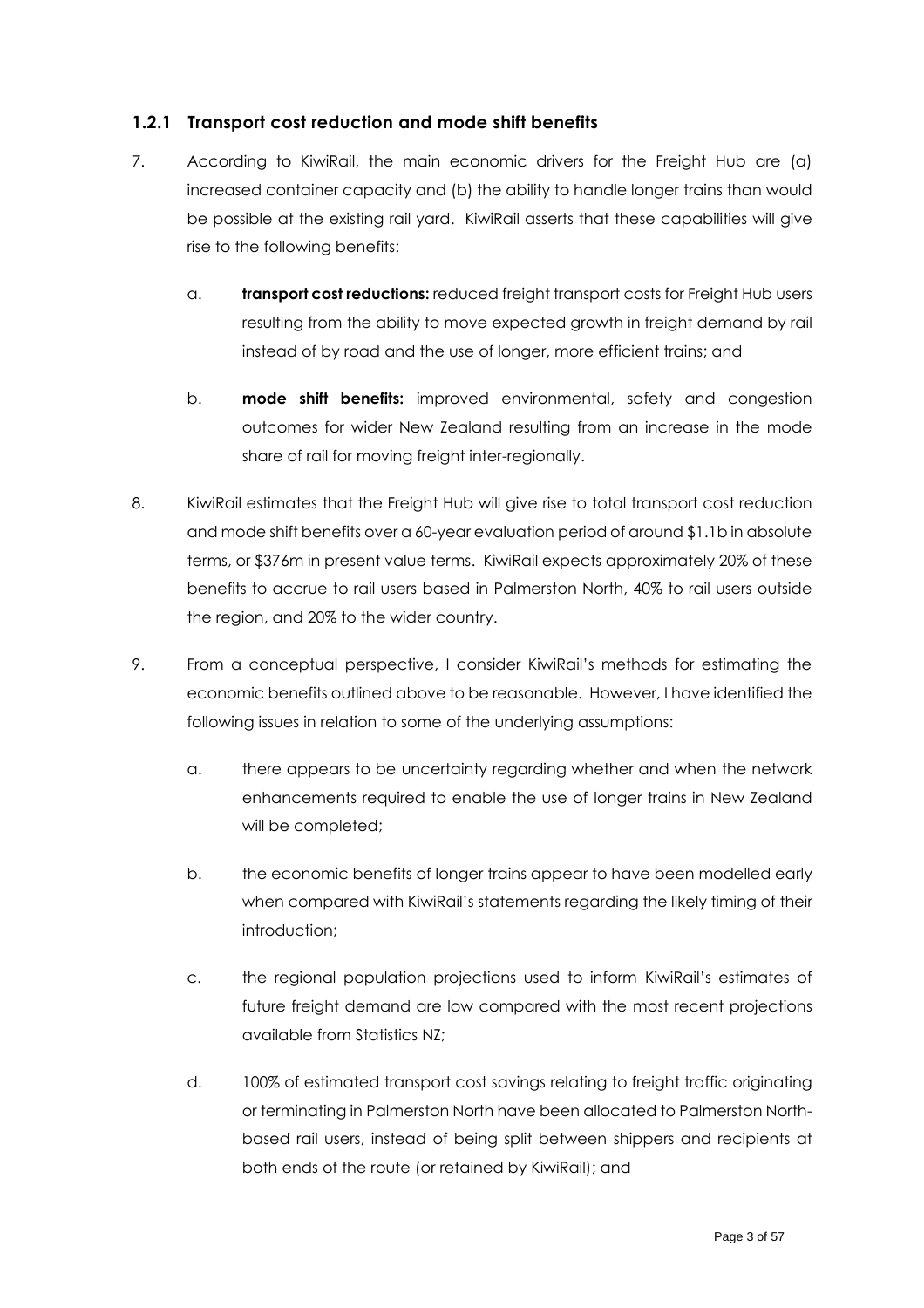- e. Potential benefits relating to increased freight handling efficiencies, over and above the benefits outlined above, are identified by KiwiRail but not modelled.
- 10. I consider that the early reporting of longer train benefits and over-allocation of transport cost savings to Palmerston North users would have resulted in an overstatement of expected benefits to the region, whereas the use of lower population growth assumptions and omission of freight handling efficiencies would have resulted in an understatement of expected benefits. The net effect of these depends on which effect is larger.
- 11. These issues would benefit from further clarity from KiwiRail.

#### <span id="page-3-0"></span>**1.2.2 Investment benefits**

- 12. KiwiRail asserts that the Freight Hub is likely to generate significant new investment and employment in the Manawatu-Whanganui region. It states that new investment would be expected to occur in connection with both the construction phase of the project and the longer-term operations of the Freight Hub.
- 13. KiwiRail uses an approach known as Economic Impact Analysis (EIA) to estimate that spending with local firms during the construction phase would be likely to increase regional GDP by around \$490m. KiwiRail does not attempt to quantify the longerterm investment benefits, stating that it is difficult to do so with any accuracy.
- 14. I agree that construction of the Freight Hub is likely to provide income for a significant number of local businesses. However, I do not consider the estimated GDP impacts to be an appropriate measure of construction benefits. This is because in my experience EIA tends to overstate expected benefits relative to social cost-benefit analysis (CBA), which is the preferred methodology used by central government agencies.<sup>1</sup> If a CBA framework were used in this case, I would expect it to generate estimated economic benefits from construction of around \$150m-\$200m before consideration of displacement effects.
- 15. In addition to construction impacts, I would expect there to be significant new investment by freight sector firms wishing to utilise the improved rail facilities once operational, and by businesses that provide supporting services to freight sector firms

<sup>1</sup> This happens because EIA does not consider the value (or opportunity cost) of the resources expended to deliver the increase in GDP and it assumes that there are sufficient idle resources in the economy to service all of the additional demand (i.e. there is no displacement of other activity), which is rarely the case.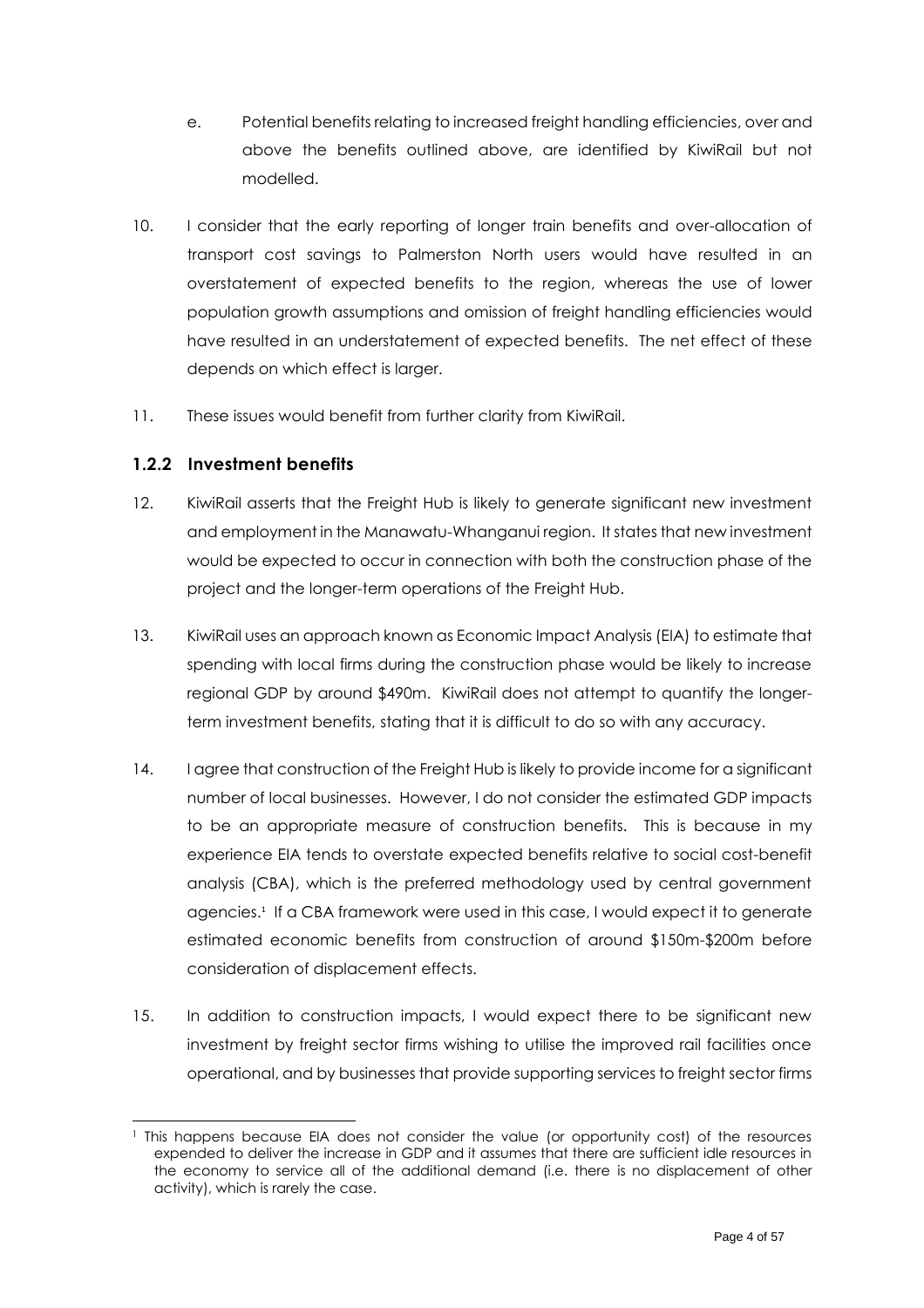and their staff. Although not quantified by KiwiRail, I consider that these longer-term investment impacts have the potential to be the biggest economic benefit of the Freight Hub for the region. I would expect them to be higher than construction impacts over the longer term.

### <span id="page-4-0"></span>**1.2.3 The benefits of certainty**

- 16. In my view, the level of investment benefits generated by the Freight Hub will depend in part on the degree of certainty that exists in the public domain regarding the delivery and timing of the project.
- 17. Given the economic benefits expected to accrue to users of the Freight Hub, raildependent businesses will be more likely to invest in the region if they are confident the project will go ahead. Likewise, evidence of investment intentions by raildependent firms would be expected to activate investment by businesses wishing to support these firms. A relatively short "lapse" period under the RMA would give potential investors the certainty they require to make these long-term investment decisions.
- 18. A long wait for certainty regarding KiwiRail's plans would risk delaying or deterring private investment, as well as public investments with a dependency on the Freight Hub such as the Ring Road. A long lapse period would also prolong the uncertainty facing owners of nearby residential properties, potentially impeding their ability to make long term investments in their properties or divest and move on.
- 19. Given the large number of businesses, public sector organisations and households whose future plans depend on the outcome of this project, I would recommend that the lapse period be kept as short as is reasonably possible.

## <span id="page-4-1"></span>**1.2.4 Ability to redevelop the existing rail yard**

20. KiwiRail identifies the release of the 50-ha existing rail yard site on Tremaine Avenue as a "moderate to high positive" economic impact of the project. KiwiRail estimates that the redeveloped site could support up to 250-500 workers contributing up to \$50m per year to the GDP of the city.<sup>2</sup> KiwiRail also states that decommissioning the Tremaine Ave site would free up relatively valuable industrial land close to the CBD, helping to offset the impact of the project on the city's industrial land stocks.

<sup>2</sup> See Attachment 8a.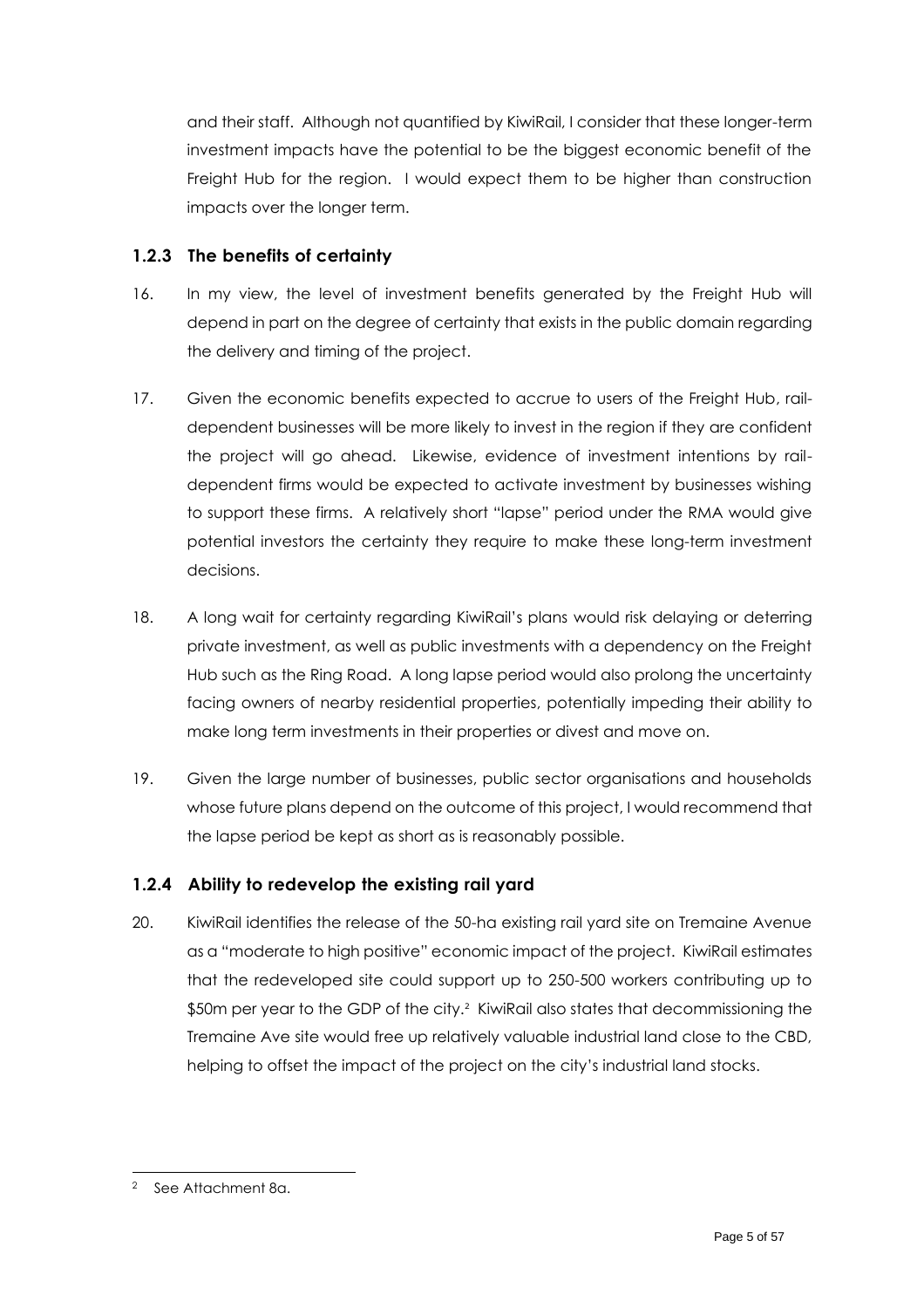- 21. I agree that the existing site has the potential to support economically beneficial activities in an alternative use. Relocating the rail yard away from Tremaine Ave may also improve amenity values for residents living near the current site. As KiwiRail notes, however, little is known about what an alternative use for the land would be or what it would cost to redevelop the site. In addition, I am not aware of a formal commitment having been made by KiwiRail to release the site, e.g. through decommissioning or removal of its designation.
- 22. On balance, I consider that the release of the existing rail yard has the potential to generate economic and social benefits for the region, however, I do not think significant weight should be attached to these given the limited information available about the future of the site.

#### <span id="page-5-0"></span>**1.2.5 Impacts on local traffic conditions**

- 23. It is generally understood that the development of the Freight Hub, as designed, would give rise to increased traffic volumes and changes to the local roading network. Section 42A traffic and transportation expert, Harriet Fraser, considers that these changes would be likely to result in a deterioration of traffic conditions for some road-users.
- 24. From my perspective, this has the potential to result in negative economic and social impacts on affected parties, including increased travel times and vehicle operating costs as well as reduced connectivity between residents and the things they value, e.g. healthcare, employment, education, friends and family, etc. It could also impose additional costs on the wider community if upgrades to the roading network are required (or brought forward) because of the activities of the Freight Hub.
- 25. The overall economic costs of these impacts have not been quantified by KiwiRail.

#### <span id="page-5-1"></span>**1.3 Integration with NEIZ and Ring Road**

- 26. KiwiRail has an opportunity to maximise the economic benefits of the Freight Hub to the region by ensuring that it integrates effectively with other key regional freight infrastructure, including the NEIZ and the Ring Road.
- 27. For example, I understand that stakeholders in the Central NZ Distribution Hub would like the designation to provide for the ability to develop a dedicated freight corridor between the Freight Hub and NEIZ in future. This would remove the need for NEIZ trucks to navigate through heavy traffic volumes on the public road network to access the Freight Hub and would also enable the use of specialised rolling stock to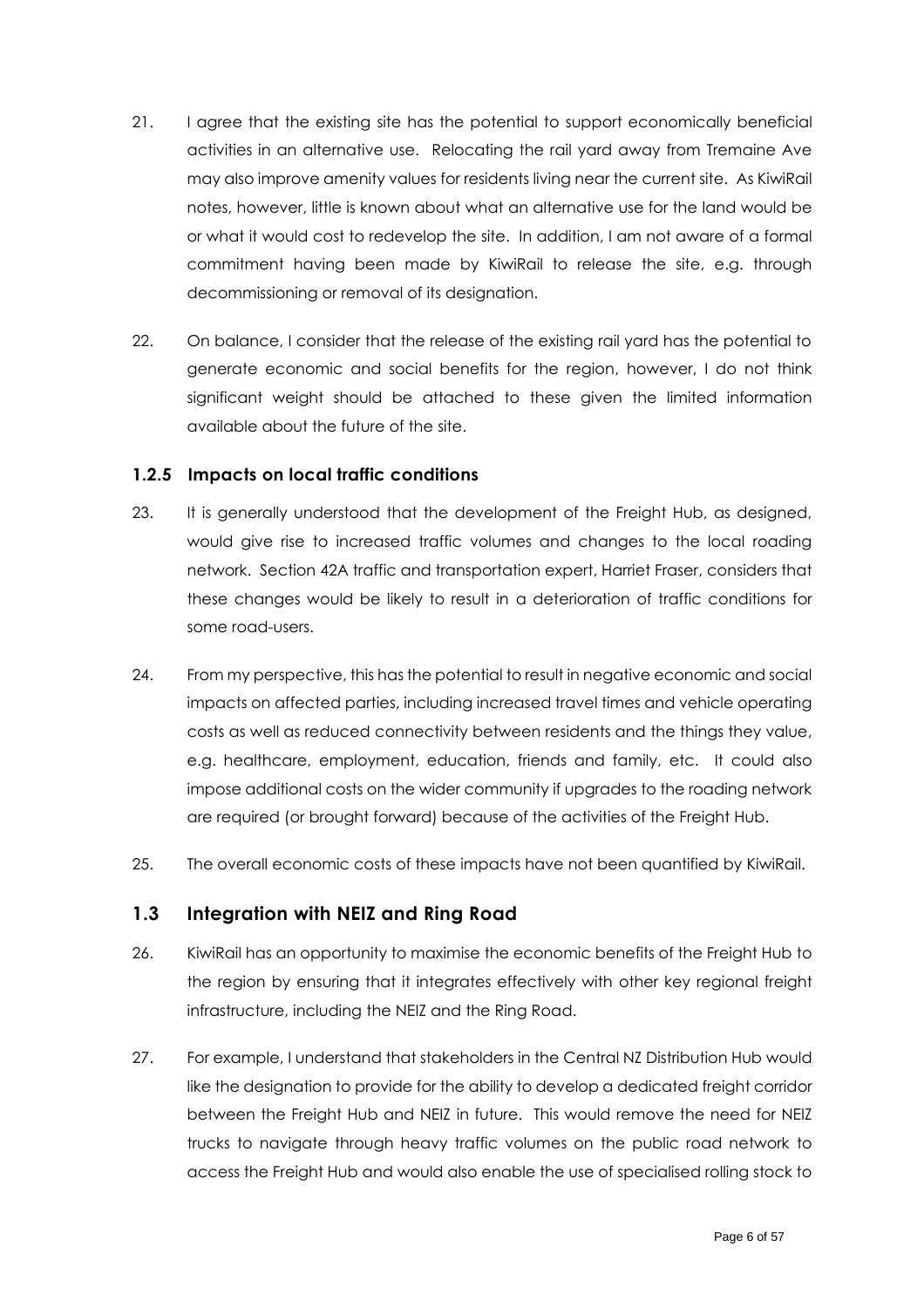move freight efficiently between the two sites. These capabilities are especially important for NEIZ businesses that are heavy users of rail in their day-to-day operations, e.g. distribution centres. 3

- 28. In addition, given the significant demand that the Freight Hub would place on the region's roading network, I believe it is critical that the Freight Hub aligns with and complements Waka Kotahi's planned Regional Freight Ring Road. This would require that the design of the Freight Hub supports an optimal alignment for the Ring Road, and the roading connections between the Freight Hub and Ring Road are as efficient as possible.
- 29. I understand that the designation does not provide for the possibility of a dedicated corridor between the Freight Hub and the NEIZ, and it is not clear from KiwiRail's roading plan how the Freight Hub would integrate with the Ring Road. Traffic and transportation expert, Harriet Fraser, highlights both as significant gaps in the NoR.
- 30. In my view, effective integration between the Freight Hub, the NEIZ and the Ring Road are critical to the success of the city's Distribution Hub strategy and the designation should reflect this.

## <span id="page-6-0"></span>**1.4 Principles to guide NoR conditions**

- 31. Below are some suggested principles to guide the drafting of NoR conditions, based on my evaluation of the information provided by KiwiRail. If the project goes ahead, adoption of these principles will help to ensure that the region's freight sector is as efficient as it can be and the economic benefits of the project for the region are maximised.
	- a. **Integration with NEIZ**: The designation should enable freight to move efficiently between the NEIZ and the Freight Hub.
	- b. **Integration with Ring Road**: The design of the Freight Hub should support an optimal alignment of the Ring Road and enable freight to move efficiently between the Freight Hub and the Ring Road.
	- c. **Certainty regarding delivery**: The lapse period should be kept as short as is reasonably possible to provide certainty to potential investors and affected parties.

These major rail users are sometimes referred to as "Level 2 users".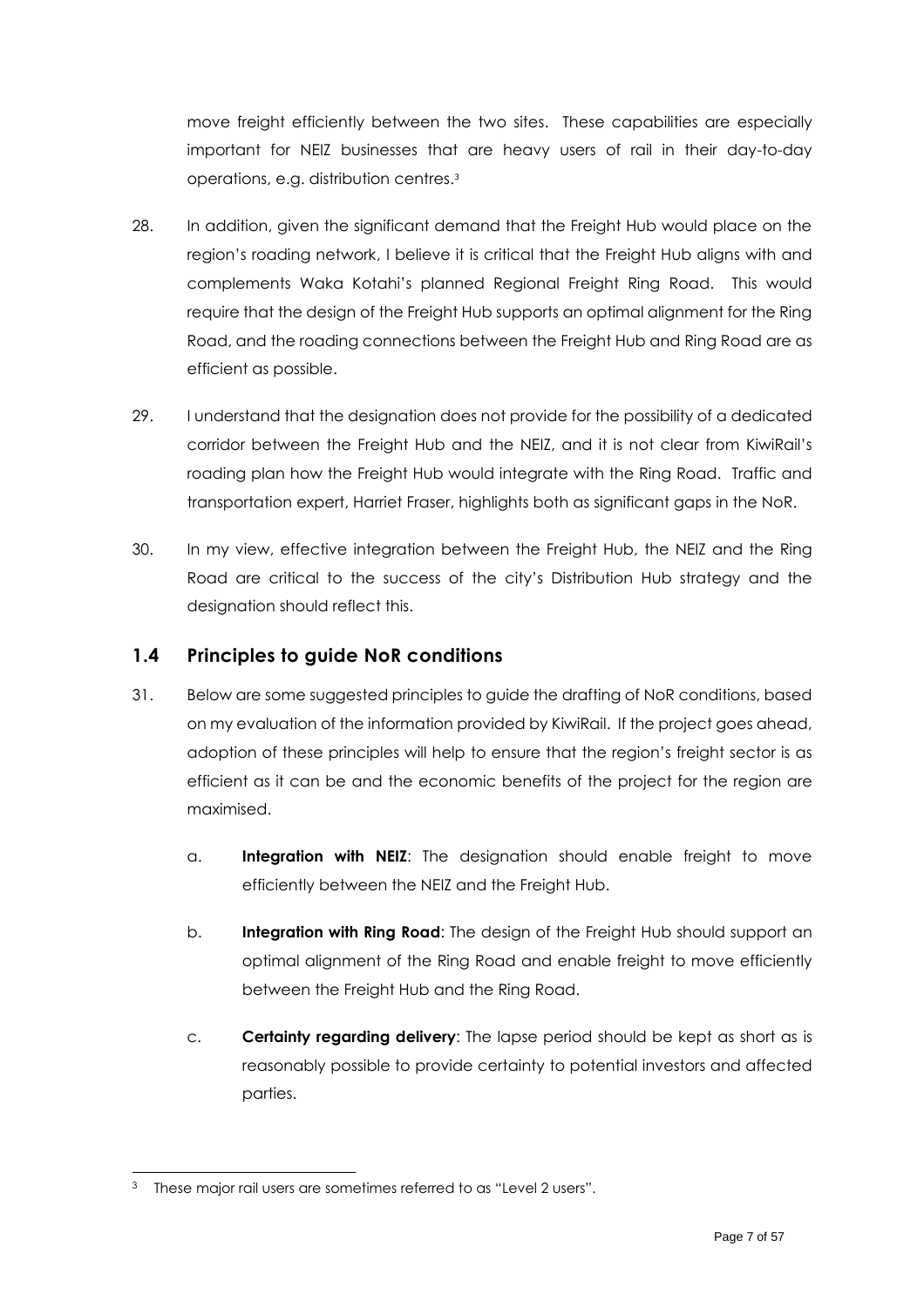d. **Optimal roading solution**: The project should minimise disruption to the road transport network, including any access impediments for NEIZ businesses.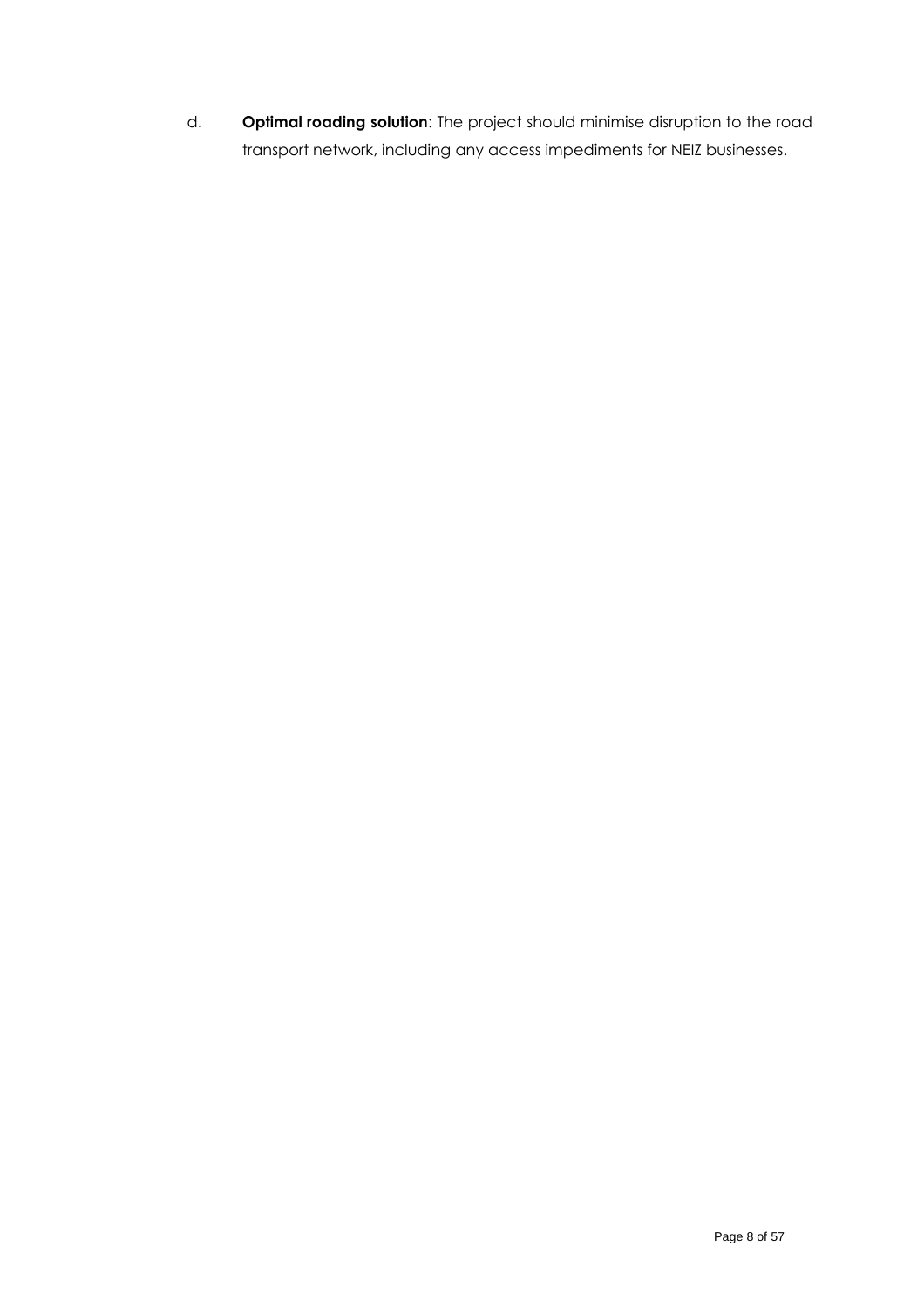# **Contents**

| <b>EXECUTIVE SUMMARY</b><br>1                                      | $\boldsymbol{2}$              |
|--------------------------------------------------------------------|-------------------------------|
| Strategic context<br>1.1                                           | $\overline{\mathbf{2}}$       |
| 1.2<br><b>Economic impacts of the Freight Hub</b>                  | $\mathbf 2$                   |
| 1.2.1<br>Transport cost reduction and mode shift benefits          | 3                             |
| 1.2.2<br>Investment benefits<br>The benefits of certainty<br>1.2.3 | $\overline{\mathcal{A}}$<br>5 |
| 1.2.4<br>Ability to redevelop the existing rail yard               | 5                             |
| 1.2.5<br>Impacts on local traffic conditions                       | 6                             |
| 1.3<br>Integration with NEIZ and Ring Road                         | 6                             |
| 1.4<br><b>Principles to guide NoR conditions</b>                   | $\overline{\mathbf{z}}$       |
| <b>INTRODUCTION</b><br>$\mathbf{2}$                                | 11                            |
| 2.1<br><b>Expert Witnesses - Code Of Conduct</b>                   | 12                            |
| 3<br><b>BACKGROUND AND SCOPE OF EVIDENCE</b>                       | 13                            |
| <b>Background</b><br>3.1                                           | 13                            |
| 3.2<br>Scope of evidence                                           | 13                            |
| 3.3<br><b>Reports and material considered</b>                      | 14                            |
| <b>Site visit</b><br>3.4                                           | 14                            |
| STRATEGIC ECONOMIC DEVELOPMENT CONTEXT<br>4                        | 15                            |
| <b>Palmerston North's freight sector vision</b><br>4.1             | 15                            |
| 4.2<br>The Central NZ Distribution Hub                             | 16                            |
| 4.2.1<br>North East Industrial Zone (NEIZ)                         | 16                            |
| 4.2.2<br>Palmerston North Airport                                  | 17                            |
| 4.2.3<br>Regional Freight Ring Road                                | 17                            |
| 4.2.4<br>KiwiRail Freight Hub                                      | 20                            |
| Integration between nodes<br>4.3                                   | 21                            |
| 4.3.1<br>Integration between the Freight Hub and NEIZ              | 22                            |
| 4.3.2<br>Integration between KiwiRail Freight Hub and Ring Road    | 23                            |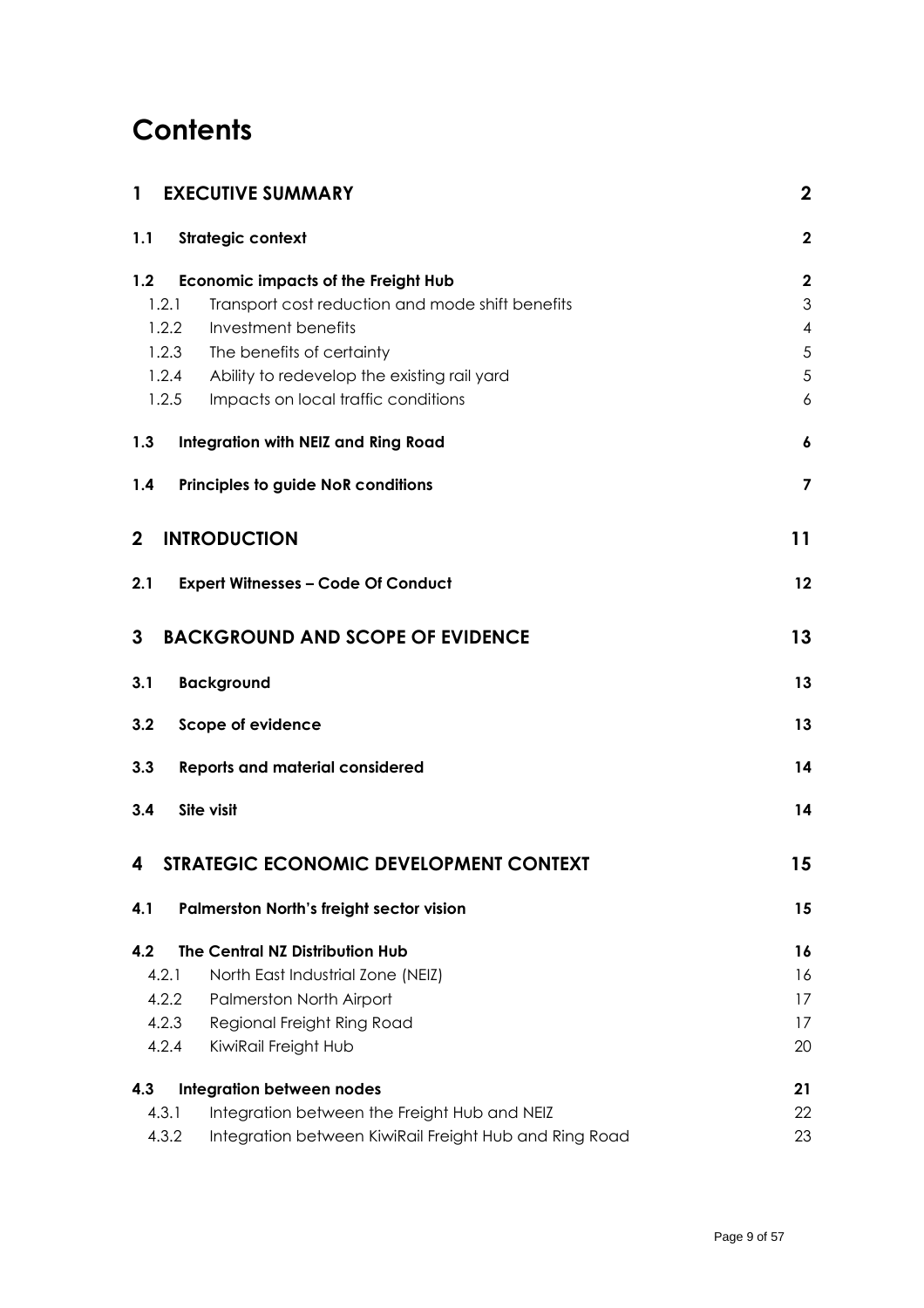| 5     | <b>ECONOMIC EFFECTS OF KIWIRAIL FREIGHT HUB</b>                | 24 |
|-------|----------------------------------------------------------------|----|
| 5.1   | <b>Introduction and summary</b>                                | 24 |
| 5.2   | Transport cost reduction and mode shift benefits               | 25 |
| 5.2.1 | KiwiRail Analysis                                              | 25 |
| 5.2.2 | Commentary                                                     | 31 |
| 5.3   | <b>Investment benefits</b>                                     | 37 |
| 5.3.1 | KiwiRail analysis                                              | 37 |
| 5.3.2 | Commentary                                                     | 40 |
| 5.4   | The benefits of certainty                                      | 43 |
| 5.5   | Ability to redevelop existing rail yard                        | 44 |
| 5.5.1 | KiwiRail analysis                                              | 44 |
| 5.5.2 | Commentary                                                     | 45 |
| 5.6   | Impacts on local traffic conditions                            | 46 |
| 5.6.1 | Key changes                                                    | 46 |
|       | 5.6.2 KiwiRail analysis                                        | 47 |
| 5.6.3 | Commentary                                                     | 48 |
| 6     | THE IMPORTANCE OF INTEGRATION                                  | 50 |
| 6.1   | Integration between Freight Hub and NEIZ                       | 50 |
| 6.2   | Integration between Freight Hub and Regional Freight Ring Road | 52 |
| 7     | <b>REVIEW OF SUBMISSIONS</b>                                   | 55 |
| 8     | <b>PRINCIPLES TO GUIDE NOR CONDITIONS</b>                      | 57 |

# **Figures**

| Figure 1 Aerial map of Central NZ Distribution Hub (approximate boundaries) 16      |  |
|-------------------------------------------------------------------------------------|--|
|                                                                                     |  |
| Figure 3 Proposed KiwiRail Freight Hub site and overlap with NEIZ Extension Area 20 |  |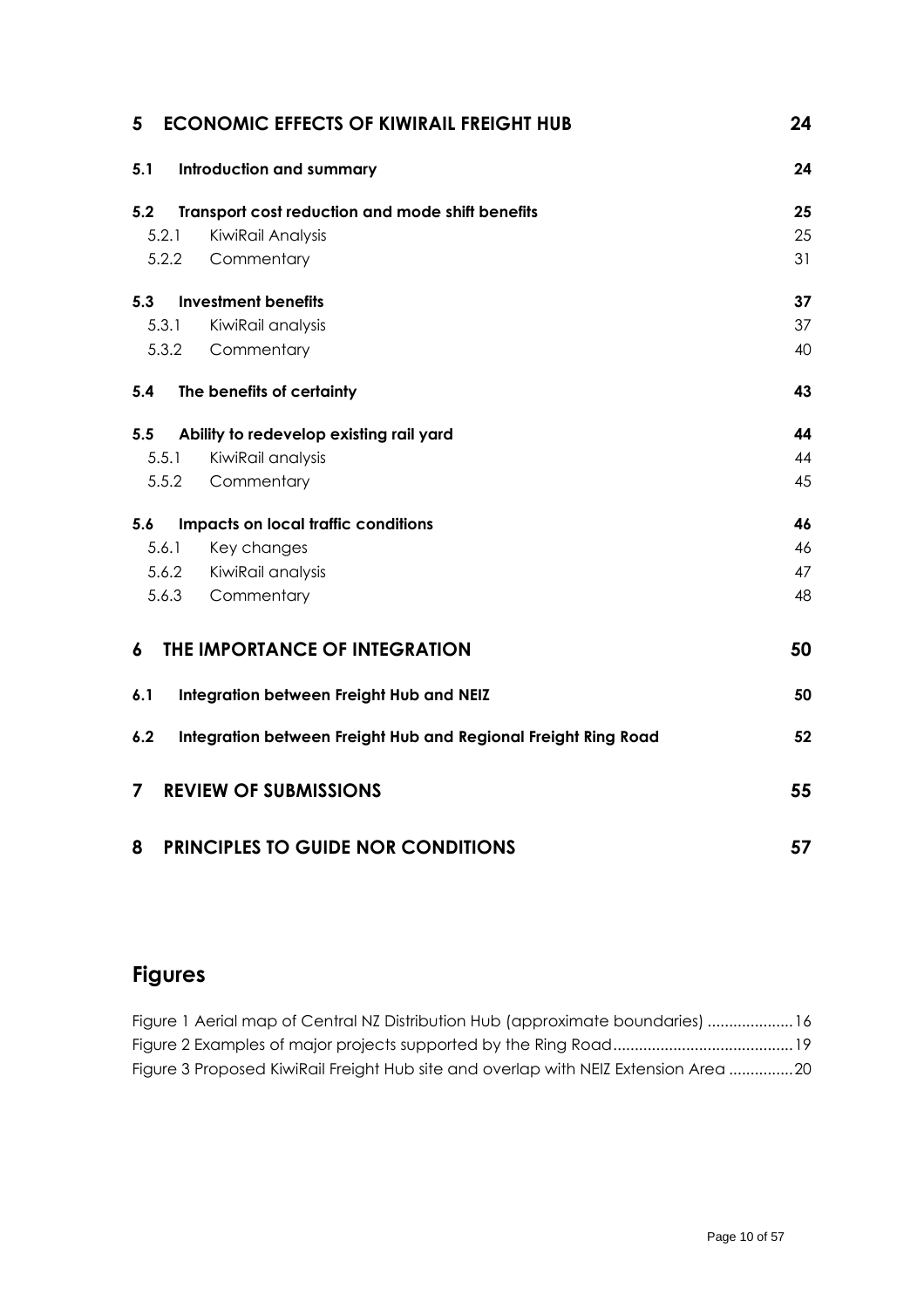# <span id="page-10-0"></span>**2 Introduction**

- 1. My full name is Shane Andrew Vuletich. I am an economist with over 20 years of experience in regional economic development and cost-benefit analysis, both of which are relevant to the NoR.
- 2. I am the Managing Director of Fresh Information Limited (Fresh Info) and have held this position since October 2013. I hold the qualification of Bachelor of Commerce majoring in economics (first class honours) and commercial law from the University of Auckland.
- 3. I have prepared this evidence on behalf of the determining authority, Palmerston North City Council, in relation to the Notice of Requirement (NoR) for the KiwiRail Regional Freight Hub (the "Freight Hub", "KiwiRail Freight Hub" or "Rail Freight Hub") lodged by KiwiRail Holdings Ltd ("KiwiRail"). I understand that my evidence will accompany the planning report being prepared by the determining authority under section 42A of the Resource Management Act 1991 (the "Act").
- 4. I have worked as a consulting economist since 1998. During that time I have undertaken a large number of studies that have required me to estimate the economic and social impacts of a wide range of initiatives. I have completed these studies using both Economic Impact Analysis (EIA) and more recently social costbenefit analysis (cost-benefit analysis or CBA) which is the preferred methodology used by government agencies to evaluate the economic impacts of projects.
- 5. I have recently conducted a cost-benefit analysis of hosting the America's Cup for MBIE and Auckland Council, measured the costs and benefits of major changes to Milford Sound; and developed a cost-benefit framework for measuring major event impacts which is being used by councils in New Zealand.
- 6. I have a sound understanding of the strategic and policy environments in Palmerston North and the wider Manawatu-Whanganui region through my involvement in several major projects. These include: measuring the potential economic benefits of different walking and cycling infrastructure options along the new Te Ahu a Turanga/Manawatu Gorge Highway route in connection with the Notice of Requirement for the highway; economic advice regarding opportunities for integration between the proposed KiwiRail Freight Hub and the North East Industrial Zone (NEIZ); economic analysis to inform the business case for redevelopment of Palmerston North's Museum, Te Manawa; economic analysis to inform the business case for the proposed Regional Freight Ring Road; assessment of the likely impacts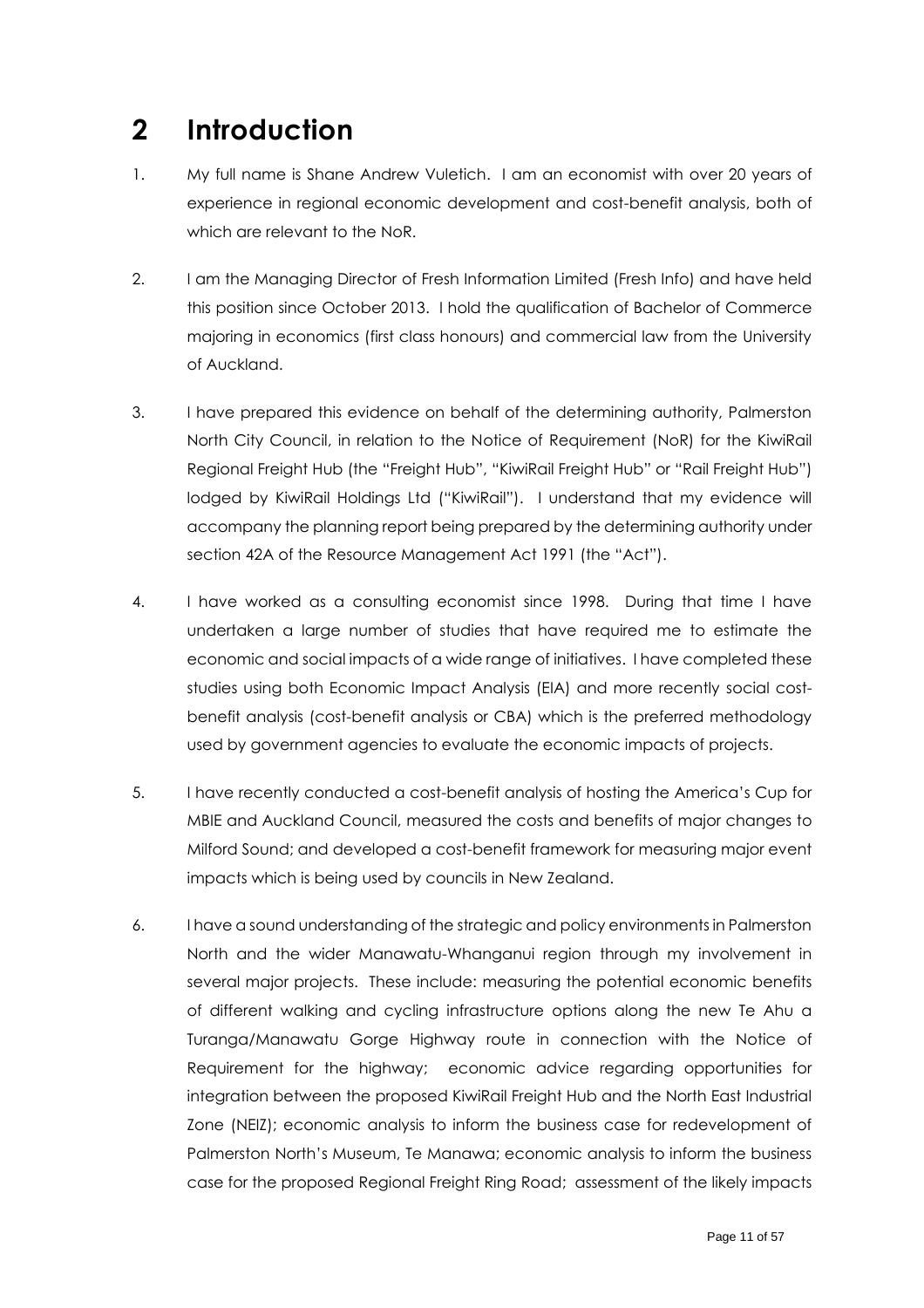of the Ring Road on other major regional projects; development of a destination management plan for the Central Economic Development Agency (**CEDA**); and a PGF-sponsored assessment of the feasibility of transforming Te Apiti (Manawatu Gorge) into a major tourism destination.

# <span id="page-11-0"></span>**2.1 Expert Witnesses – Code Of Conduct**

7. I confirm that I have read the Code of Conduct for Expert Witnesses in the Environment Court Practice Note 2014 and that I agree to comply with it. I confirm that I have considered all the material facts that I am aware of that might alter or detract from the opinions that I express, and that except where I state I am relying on information provided by another party, the content of this evidence is within my area of expertise.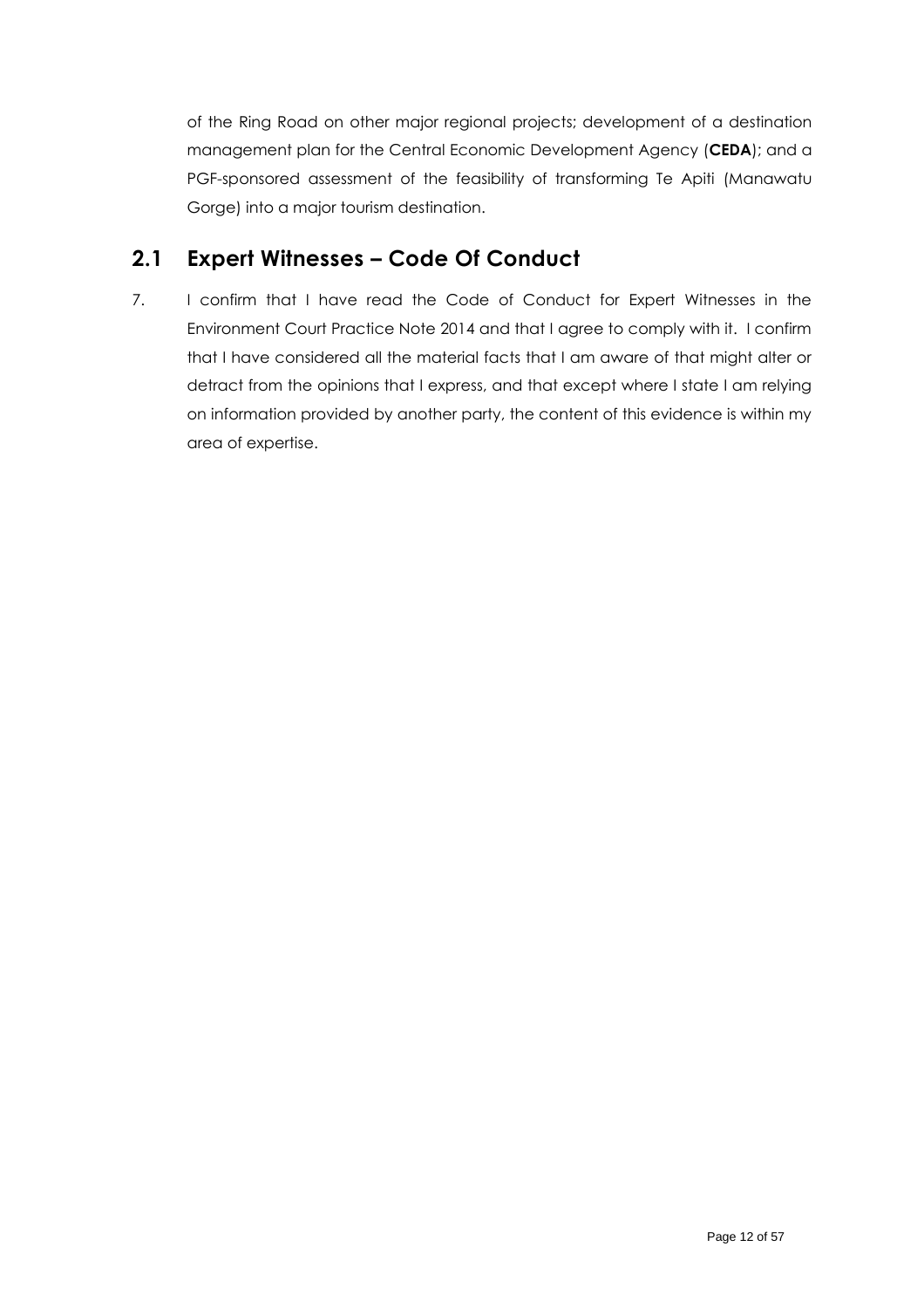# <span id="page-12-0"></span>**3 Background and Scope of Evidence**

# <span id="page-12-1"></span>**3.1 Background**

- 8. KiwiRail is seeking to designate approximately 177.7 hectares of land between Palmerston North Airport and Bunnythorpe for a new Regional Rail Freight Hub.
- 9. The Freight Hub will consist of a centralised hub incorporating tracks, marshalling yards, maintenance and service facilities, a train control and operation centre, freight handling and storage facilities (including for logs and bulk liquids), provision of access, including road and intersection upgrades where required, and specific mitigation works including noise walls/bunds, stormwater management devices and landscaping. In addition, the North Island Main Trunk rail line will be relocated to sit within the new designation area and directly adjacent to the Regional Freight Hub. The activities that take place at KiwiRail's Tremaine Avenue freight yard (apart from the passenger terminal and the network communications centre) will be relocated to the new site to form part of the new Regional Freight Hub.
- 10. A detailed description of the Project is set out in 6.3 of the AEE submitted by the applicant.

# <span id="page-12-2"></span>**3.2 Scope of evidence**

- 11. I have been asked to assess the elements of the NoR relating to the economic impacts of the Freight Hub. My assessment covers the following matters:
	- a. the strategic economic development context that is relevant to the project;
	- b. KiwiRail's analysis of the potential economic impacts of the Freight Hub (including gaps); and
	- c. Submissions relating to the economic impacts of the project.
- 12. My evidence should be read in conjunction with expert evidence of the other experts that have contributed to the s42A Planning Assessment. In particular, the evidence of Michael Than (rail design, construction and operation) and Harriet Fraser (traffic and transportation) are relevant to the consideration of matters I address.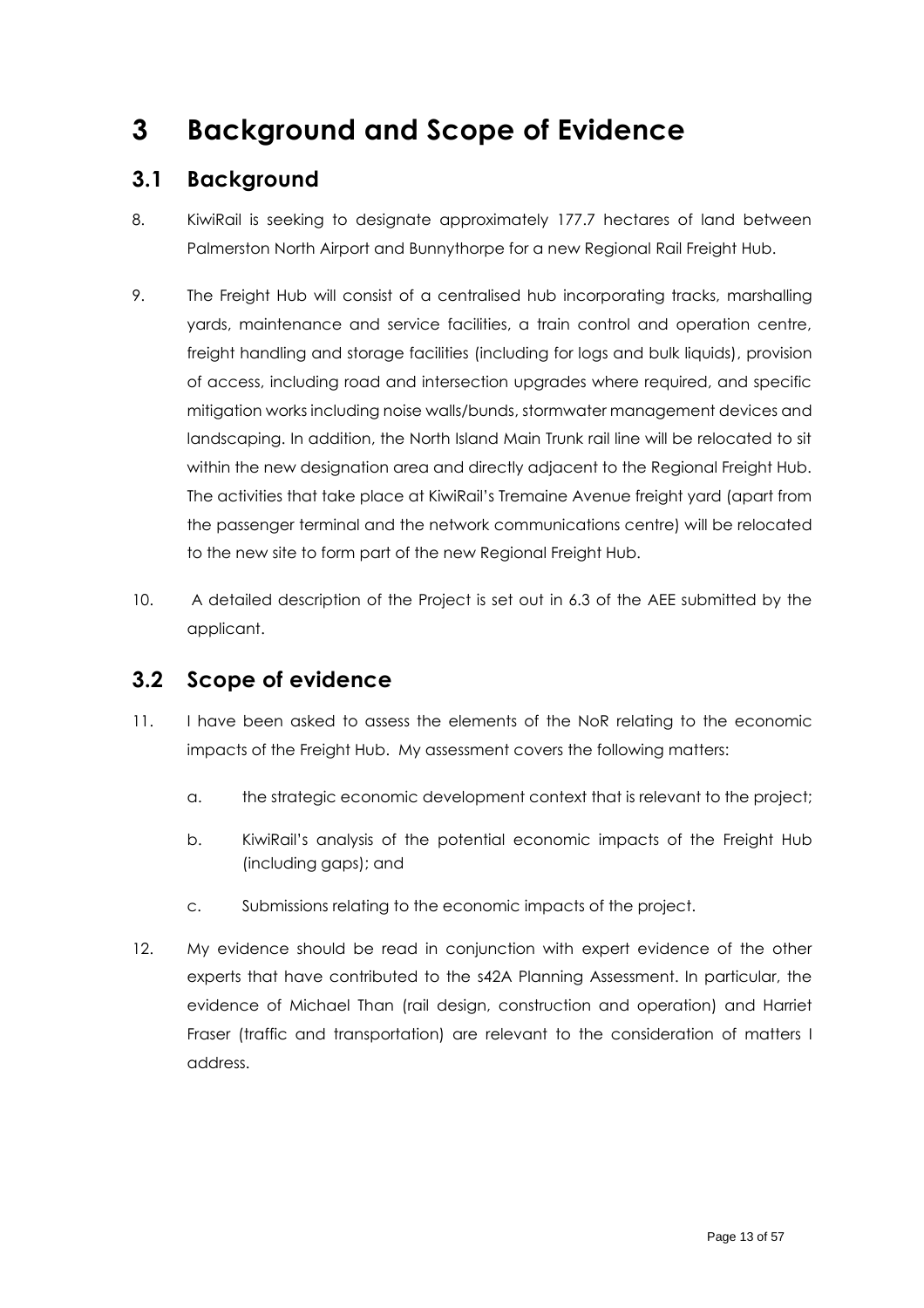# <span id="page-13-0"></span>**3.3 Reports and material considered**

- 13. The key documents that I have reviewed in preparing this evidence are listed below:
	- a. The NoR and AEE;
	- b. KiwiRail's responses to s92 requests for further information, dated 15 February and 28 May 2021;
	- c. National Land Transport Plan, 2018-2021;
	- d. Palmerston North City Long Term Plan, 2018-2028;
	- e. Manawatu-Whanganui Regional Land Transport Plan, 2015-2025;
	- f. Manawatu-Whanganui Regional Economic Action Plan (Accelerate 25);
	- g. Central Economic Development Agency (CEDA) draft Distribution Hub Strategy, April 2021;
	- h. Waka Kotahi NZTA Palmerston North Integrated Transport Improvements (PNITI) Network Options Report, January 2021;
	- i. Impacts of PNITI on key regional projects, Fresh Info report for PNCC, February 2021;
	- j. National Freight Demand Study 2017/18, Ministry of Transport;
	- k. KiwiRail Regional Freight Hub information sheet: Roading, traffic and level crossings;
	- l. Section 42A rail design, construction and operation report by Michael Than; and
	- m. Section 42A traffic and transport report by Harriet Fraser.

# <span id="page-13-1"></span>**3.4 Site visit**

14. I undertook a site visit on November 2<sup>nd</sup>, 2020 and have visited the Palmerston North area on several other occasions. I am familiar with the surrounding environment.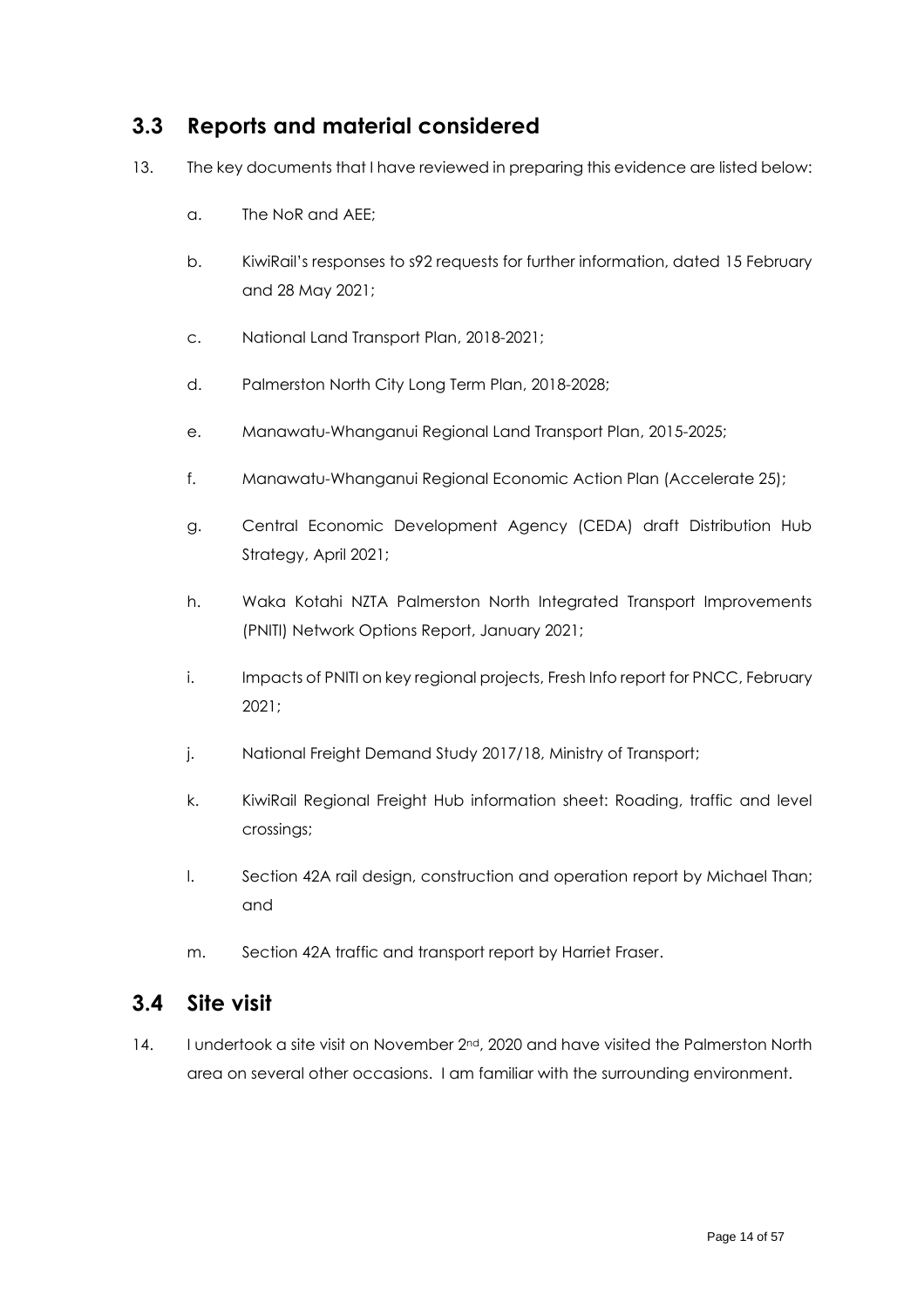# <span id="page-14-0"></span>**4 Strategic Economic Development Context**

# <span id="page-14-1"></span>**4.1 Palmerston North's freight sector vision**

- 15. Palmerston North's freight and logistics sector is a significant and growing segment of the City's economy. The sector employed 5,500 people in 2019 (10% of all jobs in the City) and is home to several major distribution centres including Toyota, Ezibuy, Foodstuffs, and Countdown. The City is well-placed to play a significant role in New Zealand's freight network due to its central location in the lower North Island and proximity to three key ports (Taranaki, Wellington and Hawke's Bay) and major highway and rail connections.
- 16. The importance of the Manawatū-Whanganui region as a centre of freight and logistics is highlighted in the 2018 National Land Transport Plan:

As a key freight and transport hub for the central North Island, the Manawatū/Whanganui region has enormous strategic value for the whole of New Zealand.<sup>4</sup>

- 17. I understand that Palmerston North aspires to significantly strengthen its freight and logistics capabilities and elevate its role within the national freight network. Central to the growth strategy is the development of a nationally significant, multi-modal (road, rail and air) freight precinct in the north-east of the city serving the lower North Island's distribution needs. The planned precinct has been known alternatively as the Central NZ Multi-Modal Freight Hub and the Central NZ Distribution Hub (the latter name is used in this evidence).
- 18. The Central NZ Distribution Hub is intended to efficiently service inter-regional freight movements and act as an engine for growth in the local economy. The Distribution Hub is identified as an important growth project in several local and regional planning documents, including:
	- Palmerston North City's Long-Term Plan;<sup>5</sup>
	- The Manawatu-Whanganui Regional Land Transport Plan;<sup>6</sup> and

<sup>4</sup> See https://www.nzta.govt.nz/assets/planning-and-investment/nltp/NLTP-2018-21.pdf at p75.

<sup>5</sup> See https://www.pncc.govt.nz/media/3131028/10-year-plan-2018-28.pdf at pp. 26-28.

<sup>6</sup> See https://www.horizons.govt.nz/HRC/media/Media/Bus-Route-Timetable/Final-RLTP-2015-25.pdf ?ext=.pdf\_at p. 23.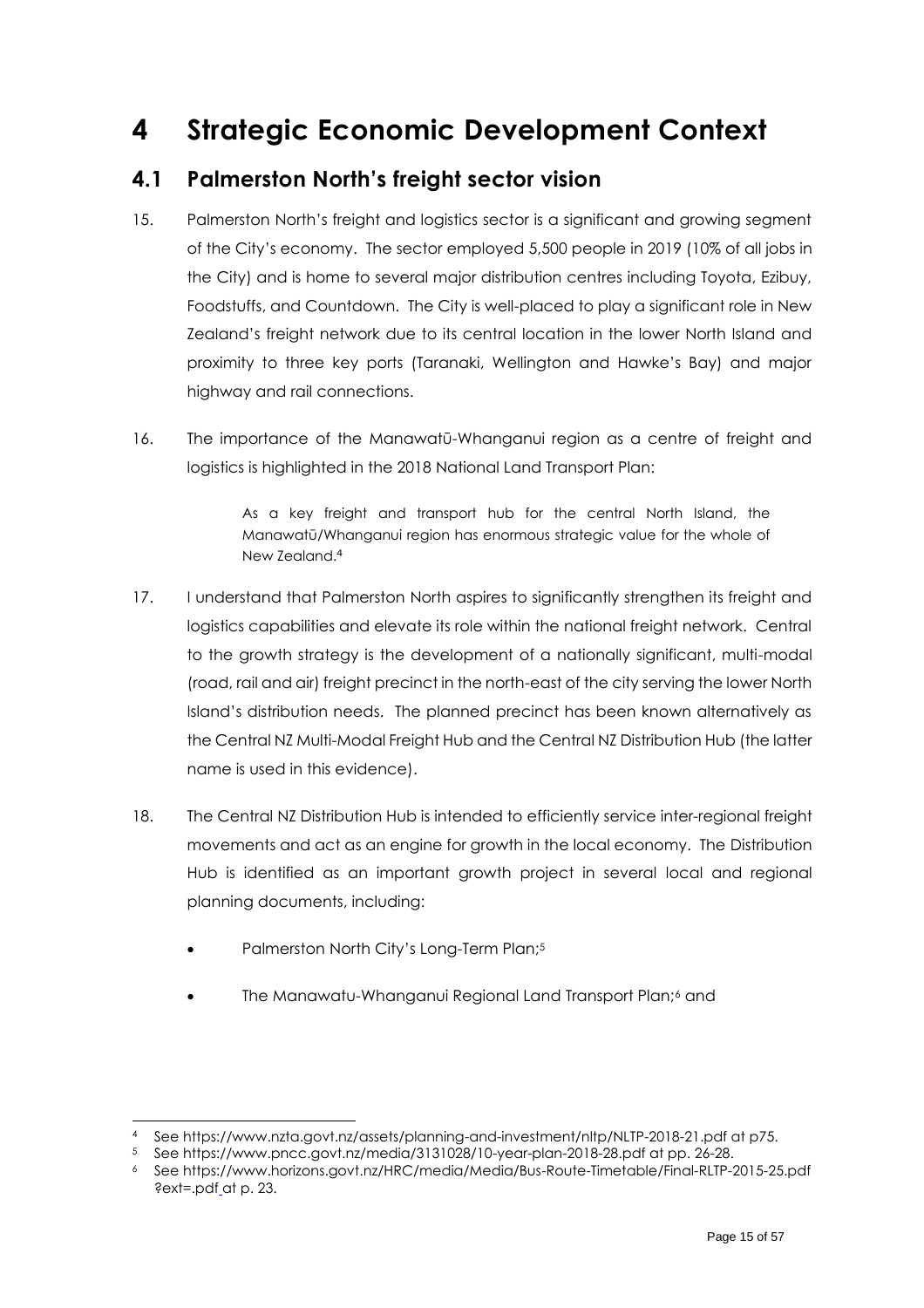• The Manawatu-Whanganui Regional Economic Action Plan (Accelerate 25). 7

The Distribution Hub is also referenced in CEDA's draft Distribution Hub Strategy (*"Serving the Distribution Needs of the Lower North Island"*) as an important element in the strategy to grow the region's freight and distribution strength.

The key elements of the Central NZ Distribution Hub are described further below.

# <span id="page-15-0"></span>**4.2 The Central NZ Distribution Hub**

19. The Central NZ Distribution Hub is located in the Bunnythorpe area and encompasses the North East Industrial Zone (NEIZ), Palmerston North Airport and the planned KiwiRail Freight Hub, with connections into the future Regional Freight Ring Road. Once the KiwiRail facility is developed, the Central NZ Distribution Hub will be the only location in New Zealand with rail, road and air connectivity provided in one precinct.



*Figure 1 Aerial map of Central NZ Distribution Hub (approximate boundaries)*

20. Each of the four "nodes" that make up the Central NZ Distribution Hub is outlined below.

## <span id="page-15-1"></span>**4.2.1 North East Industrial Zone (NEIZ)**

21. The NEIZ encompasses approximately 212 ha of land immediately south of Bunnythorpe that has been zoned for large-format transport, warehousing and

<sup>7</sup> See https://experience.arcgis.com/experience/5e9ce81fdc2a4e73bdbacf57929fbd2b. See also, www.accelerate25.co.nz/action-plan.html.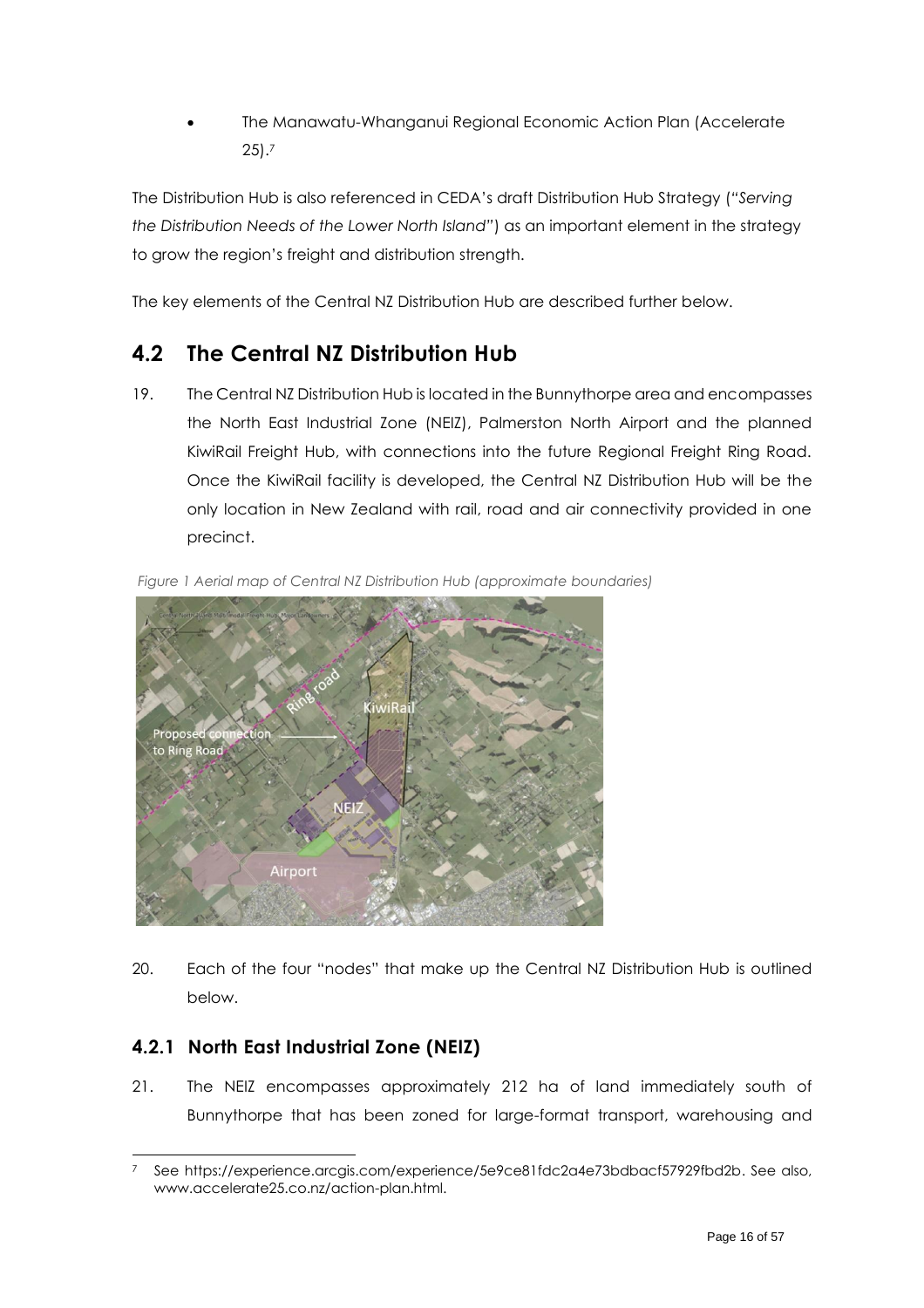logistics operations. I understand the NEIZ land is well-suited to such activities as it is flat, relatively free from surrounding residential and commercial activities that could constrain its operations and growth, and adjacent to the future Ring Road route, the main trunk railway line and proposed KiwiRail Freight Hub, and the airport.

- 22. The NEIZ has been rezoned in stages, beginning in 2004. The 126 ha "NEIZ Extension Area", which includes 60 ha of the land subject to the NoR, was rezoned in 2017. I understand that, if the Freight Hub goes ahead, around 150 ha of the 212 ha NEIZ will be developed or secured with the intention to develop.<sup>8</sup> Current major occupants of the NEIZ include the Foodstuffs and Ezibuy distribution centres.
- 23. I consider the NEIZ to be an important economic development opportunity for the region. By providing land suitable for large format warehousing and distribution activities adjacent to key transport connections, the NEIZ is expected to stimulate investment by freight & distribution businesses in the region, leading to growth in the sector and associated increases in economic output and employment.

### <span id="page-16-0"></span>**4.2.2 Palmerston North Airport**

- 24. Palmerston North Airport (PMR) is the third busiest freight handling airport in New Zealand behind Auckland and Christchurch. Freightways and NZ Post both have significant operations at PMR.
- 25. I understand that, as part of its growth planning, Palmerston North Airport Limited intends to develop around 30 ha of its non-aeronautical land to accommodate light industrial, commercial, and retail activities. The development opportunity includes a 7ha large format distribution zone south of the airport terminal and a 6 ha site north of the runway adjacent to the NEIZ, both of which have the potential to accommodate significant freight and logistics operations.<sup>9</sup>

## <span id="page-16-1"></span>**4.2.3 Regional Freight Ring Road**

26. Waka Kotahi NZTA is in the process of developing a business case for a package of roading interventions collectively known as the Palmerston North Integrated Transport Improvement (PNITI) project. The centrepiece of PNITI is the Regional Freight Ring Road (Ring Road) which will run around the outskirts of Palmerston North, connecting key industrial areas including the NEIZ and proposed KiwiRail Freight Hub, Feilding and state highways to the north, Longburn and Wellington connections to

<sup>8</sup> See memorandum of David Murphy regarding Strategic Planning Context for the Freight Hub, pp. 6-7.

See Fresh Info report to PNCC, Impacts of PNITI on Key Regional Projects, February 2021.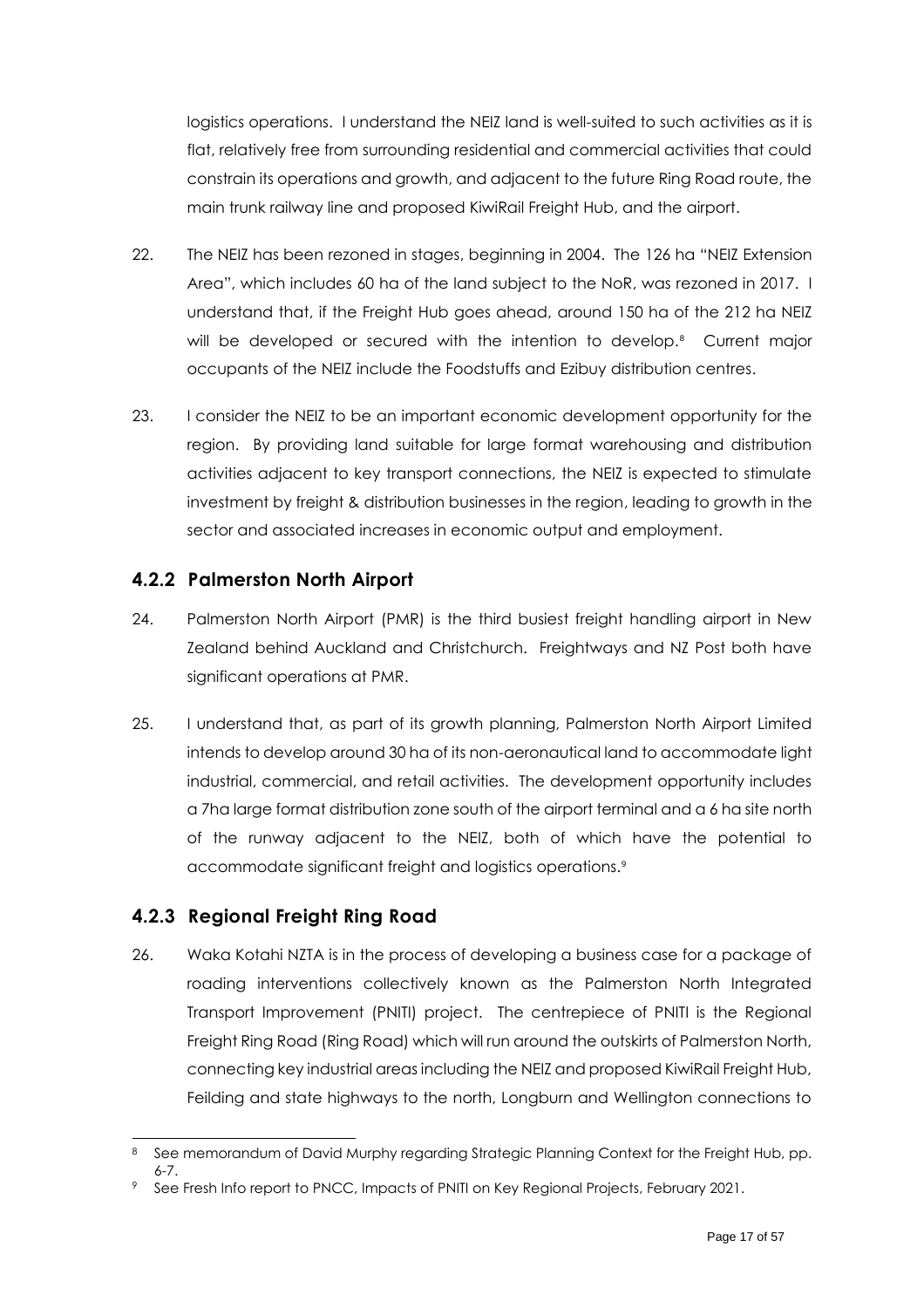the south and the new Manawatu Gorge highway to the east. The Ring Road will be a purpose-built freight route, developed as a combination of new roads and upgrades to existing roads.

- 27. According to Waka Kotahi, the Ring Road responds to pressures that have arisen primarily due to:
	- industrial areas located in what were previously the outskirts of the city becoming interspersed with residential areas as the city has grown;
	- the existing KiwiRail rail yard being located in an area that is flanked by residential developments;
	- deficiencies in the identified freight roading network, e.g. narrow roads, weight-restricted bridges, etc.; and
	- recent rapid population growth in Palmerston North, which is expected to continue.
- 28. Due to these pressures, there are growing numbers of trucks using streets in Palmerston North's residential and commercial areas to travel between industrial zones. This is causing problems relating to safety, traffic congestion, loss of connectivity (severance), reduced uptake of walking and cycling, and a general loss of amenity in affected areas.<sup>10</sup>
- 29. By providing a safer, more efficient road network that redirects freight traffic around rather than through the city, the Ring Road is expected to alleviate many of these problems and enable important social and economic benefits for the region.
- 30. From a social perspective, the Ring Road is expected to reduce travel times for users of decongested inner-city roads, improve actual and perceived safety, increase opportunities for walking and cycling, and lift amenity values in residential and commercial areas.
- 31. I understand that the Ring Road is a critical enabler of several important placemaking initiatives that rely on removal of trucks from the inner city. Key among these is the City Centre Revitalisation project ("Streets for People") which aims to transform the City Centre from a vehicle-centric space into a vibrant, peoplefriendly commercial and entertainment hub where people want to spend time.

<sup>10</sup> See, e.g. Waka Kotahi NZTA PNITI Network Options Report, p.11.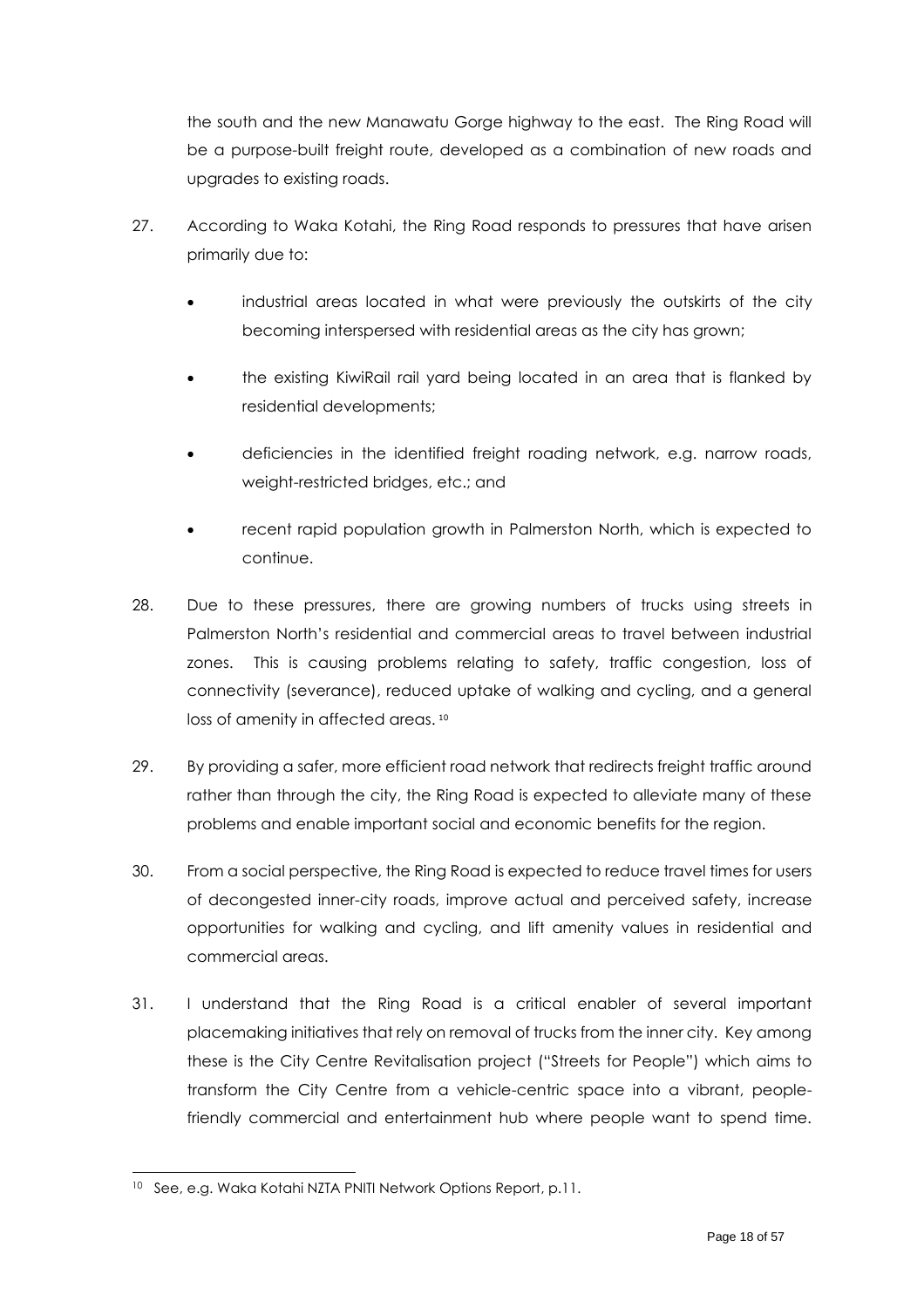Other examples include the Urban Cycle Network Masterplan and several residential growth projects located on arterials that are currently used as freight routes.

- 32. From an economic perspective, the Ring Road is expected to reduce accident rates and travel costs for businesses, making them more productive and strengthening the region's reputation as an attractive place to do business.
- 33. There are several major economic development projects planned or underway that will be significantly enhanced by the Ring Road. These include the Central NZ Distribution Hub, the FoodHQ Science Park, growth in the Longburn Industrial Estate, and the Linton Army Base regeneration.<sup>11</sup>
- 34. Overall, the Ring Road is seen as a transformational project that will increase productivity, inward investment and employment in the region while also driving significant improvements in social wellbeing. [Figure 2](#page-18-0) shows the planned Ring Road route and some of the major projects that will be enabled or supported by the Ring Road.



<span id="page-18-0"></span>*Figure 2 Examples of major projects supported by the Ring Road*

<sup>&</sup>lt;sup>11</sup> See, e.g., Waka Kotahi NZTA PNITI Network Options Report, Table 14-2, p. 100 (Alignment to PNCC Strategic Direction and Vision). See also, Impacts of PNITI on key regional projects (Fresh Info, February 2021) – report prepared for PNCC.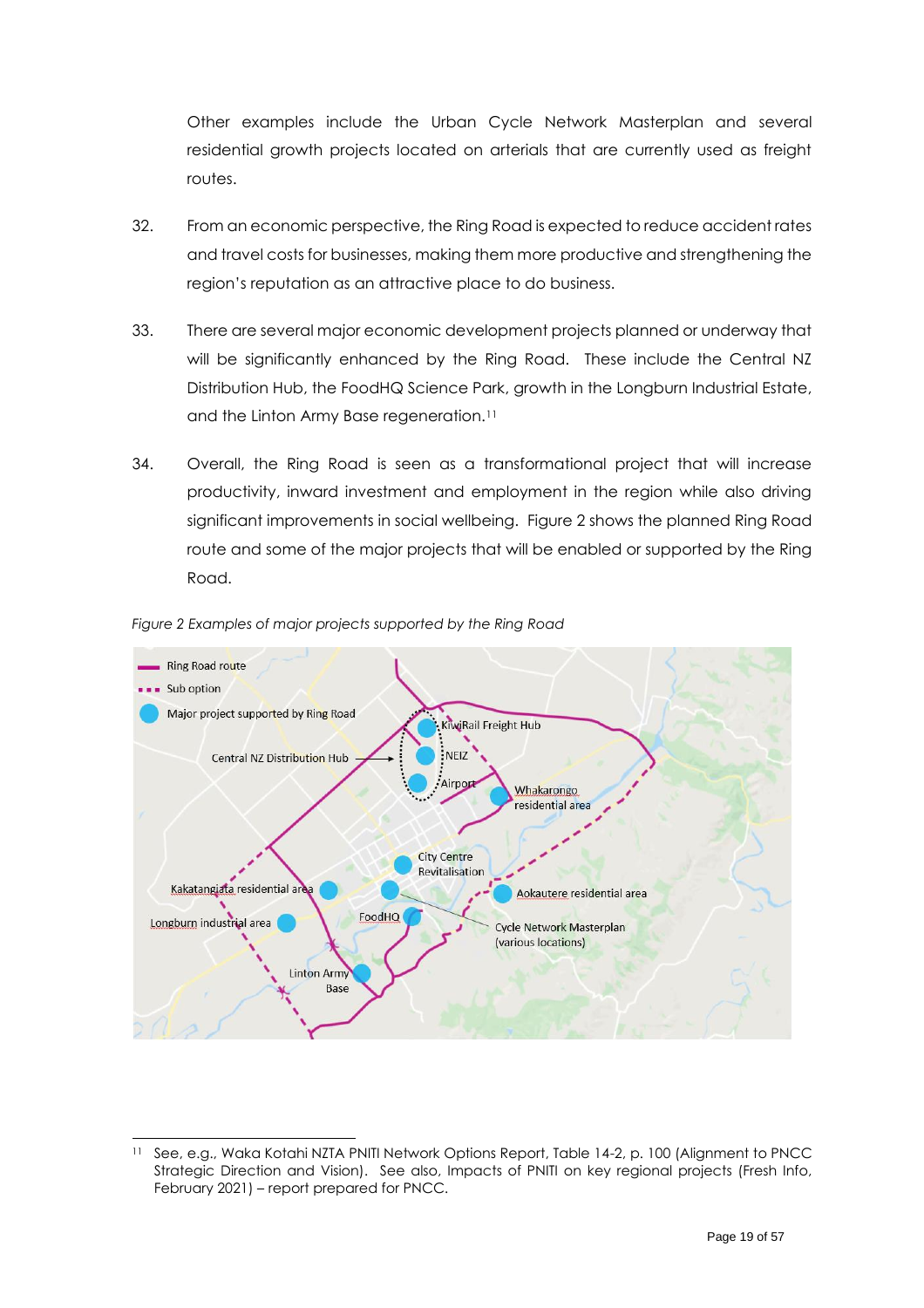### <span id="page-19-0"></span>**4.2.4 KiwiRail Freight Hub**

35. The planned KiwiRail Freight Hub would be the final component of the planned Central NZ Distribution Hub. The site that has been selected for the Freight Hub occupies part of the NEIZ as well as rural land directly to the north. According to NoR documents, the new KiwiRail facility would occupy around 178 ha and have an operational footprint of around 130 ha.12 Approximately a third (60 ha) of the KiwiRail site falls within the NEIZ, taking up almost 50% of the 126-hectare NEIZ Extension area.<sup>13</sup>

<span id="page-19-1"></span>*Figure 3 Proposed KiwiRail Freight Hub site and overlap with NEIZ Extension Area*



36. If developed, the new Rail Freight Hub would be around four times the size of KiwiRail's existing rail yard on Tremaine Ave<sup>14</sup> and would be capable of handling containerised and non-containerised freight, including from longer, high-capacity trains that KiwiRail expects to come online in the future.<sup>15</sup> The new facility would include marshalling tracks, a container terminal, a log yard, a tank farm, maintenance facilities for KiwiRail's network and rolling stock, and freight forwarding and warehousing space serviced by a common loading/unloading rail track that

<sup>&</sup>lt;sup>12</sup> See Design Construction and Operation Report, p. 17, Integrated Transport Assessment p. 10. [Figure 3](#page-19-1) is Figure 7-4, Integrated Transport Assessment, p. 45.

<sup>&</sup>lt;sup>13</sup> See memorandum of David Murphy regarding Strategic Planning Context for the Freight Hub, pp. 6-7.

<sup>14</sup> See Integrated Transport Assessment, October 2020.

<sup>&</sup>lt;sup>15</sup> According to KiwiRail, future trains could be up to 1,500 metres long and carry up to 40 wagons. https://www.kiwirail.co.nz/what-we-do/projects/regional-freight-hub/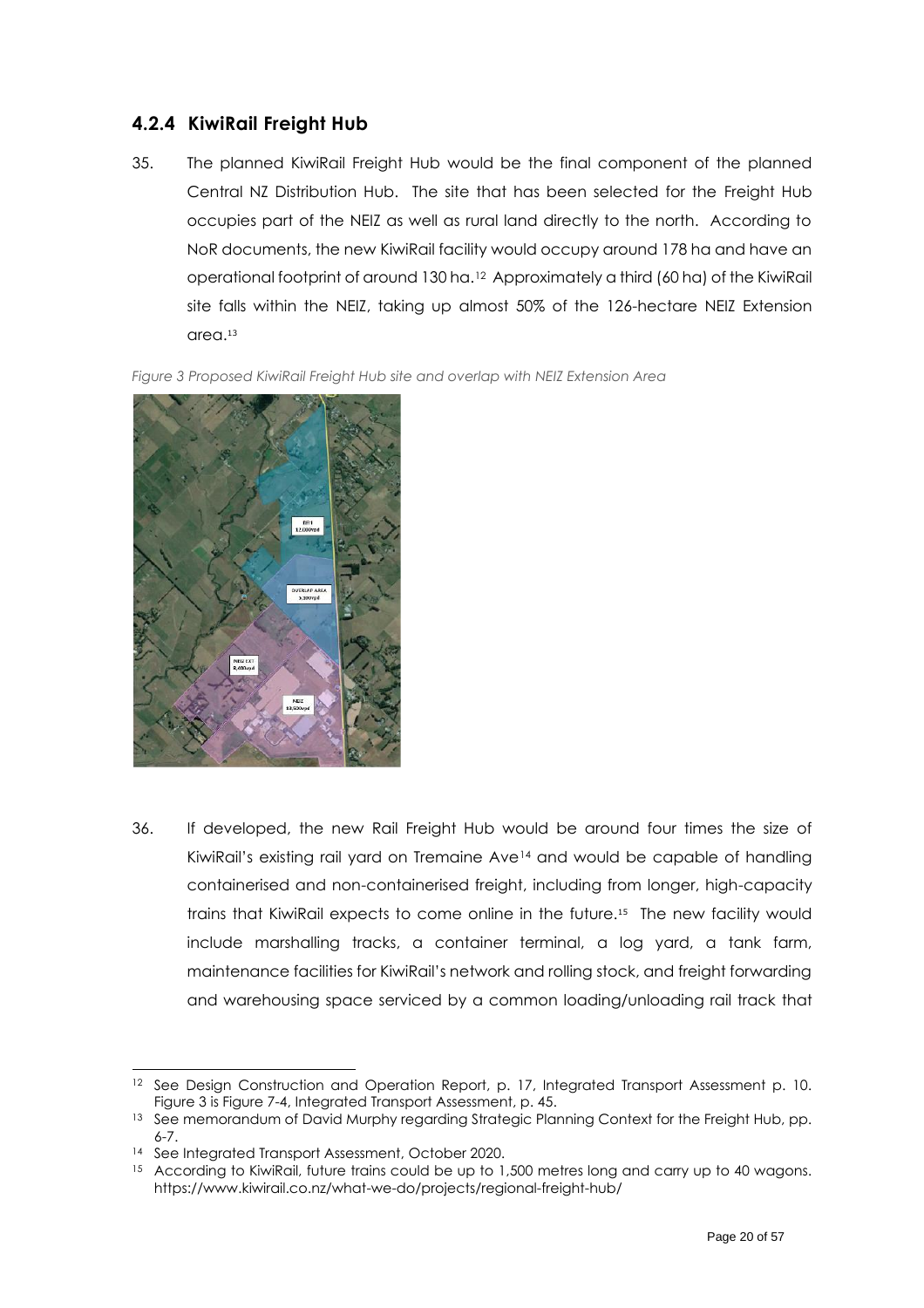will be available for lease by commercial operators. 16 The NoR states that operations at the Freight Hub would be expected to begin around 2031 and the facility would become fully operational by around 2051.<sup>17</sup>

37. The planned development of the Freight Hub on the selected site moves the region closer to realising its vision of becoming a major multi-modal distribution centre for the lower North Island.18 If the KiwiRail project goes ahead, the Freight Hub, NEIZ and Airport will be physically adjacent to one another and within 1-2 kms of the planned Ring Road.

# <span id="page-20-0"></span>**4.3 Integration between nodes**

- 38. An optimally efficient freight precinct will require a high level of integration between the NEIZ, KiwiRail Freight Hub, Airport, and Ring Road. This means the transport connections between nodes and the systems and processes within each node need to be designed in a way that enables freight to move seamlessly between them.
- 39. This requirement is seen as critical to success in CEDA's draft Distribution Hub Strategy which, although only in draft at the time of writing, observes that one of the most important aspects of the broader strategy is to ensure efficient connectivity exists between the core projects.
- 40. The opportunity to develop streamlined and efficient hubbing services in Palmerston North is also reflected in the 2018 National Land Transport Plan where it outlines the objectives for the Manawatu-Whanganui Region:<sup>19</sup>

Palmerston North is a major intersection requiring more investment in streamlined transport movements. The city is at the centre of rail, road and air networks. This intersection of multi-modal and large product and traffic volumes must be as well designed and efficient as possible.

…

Efficient and well-serviced hubbing – the region needs to have the capacity to efficiently collect, package and redistribute product, and to reduce costs and

<sup>&</sup>lt;sup>16</sup> See Design Construction Operation report, October 2020. Regarding Freight Forwarders, the report states that *"[p]rovision is made for 4 large and 6 smaller freight forwarders to co-locate onto the Site. The areas are serviced by a common loading/unloading rail track with road access into the facility"*.

<sup>&</sup>lt;sup>17</sup> See Integrated Transport Assessment, October 2020.

<sup>18</sup> See, e.g., CEDA NoR submission (S12), noting at p 12-4 *"The region has developed cohesive regional and city plans to ensure the area develops as a key freight and distribution hub in New Zealand. CEDA notes that the KiwiRail Regional Freight Hub NoR is generally consistent with these"*.

<sup>19</sup> See https://www.nzta.govt.nz/assets/planning-and-investment/nltp/NLTP-2018-21.pdf at p77.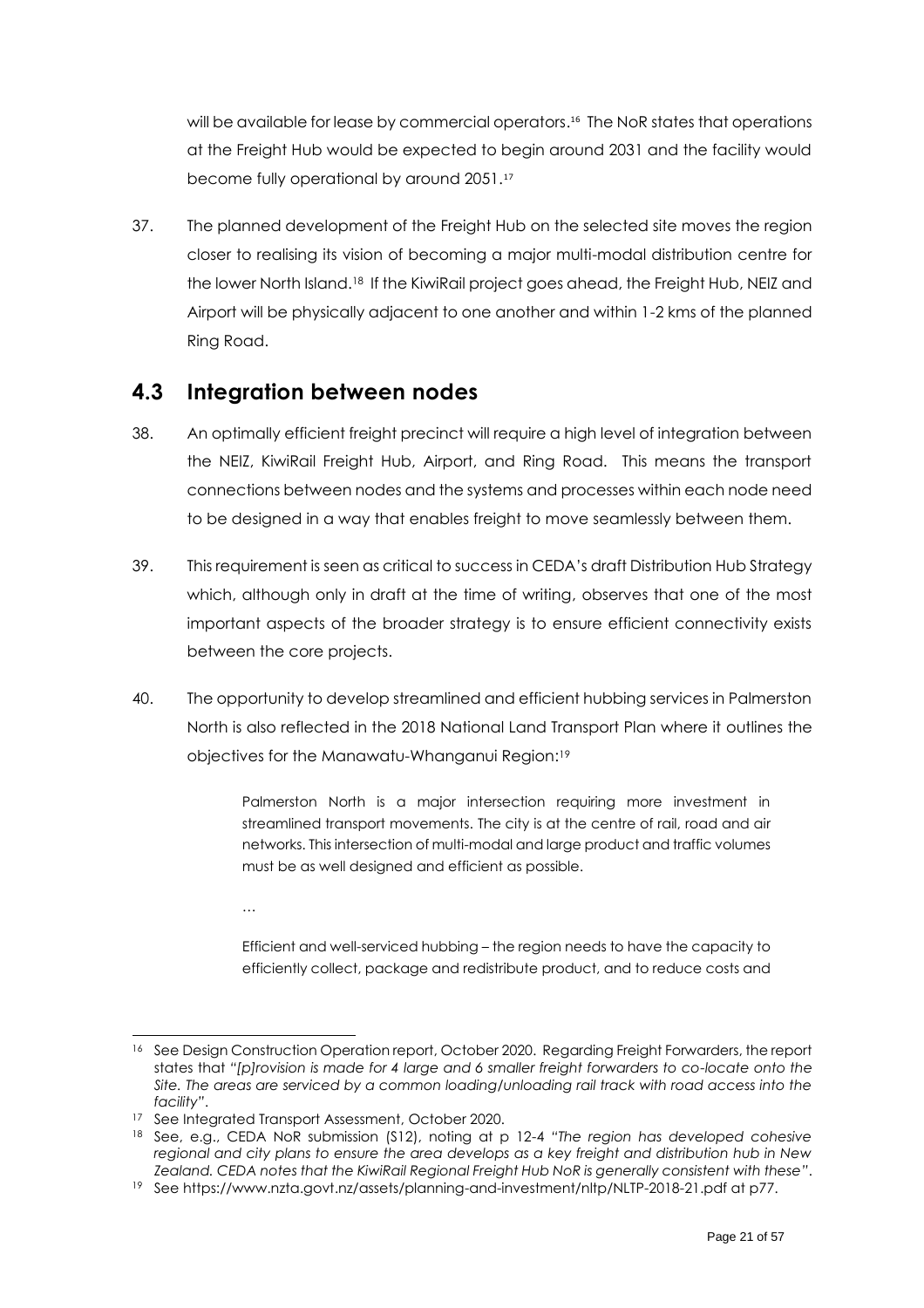increase the speed of getting products to market, when compared to other international suppliers.

- 41. I understand that the objective of regional stakeholders is to create a coordinated, interconnected freight "system" with a level of integration as close as possible to that which would be possible if the precinct were master planned and developed by a single owner. Efficient movement of freight between nodes will maximise productivity for precinct users and attract higher levels of inward investment to the region.
- 42. Below I discuss two priority areas for integration that are relevant to the NoR:
	- a. integration between the Freight Hub and the NEIZ; and
	- b. integration between the Freight Hub and the Ring Road.

#### <span id="page-21-0"></span>**4.3.1 Integration between the Freight Hub and NEIZ**

- 43. If the KiwiRail Freight Hub is developed, I understand that there are likely to be significant freight flows between the Freight Hub and the NEIZ, where some of KiwiRail's biggest customers would be located. Seamless connectivity between these two sites will accordingly be critical to the efficient functioning of the wider multi-modal Distribution Hub.
- 44. I understand that research undertaken by CEDA suggests that users of the Freight Hub are likely to fall into three groups, with each type of user having different infrastructure and connectivity requirements:

**Level 1:** Heavily rail-dependent businesses who require a railhead location e.g. major freight forwarders. These users are expected to prefer to locate themselves inside the Freight Hub and negotiate for siding access with KiwiRail.

**Level 2:** Businesses who prefer to locate outside the KiwiRail site but are heavy users of rail and would benefit from enhanced connectivity with the Freight Hub e.g. major distribution centres. According to CEDA's research, enhanced connectivity for Level 2 users could potentially take the form of a dedicated freight corridor between the KiwiRail site and the NEIZ that provides separation from nonoperational traffic.

Level 3: Less frequent users of rail who prefer to locate outside the KiwiRail site and only require public roadway/gate access to the Freight Hub.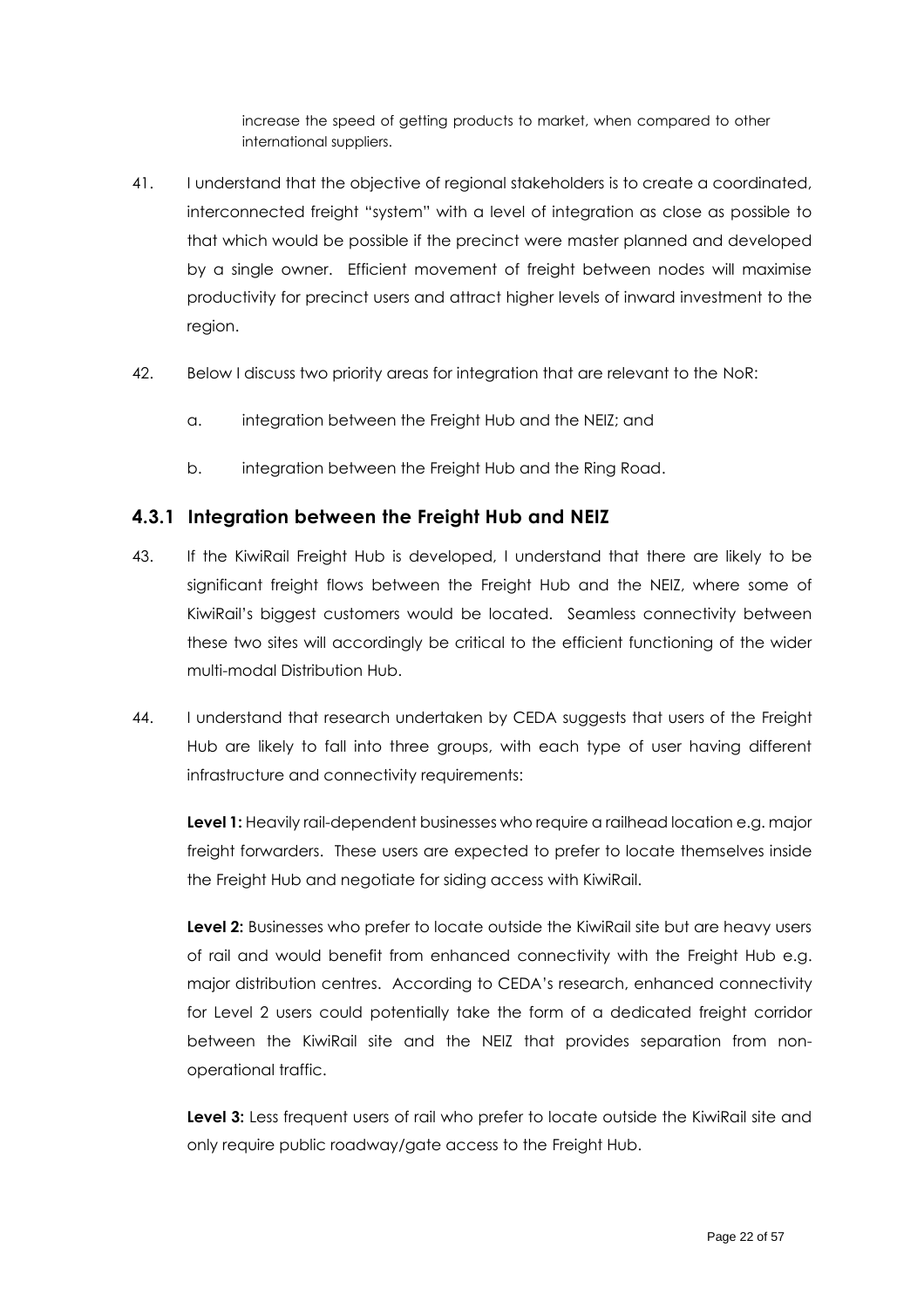- 45. The connectivity requirements of Level 1 and Level 3 users appear to be provided for under current plans. However, it does not appear that a plan has been developed to provide enhanced connectivity for Level 2 users. I understand that CEDA's discussions with potential Level 2 users suggest that a dedicated freight corridor or other form of streamlined access is highly desirable and would encourage greater investment in the wider freight precinct.
- 46. I understand that stakeholders in the Distribution Hub (including KiwiRail, landowners and developers) are involved in ongoing discussions regarding connectivity options, among other matters of relevance to the precinct. CEDA is hopeful that a process for advancing these discussions can be agreed through the NoR process.

## <span id="page-22-0"></span>**4.3.2 Integration between KiwiRail Freight Hub and Ring Road**

- 47. Providing safe and efficient access to the Freight Hub is one of the key drivers for Waka Kotahi's Ring Road programme.<sup>20</sup> I understand that current plans have the Ring Road passing within approximately 500 metres of the proposed northern entrance to the Freight Hub and approximately 2 km from the proposed southern entrance.
- 48. Given the significant demand that the Freight Hub would place on the region's roading network, I believe it is critical that the Freight Hub and Ring Road align and complement each other. This would ensure that freight moves efficiently between the Freight Hub, producers and markets, maximising supply chain benefits and strengthening the region's reputation as a major distribution centre. It would also encourage maximum uptake of the Ring Road which is critical to PNCC's placemaking objectives.
- 49. In summary, it is important that the proposed Freight Hub is seen in the context of the NoR as part of a wider freight "system" of interconnected parts, rather than as an independent, self-contained facility. In my view, a successful outcome for the region will depend critically on how well the Freight Hub integrates with the other parts of this system.
- 50. Integration opportunities are discussed further in section [6.](#page-49-0)

<sup>&</sup>lt;sup>20</sup> See, e.g., Waka Kotahi NZTA PNITI Network Options Report, p. 114.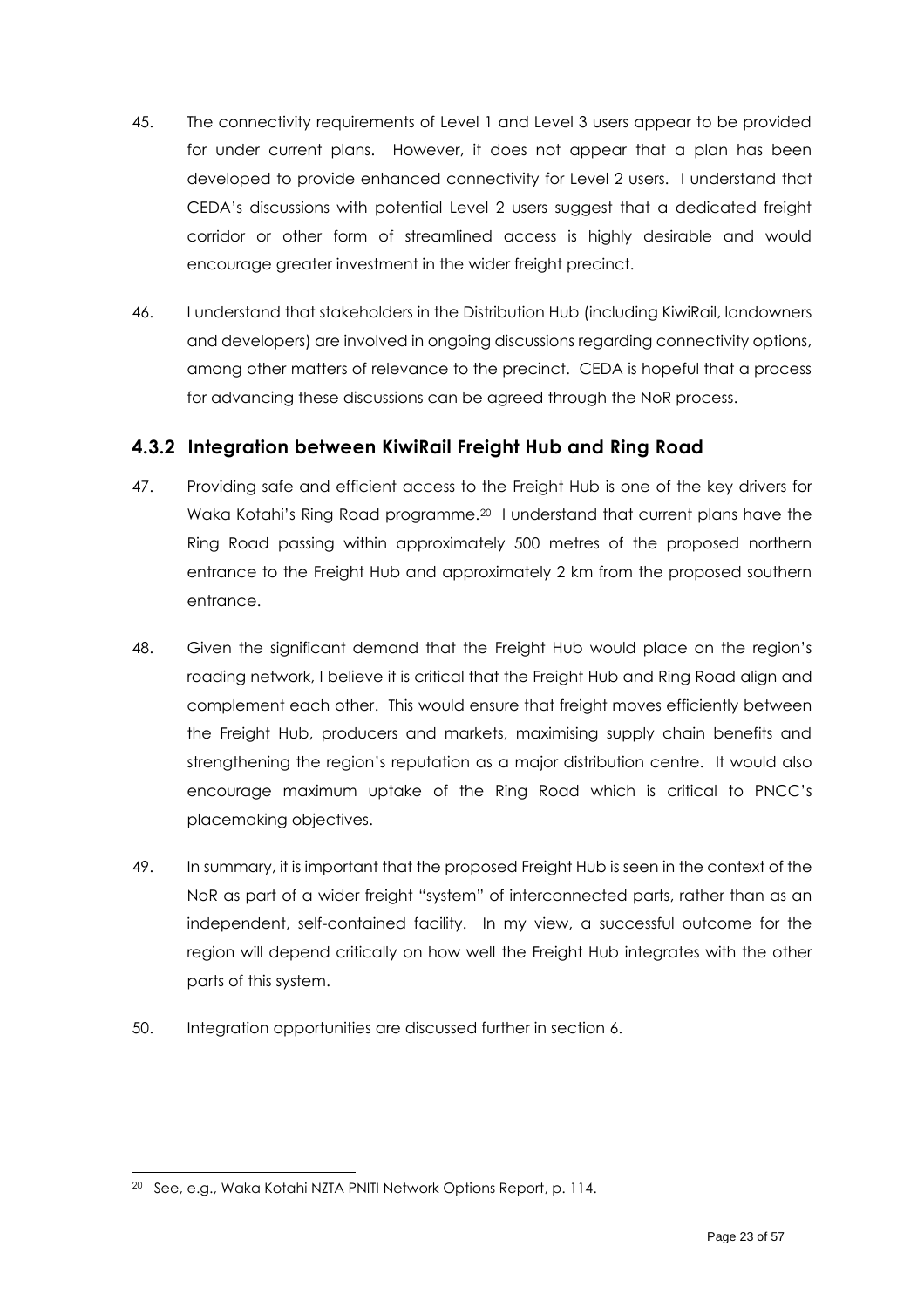# <span id="page-23-0"></span>**5 Economic effects of KiwiRail Freight Hub**

## <span id="page-23-1"></span>**5.1 Introduction and summary**

- 51. If the Freight Hub is developed, it is likely to generate significant economic benefits at a regional and national level. It is also likely to generate economic costs (negative externalities) which would be borne predominantly by local communities.
- 52. In this section I review the main economic benefits and costs of the project identified by KiwiRail. The main economic benefits are:
	- **Transport cost reduction and mode shift benefits** resulting from increased container capacity and the ability to accommodate longer trains at the new site;
	- **New investment in the region** by firms wishing to utilise the improved rail facilities, provide support services to those that do, or be involved in construction activities; and
	- **Benefits arising from the ability to redevelop the existing rail yard site**.
- 53. The main economic costs relate to **traffic impacts** caused by KiwiRail's proposed changes to the roading network and the ongoing activities of the Freight Hub.
- 54. It is not within the scope of my evidence to conduct an independent analysis of the economic impacts of the project. However, I provide commentary on the appropriateness of the methodologies and assumptions used by KiwiRail and identify potential gaps in the analysis in terms of additional costs or benefits that could have been considered.
- 55. Later in the report (in section [6\)](#page-49-0), I discuss opportunities to maximise the value of the project to the region by ensuring that it integrates effectively with other key freight infrastructure and that the period of uncertainty regarding whether the project is going ahead is kept as short as is reasonably possible.
- 56. I have not been able to verify all KiwiRail's data sources, so have relied on KiwiRail's data in some cases (and have noted where this is the case). Finally, the scope of my evidence is limited to consideration of the economic impacts arising from the Freight Hub. Other impacts (e.g. social, ecological, noise, etc.) are addressed by other experts.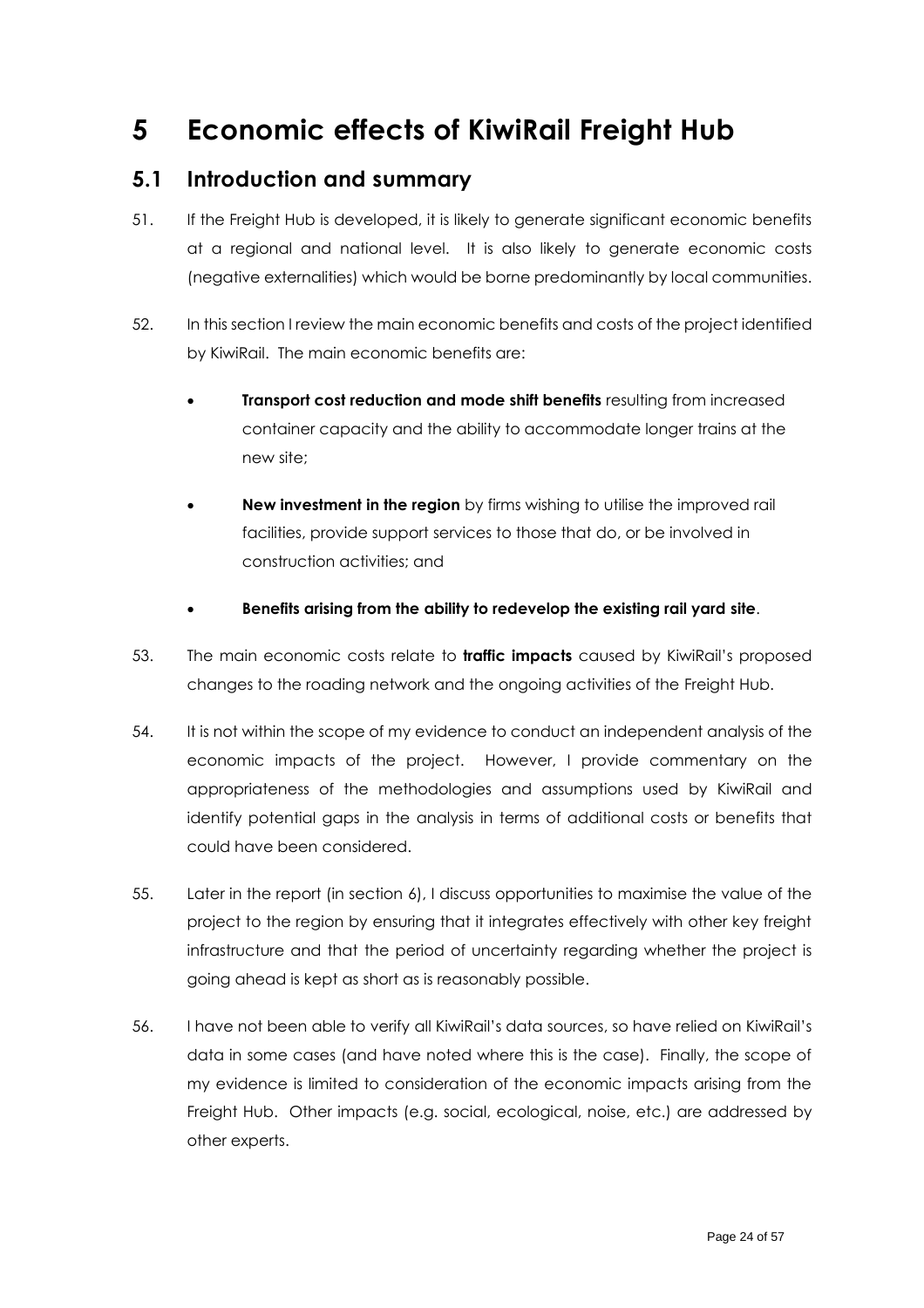57. The economic impacts identified above are addressed in sections [5.2](#page-24-0) to [5.6](#page-45-0) below.

# <span id="page-24-0"></span>**5.2 Transport cost reduction and mode shift benefits**

- 58. KiwiRail asserts that the Freight Hub will enable significant reductions in freight transport costs for users as well as environmental, safety and congestion benefits for wider New Zealand driven by an increase in the use of rail for moving freight interregionally.
- 59. In sections [5.2.1](#page-24-1) and [5.2.2](#page-30-0) below, I review and comment on KiwiRail's analysis of these benefits, which it asserts will be driven by increased container capacity and the ability to accommodate longer trains at the new facility. Because of the way KiwiRail has grouped its analysis of these impacts, it is convenient for me to review them together.
- 60. In my opinion, KiwiRail's analysis of transport cost reduction and mode shift benefits is reasonable at a conceptual level. However, I have identified several issues relating to specific assumptions, some of which would have had the effect of overstating expected benefits and some of which would have had the effect of understating expected benefits. These issues are discussed below.

### <span id="page-24-1"></span>**5.2.1 KiwiRail Analysis**

#### **5.2.1.1 Increased container capacity**

- 61. According to KiwiRail, one of the key drivers for the project is the need to handle higher volumes of containerised freight in the future than would be possible at the existing rail yard on Tremaine Ave. In support of this proposition, KiwiRail provides estimates of future container demand into and out of Palmerston North and compares these to the capacity of the existing rail yard.
- 62. KiwiRail's freight demand estimates indicate that containerised freight volumes are expected to increase by around 35% over the period between 2020 and 2062. This is mainly driven by expected growth in inbound manufactured and retail goods destined for the region's distribution centres.<sup>21</sup> KiwiRail's estimates of containerised freight demand are provided in Attachment 8a, Appendix A, Table 1, which is reproduced below.

See Technical Report K on Economics by Richard Paling Consulting ("Technical Report K"), Table 2.1, p. 16; see also Attachment 8a, Table 1, Appendix A.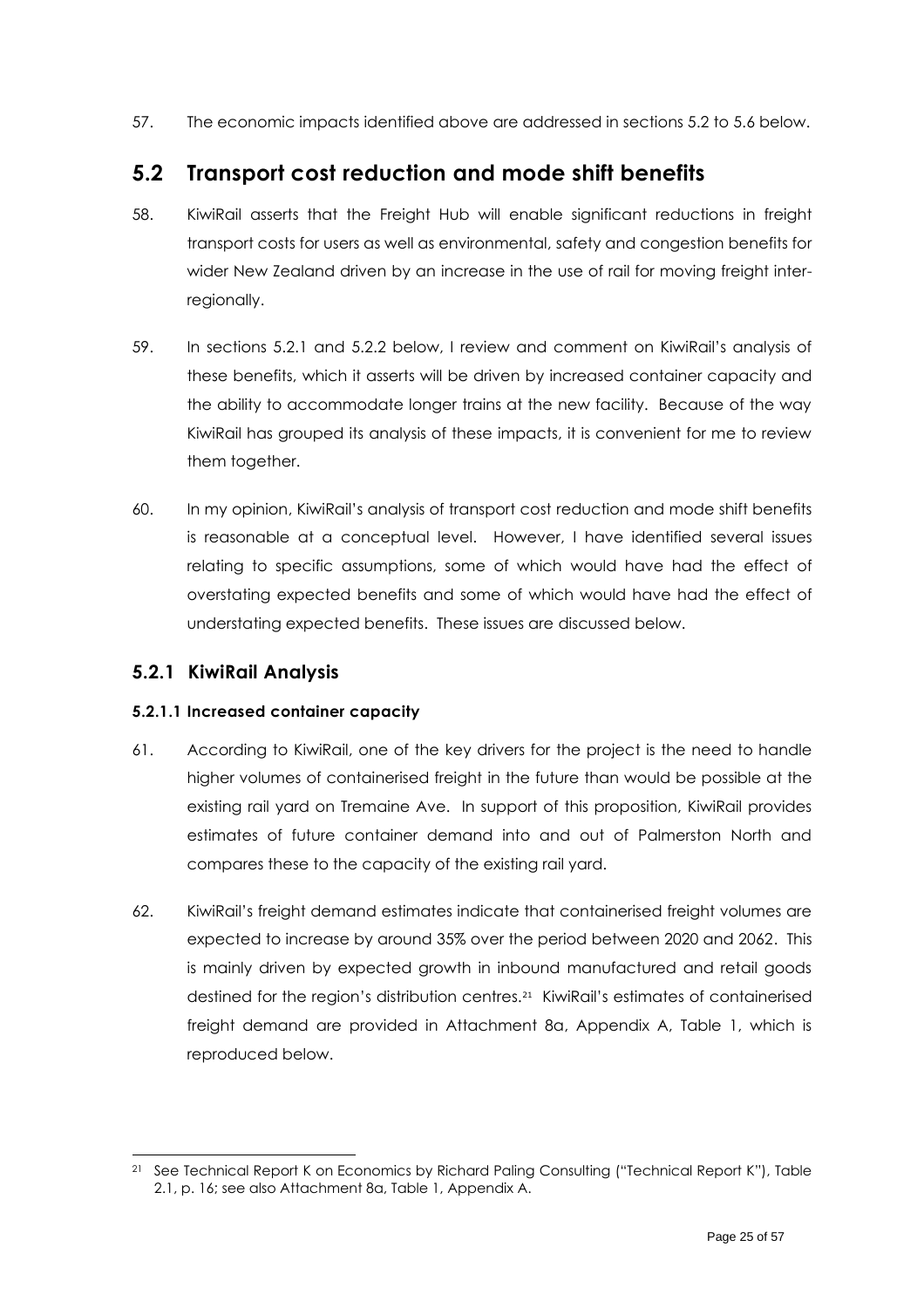*Table 1 Estimated containerised rail freight volumes into Palmerston North (reproduced from KiwiRail s92 response, Attachment 8a, Table 1)*

| Table 1<br>Total estimates and forecasts of demand for manufactured freight traffic by rail<br>into Palmerston North |       |      |               |      |      |      |      |      |
|----------------------------------------------------------------------------------------------------------------------|-------|------|---------------|------|------|------|------|------|
|                                                                                                                      |       |      | (m tonnes pa) |      |      |      |      |      |
|                                                                                                                      | 2017  | 2020 |               |      |      |      |      |      |
|                                                                                                                      | (Est) | Est  | 2022          | 2030 | 2032 | 2042 | 2052 | 2062 |
| Total demand for containerised<br>traffic (m tonnes pa)                                                              | 0.28  | 0.26 | 0.28          | 0.30 | 0.31 | 0.33 | 0.34 | 0.35 |

- 63. Based on these forecasts, KiwiRail estimates that the capacity of the existing container terminal would be reached by around 2030 at a level of around 0.3m tonnes per year. On this basis, KiwiRail asserts that a key outcome of the new Freight Hub would be the ability to move expected container growth beyond expected 2030 levels by rail instead of road.
- 64. KiwiRail outlines several benefits expected to flow from this outcome:
	- direct transport cost reductions of around \$0.075 per tonne-km of freight, reflecting the fact that rail is a cheaper way to move the relevant freight types than road on a per tonne-km basis;
	- reduced environmental emissions (including greenhouse gases, nitrous oxides, carbon monoxide, hydrocarbons and particulates);
	- reduced cost of crashes, reflecting the lower incidence of accidents involving rail relative to road; and
	- reduced road congestion.
- 65. KiwiRail estimates total economic benefits from the use of rail over road for *"the traffic that would be forced to divert to road if the existing freight yard were to remain in operation"* of around \$500,000 per year by 2032, rising to \$3.2 million per year by 2062. KiwiRail's table summarising these estimates is reproduced below as [Table 2.](#page-26-0) 22

<sup>22</sup> See Third Section 92 Response, Attachment 1, p. 7.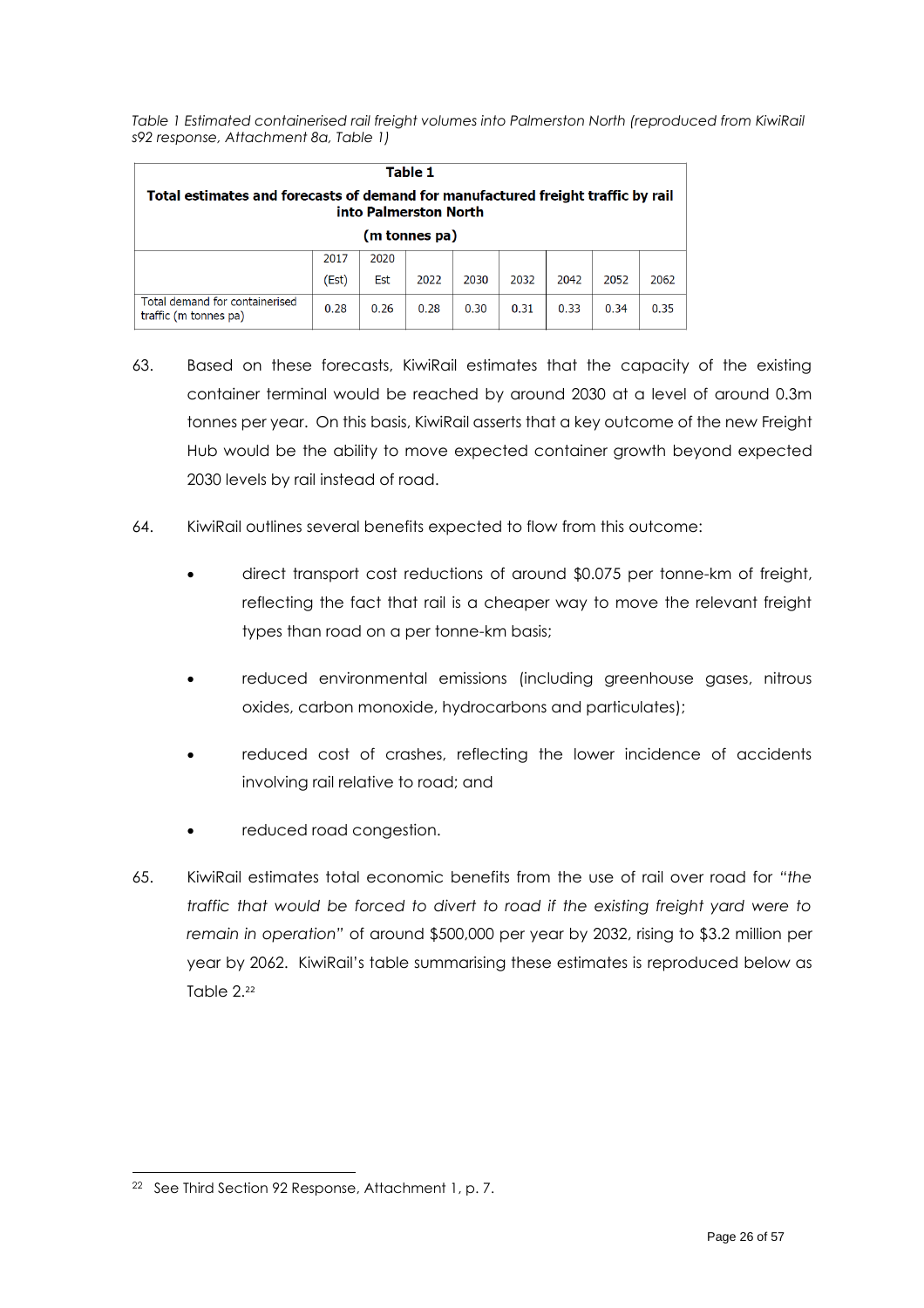<span id="page-26-0"></span>*Table 2 Estimated cost savings from increased container capacity in Palmerston North (reproduced from Attachment 1 to KiwiRail's third s92 response, Table 9)*

|      | Table 9<br>Transport and environmental cost savings from increased rail container handling<br>capacity in Palmerston North (\$m pa) |                               |                         |                        |               |  |  |
|------|-------------------------------------------------------------------------------------------------------------------------------------|-------------------------------|-------------------------|------------------------|---------------|--|--|
| Year | Transport cost<br>savings                                                                                                           | Environmental<br>cost savings | Crash cost<br>reduction | Congestion<br>benefits | Total savings |  |  |
| 2032 | 0.4                                                                                                                                 | 0.1                           | 0.0                     | 0.1                    | 0.5           |  |  |
| 2042 | 1.1                                                                                                                                 | 0.2                           | 0.1                     | 0.2                    | 1.6           |  |  |
| 2052 | 1.6                                                                                                                                 | 0.3                           | 0.2                     | 0.3                    | 2.4           |  |  |
| 2062 |                                                                                                                                     | 0.3                           |                         | በ 4                    | 32            |  |  |

#### **5.2.1.2 Ability to accommodate longer trains**

- 66. Another important driver for the Freight Hub is the ability to accommodate longer trains than is possible at the existing rail yard. I understand this is a key reason for KiwiRail's preference for a larger site. According to KiwiRail, the extended track layout and improved facilities for marshalling trains at the new site would enable the operation of trains up to 1500m in length, compared with the current maximum of 900m. KiwiRail notes that *"although the timing of the introduction of these longer trains has not yet been determined, track capacity constraints in the rail network in the later part of the century would suggest their introduction"*. 23
- 67. KiwiRail estimates that the use of longer trains would give rise to operational cost savings of around 10% relative to current train lengths.<sup>24</sup> This reflects the economies of scale associated with the ability to carry more weight on a single train.<sup>25</sup> KiwiRail identifies two benefit-types likely to result from these cost savings:
	- benefits to existing rail users ("base traffic") from lower transport costs; and
	- benefits associated with the diversion of freight from road to rail induced by the reduction in costs ("generated traffic"). These benefits comprise transport cost reductions and environmental, crash reduction and congestion benefits similar to the mode shift benefits identified above in relation to increased container capacity.
- 68. In determining the impacts of freight shifting from road to rail, KiwiRail assumes that a reduction in operating costs of 10 per cent would lead to an increase in demand for rail of around 20 per cent, citing the elasticities provided in Waka Kotahi's Monetary Benefits and Costs Manual.

<sup>23</sup> See Attachment 8a, response to s.92 request 121(ii).

<sup>24</sup> See Attachment 8a, App A & B.

<sup>25</sup> See Attachment 2 to KiwiRail's third s92 response for a detailed description of the estimated cost savings.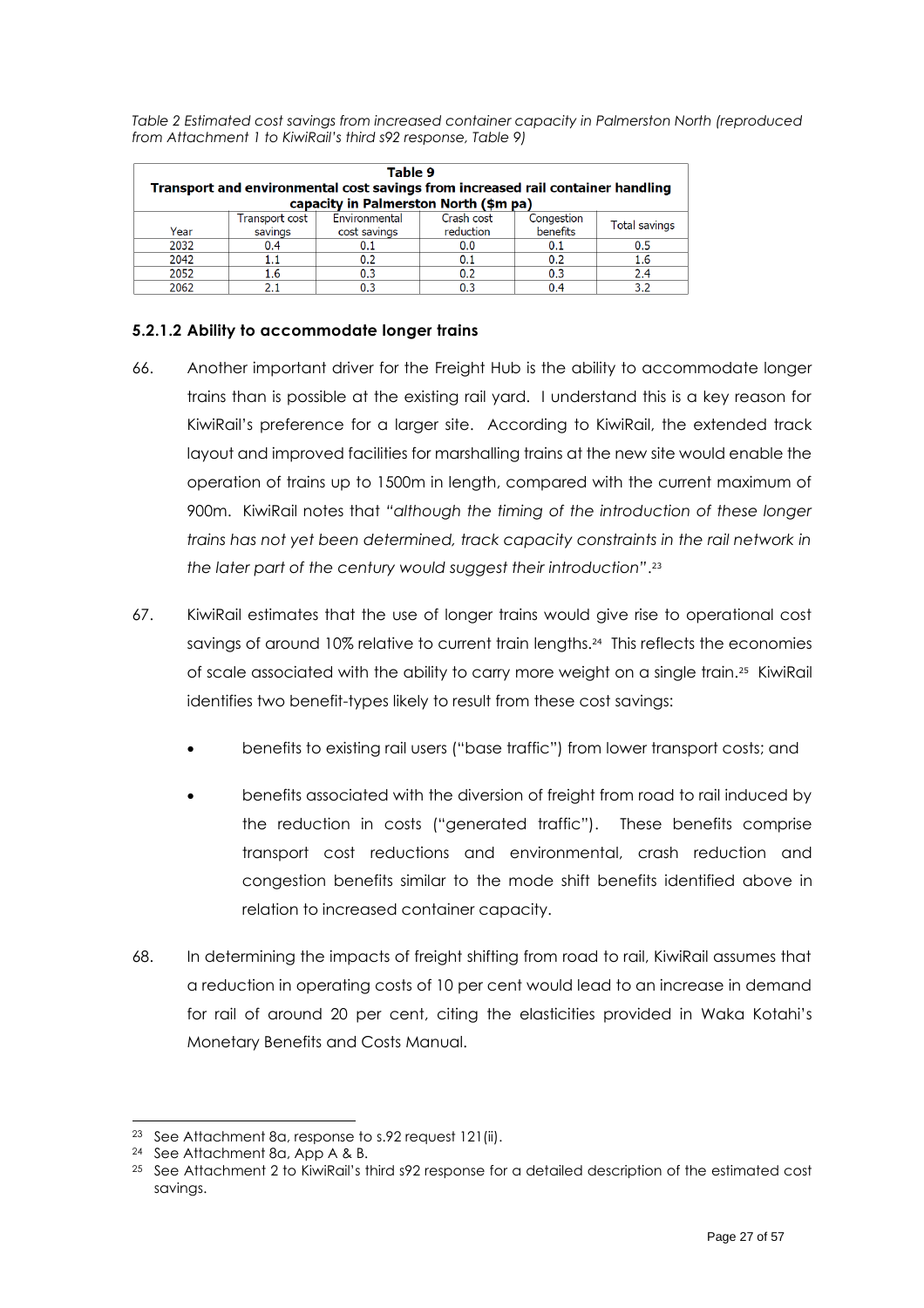- 69. The referenced benefits are assumed to apply in relation to both traffic originating or terminating in Palmerston North and longer-distance traffic that passes through Palmerston North. KiwiRail states that the use of longer trains on routes other than Auckland-Palmerston North would be more limited due to infrastructure constraints and lower freight demand on other lines. To account for this, KiwiRail discounts the estimated benefits relating to longer-distance traffic by 50%.
- 70. The resulting benefit estimates are provided in Tables 11, 13, 15 and 16 in Attachment 1 to KiwiRail's third s92 response, which are reproduced as [Table 3](#page-27-0) t[o Table 6](#page-28-0) below. [Table 3](#page-27-0) and [Table 4](#page-27-1) summarise benefits relating to traffic originating or terminating in Palmerston North. These total \$2.8m per year in 2032, rising to \$3.2m per year in 2062. [Table 5](#page-27-2) and [Table 6](#page-28-0) summarise benefits relating to longer distance traffic that passes through Palmerston North. These total \$10.3m per year in 2032, rising to \$12.6m per year in 2062.

<span id="page-27-0"></span>*Table 3 Estimated travel cost reductions from use of longer trains to/from Palmerston North (base traffic) (reproduced from KiwiRail's third s92 response, Attachment 1, Table 11)*

|      | Table 11<br>Cost savings for traffic (1) to and from Manawatu-Whanganui with the use of<br>longer trains |                                     |  |  |  |
|------|----------------------------------------------------------------------------------------------------------|-------------------------------------|--|--|--|
| Year | Total tonne-kms affected (m)                                                                             | Savings with reduced costs (\$m pa) |  |  |  |
| 2032 | 161.4                                                                                                    | 15                                  |  |  |  |
| 2042 | 171.7                                                                                                    | 1.6                                 |  |  |  |
| 2052 | 179.5                                                                                                    | 1.6                                 |  |  |  |
| 2062 | 187.6                                                                                                    | 17                                  |  |  |  |

Notes (1) Based on the movements of all manufactured goods between Manawatu-Whanganui and Auckland/Waikato

<span id="page-27-1"></span>*Table 4 Estimated cost savings relating to traffic generated by the use of longer trains to/from Palmerston North (generated traffic) (reproduced from Attachment 1 to KiwiRail's third s.92 response, Table 15)*

| Table 15<br>Benefits from Palmerston North traffic switching to rail because of reduced costs                                                                                                                                                                                                                                                |     |    |     |     |     |     |         |  |  |
|----------------------------------------------------------------------------------------------------------------------------------------------------------------------------------------------------------------------------------------------------------------------------------------------------------------------------------------------|-----|----|-----|-----|-----|-----|---------|--|--|
| <b>Environ-</b><br><b>Transport</b><br>Generated<br><b>Crash cost</b><br>Congestion<br>Base<br><b>Total</b><br>mental<br>cost<br><b>benefits</b><br>traffic<br>reduction<br>traffic (m<br>Year<br>$(\text{5m})$<br>benefits<br>benefits<br>tonne-kms)<br>$(m t$ -kms $)$<br>$(\text{5m})$<br>$(\text{5m})$<br>$(\text{5m})$<br>$(\text{5m})$ |     |    |     |     |     |     |         |  |  |
| 2032                                                                                                                                                                                                                                                                                                                                         | 161 | 32 | 0.1 | 0.4 | 0.3 | 0.5 | 1.3     |  |  |
| 2042                                                                                                                                                                                                                                                                                                                                         | 172 | 34 | 0.2 | 0.4 | 0.3 | 0.5 | 1.4     |  |  |
| 2052                                                                                                                                                                                                                                                                                                                                         | 179 | 36 | 0.2 | 0.4 | 0.3 | 0.5 | 1.5     |  |  |
| 2062                                                                                                                                                                                                                                                                                                                                         | 188 | 38 | 0.2 | 0.4 | 0.3 | 0.5 | $1.5\,$ |  |  |

<span id="page-27-2"></span>*Table 5 Estimated travel cost reductions from use of longer trains for longer distance traffic (base traffic) (reproduced from Attachment 1 to KiwiRail's third s.92 response, Table 13)*

| Table 13                                                                                                                              |        |  |  |  |  |
|---------------------------------------------------------------------------------------------------------------------------------------|--------|--|--|--|--|
| Cost savings from longer trains - Long distance rail traffic passing through<br>Palmerston North (manufactured and retail goods only) |        |  |  |  |  |
| Year                                                                                                                                  | \$m pa |  |  |  |  |
| 2032                                                                                                                                  | 5.8    |  |  |  |  |
| 2042                                                                                                                                  | 6.3    |  |  |  |  |
| 2052                                                                                                                                  | 6.7    |  |  |  |  |
| 2062                                                                                                                                  |        |  |  |  |  |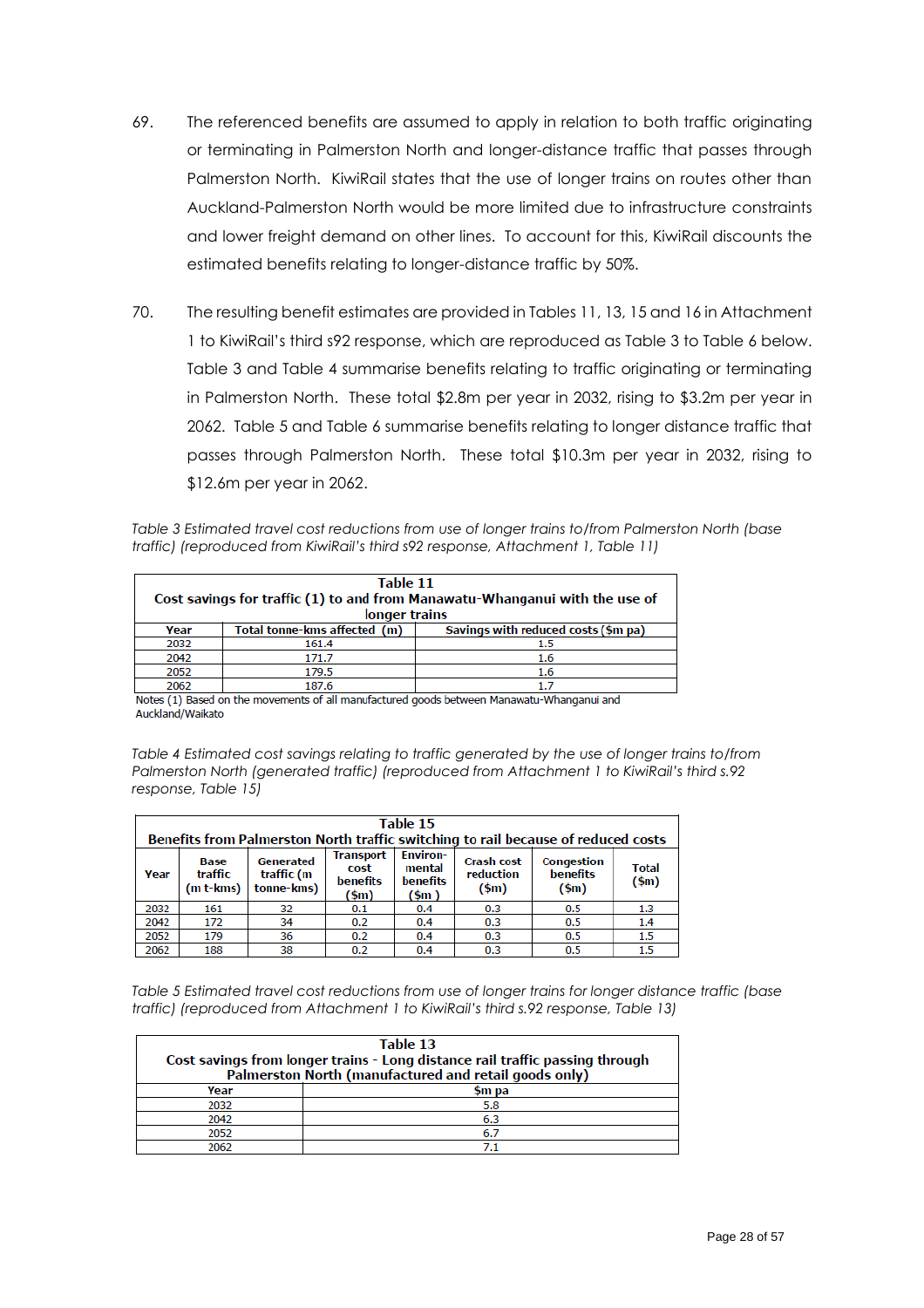<span id="page-28-0"></span>*Table 6 Estimated cost savings from use of longer trains for longer distance traffic (generated traffic) (reproduced from Attachment 1 to KiwiRail's third s.92 response, Table 16)*

|                                                                                                                                                                                                         | Table 16<br>Benefits from longer distance traffic switching to rail because of reduced costs |      |     |     |         |                                                 |                                         |                               |  |  |
|---------------------------------------------------------------------------------------------------------------------------------------------------------------------------------------------------------|----------------------------------------------------------------------------------------------|------|-----|-----|---------|-------------------------------------------------|-----------------------------------------|-------------------------------|--|--|
| <b>Environ-</b><br><b>Transport</b><br>Generated<br><b>Base</b><br>mental<br>cost<br>traffic<br>traffic (m<br>Year<br>benefits<br>benefits<br>tonne-kms)<br>(m t-kms)<br>$(\text{5m})$<br>$(\text{5m})$ |                                                                                              |      |     |     |         | <b>Crash cost</b><br>reduction<br>$(\text{5m})$ | Congestion<br>benefits<br>$(\text{5m})$ | <b>Total</b><br>$(\text{5m})$ |  |  |
|                                                                                                                                                                                                         | 2032                                                                                         | 1258 | 126 | 0.3 | 1.2     | 1.2                                             | 1.8                                     | 4.5                           |  |  |
|                                                                                                                                                                                                         | 2042                                                                                         | 1366 | 137 | 0.3 | $1.3\,$ | 1.3                                             | 1.9                                     | 4.8                           |  |  |
|                                                                                                                                                                                                         | 2052                                                                                         | 1456 | 146 | 0.3 | 1.4     | 1.3                                             | 2.1                                     | 5.2                           |  |  |
|                                                                                                                                                                                                         | 2062                                                                                         | 1552 | 155 | 0.4 | $1.5\,$ | 1.4                                             | 2.2                                     | 5.5                           |  |  |

#### **5.2.1.3 Total benefits**

71. The total transport cost reduction and mode shift benefits from increased container capacity and the ability to accommodate longer trains are summarised in Attachment 1 to KiwiRail's third s92 response, Table 17. This is reproduced as Table 7 below.

<span id="page-28-1"></span>*Table 7 Total benefits relating to increased container capacity and longer trains (reproduced from Attachment 1 to KiwiRail's third s.92 response, Table 17)*

| <b>Table 17</b>                                                |                                     |      |      |      |  |  |  |
|----------------------------------------------------------------|-------------------------------------|------|------|------|--|--|--|
| Quantified benefits with the new Regional Freight Hub (\$m pa) |                                     |      |      |      |  |  |  |
| <b>Benefit type</b>                                            | 2032                                | 2042 | 2052 | 2062 |  |  |  |
| <b>Benefits to PN users</b>                                    |                                     |      |      |      |  |  |  |
| Increased container handling capacity                          | 0.4                                 | 1.1  | 1.6  | 2.1  |  |  |  |
| <b>Reduced train costs</b>                                     |                                     |      |      |      |  |  |  |
| <b>Existing traffic</b>                                        | 1.5                                 | 1.6  | 1.6  | 1.7  |  |  |  |
| Generated traffic                                              | 0.1                                 | 0.2  | 0.2  | 0.2  |  |  |  |
| <b>Total benefits to PN users</b>                              | 2.0                                 | 2.8  | 3.4  | 4.0  |  |  |  |
|                                                                | Benefits to longer distance traffic |      |      |      |  |  |  |
| <b>Reduced train costs</b>                                     |                                     |      |      |      |  |  |  |
| <b>Existing traffic</b>                                        | 5.8                                 | 6.3  | 6.7  | 7.1  |  |  |  |
| Generated traffic                                              | 0.3                                 | 0.3  | 0.3  | 0.4  |  |  |  |
| <b>Total benefits to longer distance users</b>                 | 6.0                                 | 6.6  | 7.0  | 7.5  |  |  |  |
|                                                                |                                     |      |      |      |  |  |  |
|                                                                | <b>Environmental benefits</b>       |      |      |      |  |  |  |
| Increased container handling capacity                          | 0.1                                 | 0.2  | 0.3  | 0.3  |  |  |  |
| Longer trains - PN traffic                                     | 0.4                                 | 0.4  | 0.4  | 0.4  |  |  |  |
| Longer trains - other traffic                                  | 1.2                                 | 1.3  | 1.4  | 1.5  |  |  |  |
| <b>Total environmental benefits</b>                            | 1.7                                 | 1.9  | 2.1  | 2.3  |  |  |  |
|                                                                |                                     |      |      |      |  |  |  |
|                                                                | <b>Crash reduction benefits</b>     |      |      |      |  |  |  |
| Increased container handling capacity                          | 0.0                                 | 0.1  | 0.2  | 0.3  |  |  |  |
| Longer trains - PN traffic                                     | 0.3                                 | 0.3  | 0.3  | 0.3  |  |  |  |
| Longer trains - other traffic                                  | 1.2                                 | 1.3  | 1.3  | 1.4  |  |  |  |
| <b>Total crash reduction benefits</b>                          | 1.5                                 | 1.7  | 1.9  | 2.0  |  |  |  |
|                                                                |                                     |      |      |      |  |  |  |
| <b>Congestion benefits</b>                                     |                                     |      |      |      |  |  |  |
| Increased container handling capacity                          | 0.1                                 | 0.2  | 0.3  | 0.4  |  |  |  |
| Longer trains - PN traffic                                     | 0.5                                 | 0.5  | 0.5  | 0.5  |  |  |  |
| Longer trains - other traffic                                  | 1.8                                 | 1.9  | 2.1  | 2.2  |  |  |  |
| <b>Total congestion benefits</b>                               | 2.3                                 | 2.6  | 2.9  | 3.1  |  |  |  |
| <b>Total benefits</b>                                          |                                     |      |      |      |  |  |  |
| <b>Reduced costs</b>                                           | 8.0                                 | 9.4  | 10.4 | 11.5 |  |  |  |
| <b>Environmental benefits</b>                                  | 1.7                                 | 1.9  | 2.1  | 2.3  |  |  |  |
| Crash cost reduction benefits                                  | 1.5                                 | 1.7  | 1.9  | 2.0  |  |  |  |
| <b>Congestion benefits</b>                                     | 2.3                                 | 2.6  | 2.9  | 3.1  |  |  |  |
| <b>Total benefits</b>                                          | 13.5                                | 15.6 | 17.2 | 19.0 |  |  |  |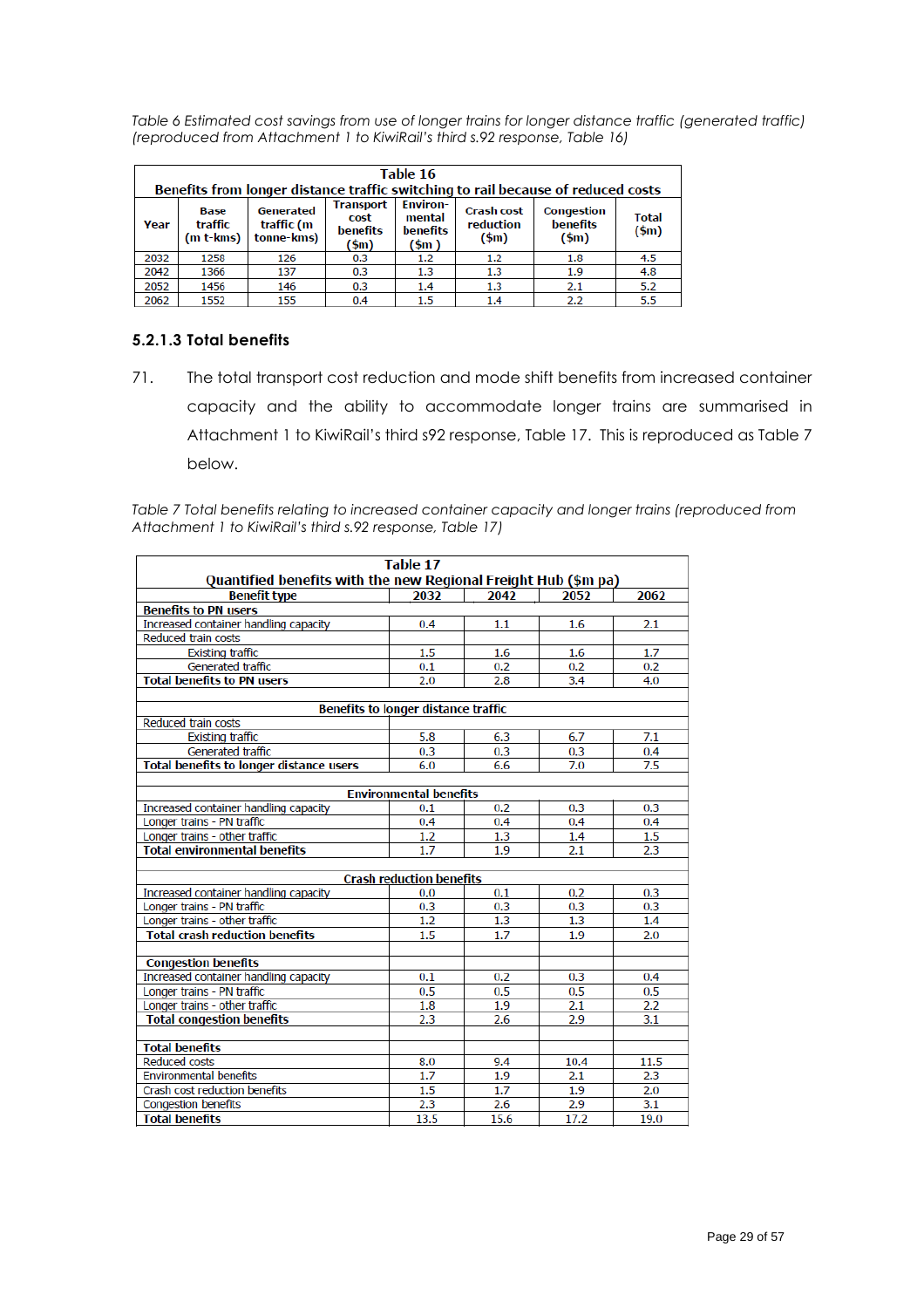- 72. KiwiRail provides a time profile of these benefits over the period from 2030-2089 in its third s92 response. 26 This shows total benefits over the 60-year evaluation period amounting to about \$1.1b in absolute terms or around \$376m when discounted to the start of the project at a rate of 4%, as is customary for economic evaluations of transport projects.
- 73. KiwiRail states that these estimates do not take into account Government measures to further encourage the movement of freight by rail and *"therefore may be regarded as representing the lower bound of the results which might eventuate over the future"*. 27
- 74. To understand how the estimated benefits are distributed between the two identified sources of benefit (increased container capacity and longer trains) and between Palmerston North and the rest of the country, I reorganised the estimates provided in [Table 7](#page-28-1) to create [Table 8](#page-29-0) below.

|                                     | 2032  | 2042 | 2052 | 2062 |
|-------------------------------------|-------|------|------|------|
| Source of benefits                  |       |      |      |      |
| Increased container capacity (\$m)  | 0.6   | 1.6  | 2.4  | 3.1  |
| % of total benefits                 | $4\%$ | 10%  | 14%  | 17%  |
| Longer trains (\$m)                 | 13.1  | 14.1 | 14.8 | 15.7 |
| % of total benefits                 | 96%   | 90%  | 86%  | 83%  |
| TOTAL BENEFITS (\$m)                | 13.5  | 15.6 | 17.2 | 19.0 |
| % of total benefits                 | 100%  | 100% | 100% | 100% |
|                                     |       |      |      |      |
| <b>Recipients of benefits</b>       |       |      |      |      |
| Palmerston North rail users (\$m)   | 2.0   | 2.8  | 3.4  | 4.0  |
| % of total benefits                 | 15%   | 18%  | 20%  | 21%  |
| Rail users outside the region (\$m) | 6.0   | 6.6  | 7.0  | 7.5  |
| % of total benefits                 | 44%   | 42%  | 40%  | 40%  |
| All New Zealanders (\$m)            | 5.5   | 6.2  | 6.9  | 7.4  |
| % of total benefits                 | 41%   | 40%  | 40%  | 39%  |
| TOTAL BENEFITS (\$m)                | 13.5  | 15.6 | 17.2 | 19.0 |
| % of total benefits                 | 100%  | 100% | 100% | 100% |

<span id="page-29-0"></span>*Table 8 Distribution of KiwiRail's estimated transport cost reduction and mode shift benefits by source and geographic location*

75. As can be seen from [Table 8,](#page-29-0) benefits relating to longer trains account for between 83% and 96% of total quantified benefits. Benefits relating to increased container

<sup>26</sup> See Attachment 1 to KiwiRail's third s.92 response, p. 13.

<sup>&</sup>lt;sup>27</sup> See Attachment 1 to KiwiRail's third s.92 response, p. 12.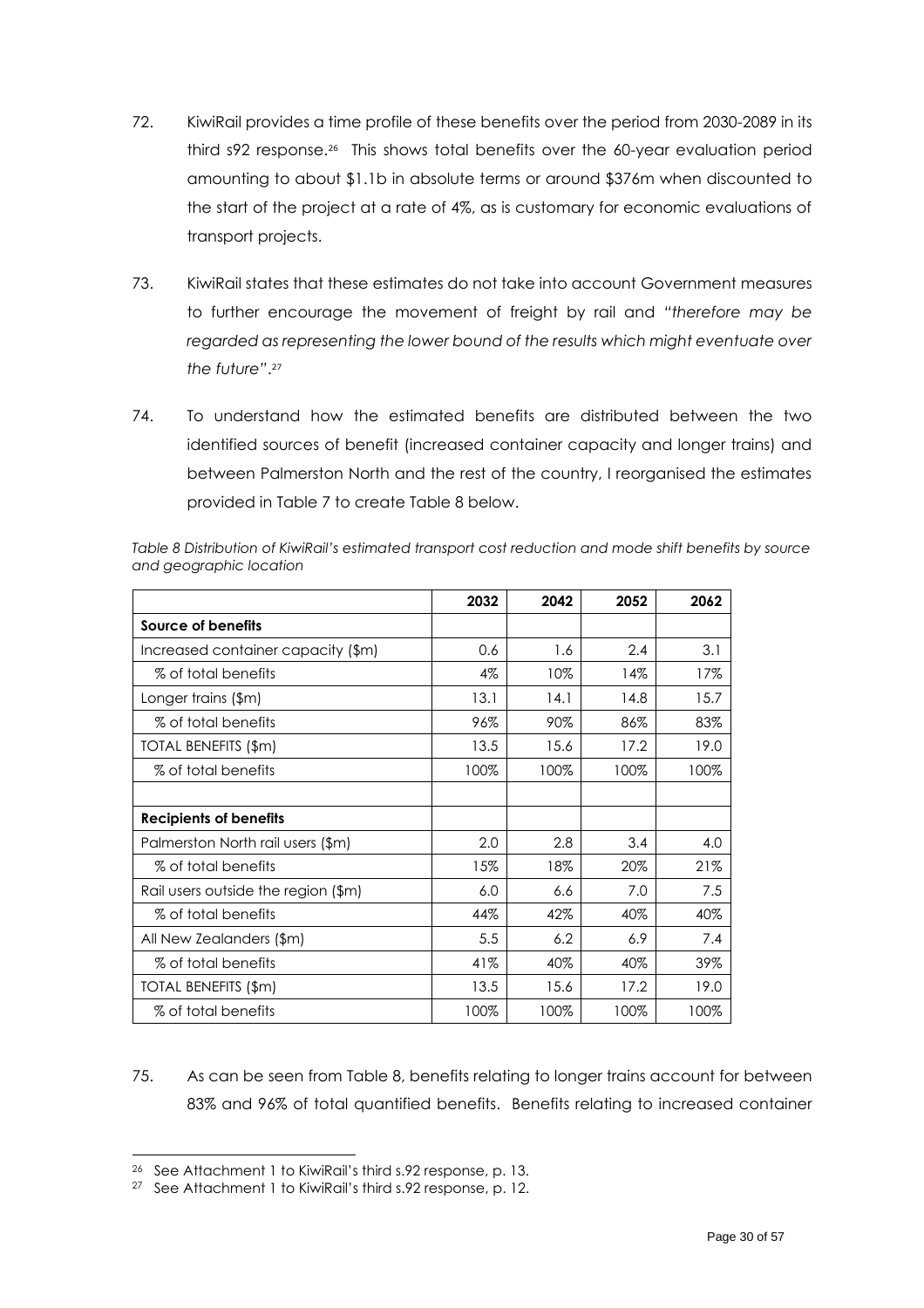capacity account for the remaining 4-17% of quantified benefits. In terms of geographic split, between 15% and 21% of total benefits are expected to accrue to Palmerston North rail users, 40-44% are expected to accrue to rail users outside Palmerston North and 39-41% are expected to accrue to the wider country (in the form of reduced emissions, crashes and congestion).

76. In the following section, I provide some commentary on the methodologies and assumptions used to generate the estimates discussed above.

### <span id="page-30-0"></span>**5.2.2 Commentary**

- 77. First, I acknowledge the difficulty of predicting with any accuracy the quantum of economic impacts likely to be caused by the project. KiwiRail's efforts to identify, describe and provide some quantitative estimates of expected benefits are nonetheless helpful to building stakeholder understanding of how the Freight Hub could impact its host region and the wider country.
- 78. As noted above, from a conceptual standpoint, I consider KiwiRail's methodologies for estimating the economic benefits outlined above to be reasonable. I have identified some issues relating to specific assumptions used within the conceptual framework, however, which would benefit from further clarity. These are outlined below.

#### **Introduction of longer trains**

79. There appears to be some uncertainty surrounding the introduction of 1500m trains to the rail network. The following statements made in KiwiRail's economic impact reports reflect this uncertainty:

> As well as providing additional capacity for container handling, the proposed Regional Freight Hub would also allow the operation of longer more efficient trains. The introduction of these has only been considered at a conceptual level and for capacity reasons they may not be required until the latter half of the century, unless the demand for rail travel increases faster than expected. This could occur, for example, by the encouragement of a shift from road travel to meet broader environmental and social objectives. However it is estimated that these could reduce operating costs by up to 10 per cent which may encourage their early adoption.<sup>28</sup>

<sup>28</sup> See Attachment 8a, Appendix A.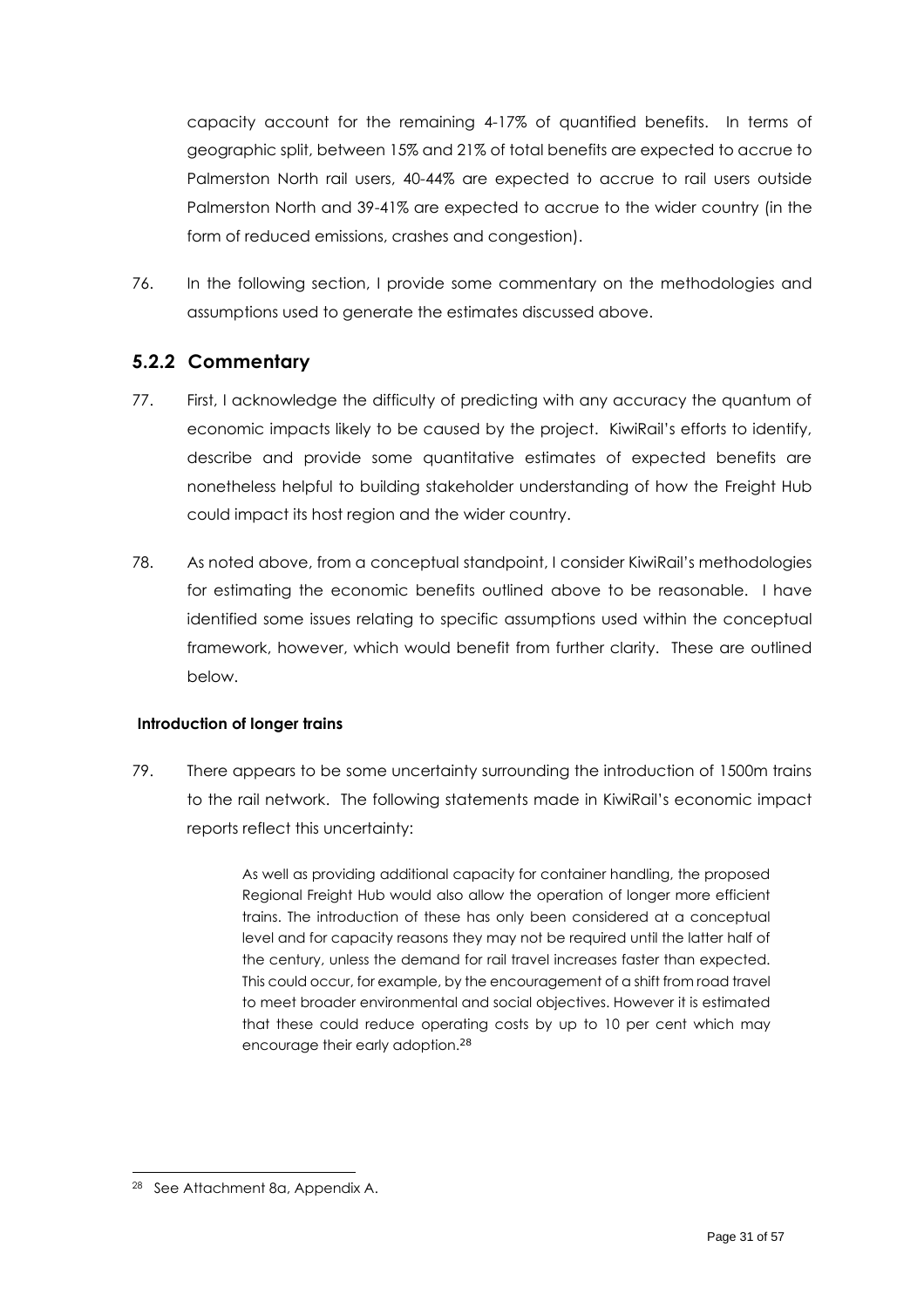[A]lthough the timing of the introduction of these longer trains has not yet been determined, track capacity constraints in the rail network in the later part of the century would suggest their introduction.<sup>29</sup>

- 80. In its third s92 response, KiwiRail states that the introduction of trains longer than 900m would be dependent on a range of enabling investments being made to the wider rail network and rolling stock, as well as there being sufficient levels of freight demand to warrant the investment.<sup>30</sup> No timeframes are given for expected completion of the referenced works.
- 81. According to s42A rail design, construction and operation expert Michael Than, it is not clear based on the information provided exactly how 1500m trains would be accommodated within the Freight Hub itself or within the wider rail network. However, Mr. Than notes that both the Freight Hub project and the requirement for 1500m trains are consistent with KiwiRail's operational objective of future proofing its major infrastructure developments for growth.<sup>31</sup>
- 82. The apparent uncertainty regarding whether and when the network enhancements required to enable the use of longer trains will be completed sheds some doubt on the reliability of the estimated economic benefits associated with longer trains.

#### **Timing assumptions underpinning longer train benefits**

- 83. In addition to the uncertainty discussed above, there appears to be an inconsistency in the timing assumptions that underpin KiwiRail's benefit estimates relating to longer trains. As noted above, KiwiRail states that longer trains are not expected to come online until *"the latter half of the century"*, yet its economic modelling assumes longer train benefits will be realised as early as 2030.
- 84. Consequently, it appears that longer train benefits may have been reported approximately 20 years earlier than they should have been given KiwiRail's stated timing expectations. If this is the case, it would have the effect of significantly overstating the level of expected economic benefits of longer trains over the 60 year lifetime of the Freight Hub.
- 85. In response to a s92 information request, KiwiRail provided alternative benefits modelling based on the assumption that long trains are not introduced until 2050 (instead of 2030 as in its original modelling). The alternative modelling indicates that

<sup>30</sup> See Attachment 4 to KiwiRail's third s.92 response, pp.1-3.

<sup>31</sup> See Than evidence, s. 4.3.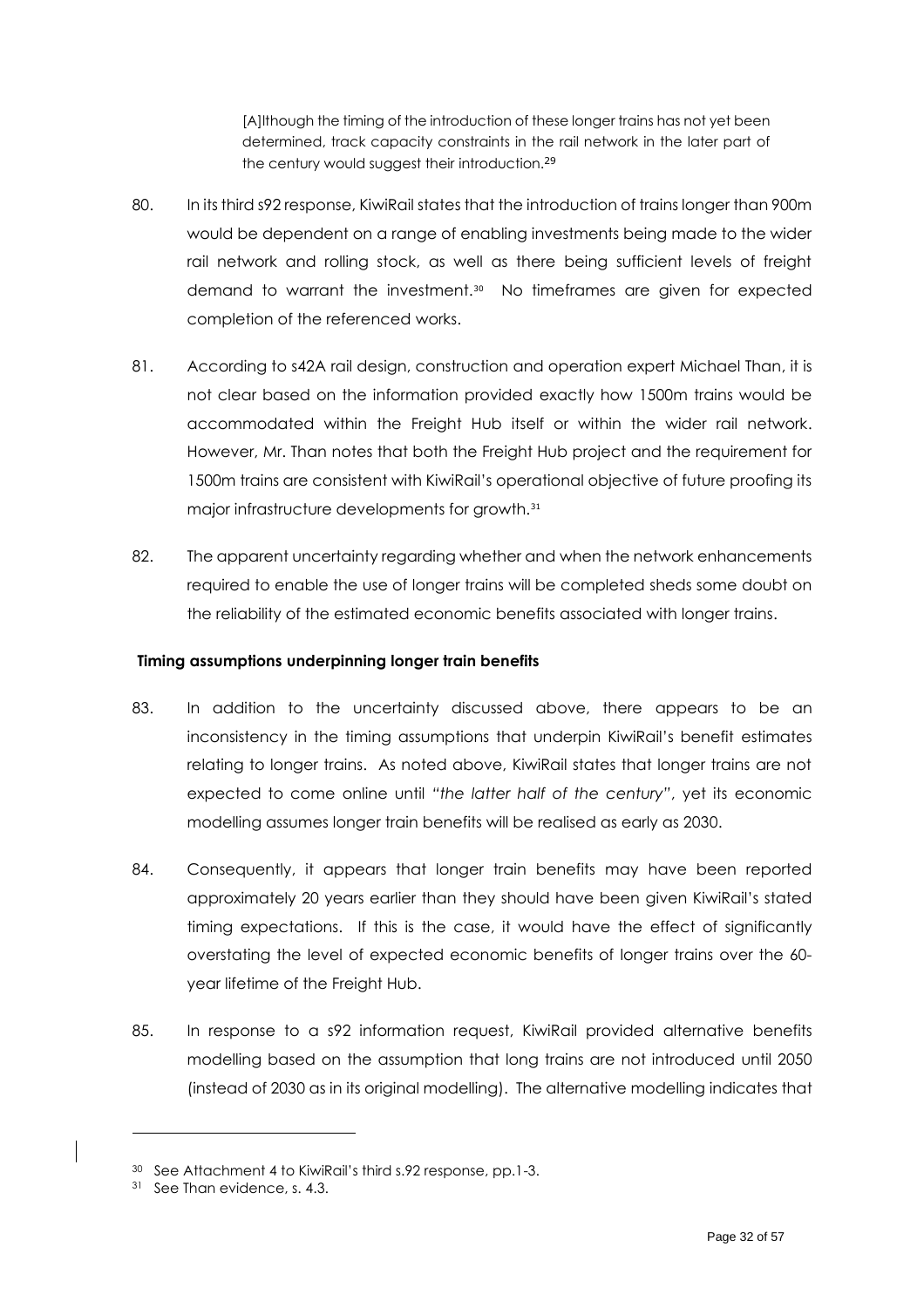delaying the advent of longer train benefits until 2050 reduces the present value of total benefits from \$376m to \$191m over the 60-year evaluation period. This is a reduction of \$185m or around 50% compared with the benefit estimates outlined in [Table 7](#page-28-1) above.

- 86. To provide context around these estimates, KiwiRail states that it is actively considering the use of trains longer than 900m *"which while not as large as 1500m would still be constrained by the capacity of the Existing Freight Yard"*. KiwiRail states that the Freight Hub will enable benefits from trains between 900m and 1500m in length, some of which might come online earlier than 2050. *"As a result"*, it says, *"while the full benefits from extending trains to 1500m may not be achieved immediately on the opening of the new facility, benefits from longer trains could be achieved at a much earlier date than 2050"*. 32
- 87. On the basis of the above, it appears that the most likely scenario is that "longer" trains between 900m and 1500m will be introduced sometime between 2030 and 2050. This would suggest that the related economic benefits are likely to lie somewhere between \$191m and \$376m (the two estimates discussed above) over the 60-year time horizon of the Freight Hub.

#### **Freight demand estimates**

- 88. Expectations regarding future freight volumes are critical for understanding the required scale and configuration of the proposed facility, as well as the economic impacts likely to flow from it. Several submitters have raised questions about the reliability of KiwiRail's freight demand estimates.<sup>33</sup>
- 89. KiwiRail bases its estimates of future rail freight volumes on freight demand forecasts derived from the Ministry of Transport's (MOT) Freight Futures model, flows at the existing container facility on Tremaine Ave, and the current mode share of rail freight. As noted earlier, KiwiRail's expectations for growth in rail freight demand in Palmerston North are primarily driven by expected growth in inbound manufactured and retail items bound for the region's distribution centres. 34
- 90. I have not undertaken an independent analysis of expected rail freight volumes. However, KiwiRail's forecasts appear to be generally consistent with outputs from

<sup>32</sup> See Attachment 1 to KiwiRail's third s.92 Response, p. 14.

<sup>33</sup> See, e.g. Aaron P Fox (S47), Darren Green (S71), Ji Hangfeng (S97).

<sup>&</sup>lt;sup>34</sup> KiwiRail expects volumes of primary commodities to remain relatively stable, and it expects log volumes to fall until the 2040's then rise again to reach a level in 2052 that is lower than current volumes (see Technical Report K, p.15-16, Tables 2.6 and 2.7).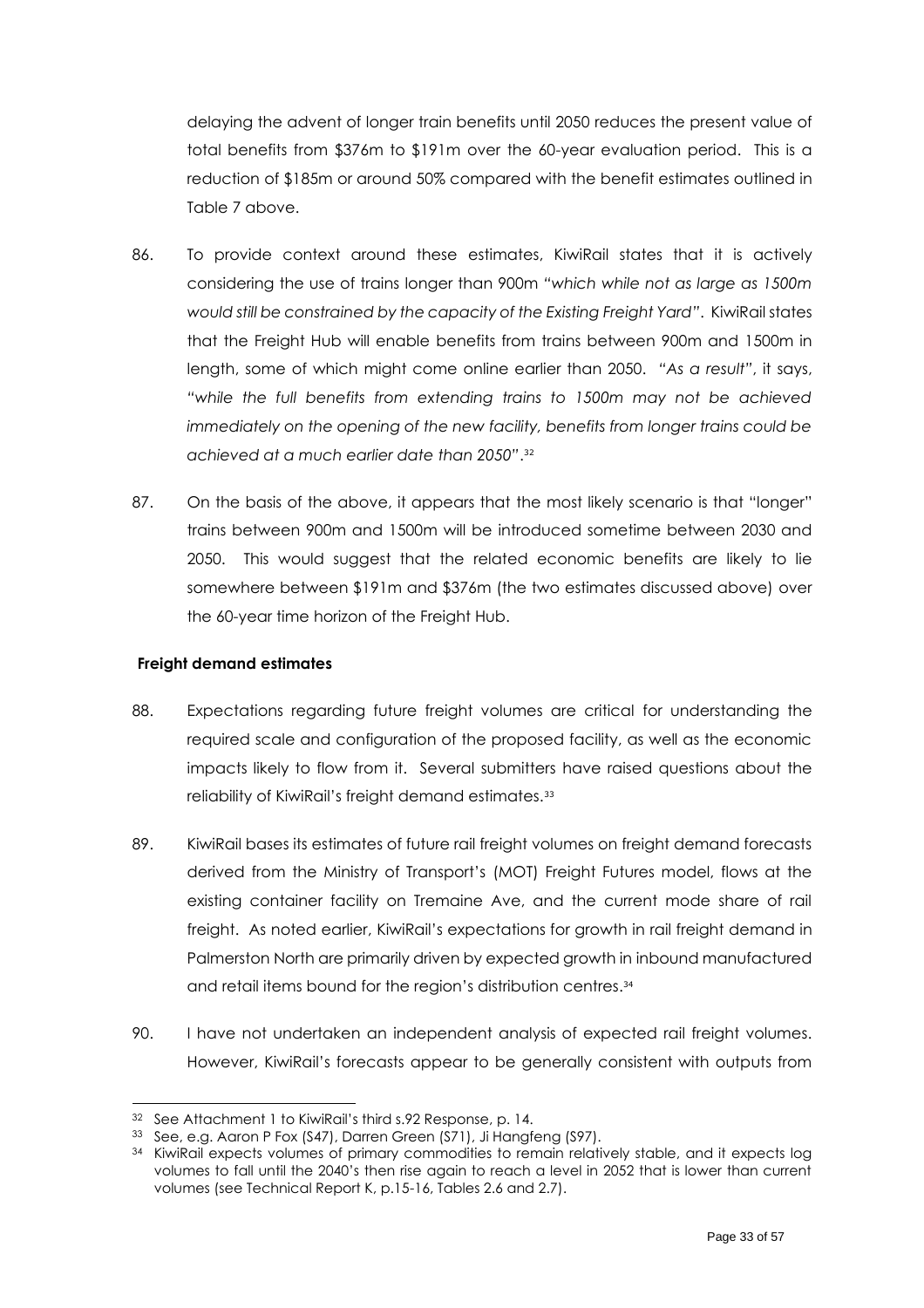the MOT model provided as part of KiwiRail's third s92 response.<sup>35</sup> KiwiRail's forecasts are also directionally consistent with the 26% growth in flows of manufactured & retail items observed nationally between 2012 and 2017/18, as reported in the National Freight Demand Study.<sup>36</sup>

- 91. I note that the MOT model provided with KiwiRail's s92 response appears to use an outdated set of population projections to inform its freight demand forecasts. It uses Statistics NZ's 2013-based projections instead of the recently released 2018-based projections. The rate of population growth forecast for the Manawatu-Whanganui region in the 2013 projections is significantly lower than that in the 2018 projections. I would expect this to have had the effect of understating expected future freight demand and the associated economic benefits of the Freight Hub. This effect may have been further reinforced if the population figures flowed through into the GDP forecasts used in the model.
- 92. One submitter asked whether KiwiRail's freight demand forecasts should be revised in the light of the impact of COVID-19 on New Zealand's patterns of production, freight distribution and export.<sup>37</sup> While I would expect there to be some short-term impacts on freight flows as a result of the pandemic, I would not expect COVID-19 to have a material impact on the long-term requirements of the Freight Hub given the long time horizon of the project.

#### **Mode share**

- 93. There is understandable uncertainty regarding what the underlying mode share between rail and road (and other transport modes) will be for freight in the future. KiwiRail's modelling keeps rail's market share for manufactured goods on the Auckland-Palmerston North route constant for all years at its current level of around 12%. This assumes *"there is no action by the Government or other agencies to encourage the use of rail rather than road to support wider environmental and social objectives"*. KiwiRail asserts that, if such action is taken, the benefits of the new Regional Freight Hub as a whole would be greater.<sup>38</sup>
- 94. I do not disagree with the proposition that additional action may be taken by the government to encourage the use of rail. On the other hand, it would be unrealistic

<sup>35</sup> See KiwiRail's third s92 response, Attachment 1.

<sup>36</sup> See Ministry of Transport, National Freight Demand Study 2017/18, Table 6.1, p. 76.

<sup>37</sup> See Aaron P Fox (S47).

<sup>38</sup> See Paling 2 Appendix A; see also Appendix B stating that, if rail's market share for manufactured goods on the Auckland-Palmerston North route *"increased to KiwiRail's ambition of 20%, then the growth would be 60% higher"*.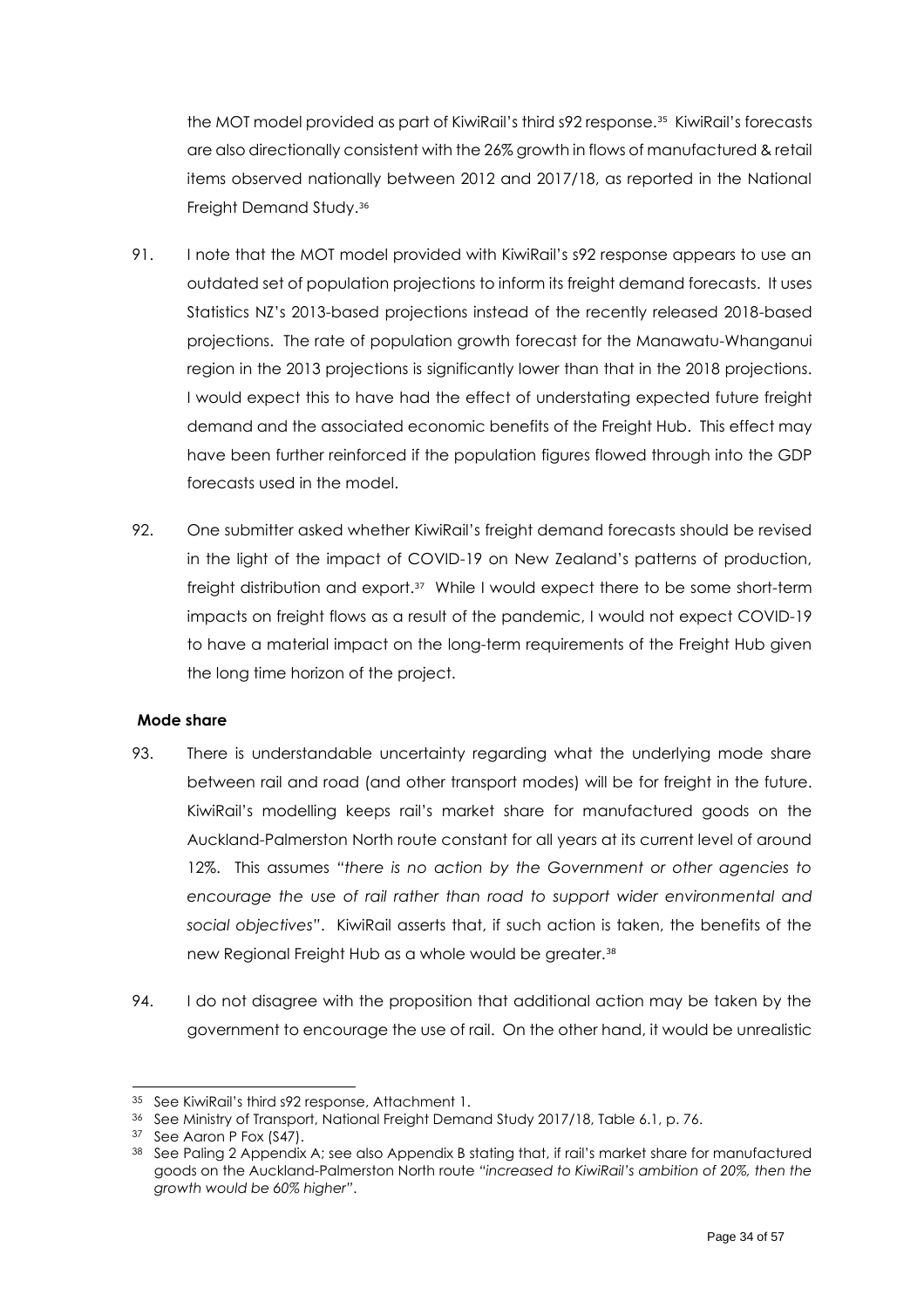to assume that road freight technology will remain static for the next 60 years i.e. that there will not be advances that reduce the relative advantages of rail over road for certain freight types. For example, see the submission of J. Hangfeng<sup>39</sup> referencing emerging road-freight technologies, including truck platooning and electric vehicle batteries.<sup>40</sup>

95. On balance, I consider KiwiRail's assumption that the underlying mode share of rail remains constant to be reasonable.

<sup>39</sup> Submission S97.

<sup>40</sup> See also, submission of D. Green (S 71) stating that new technologies in truck efficiencies have not been considered in the NoR.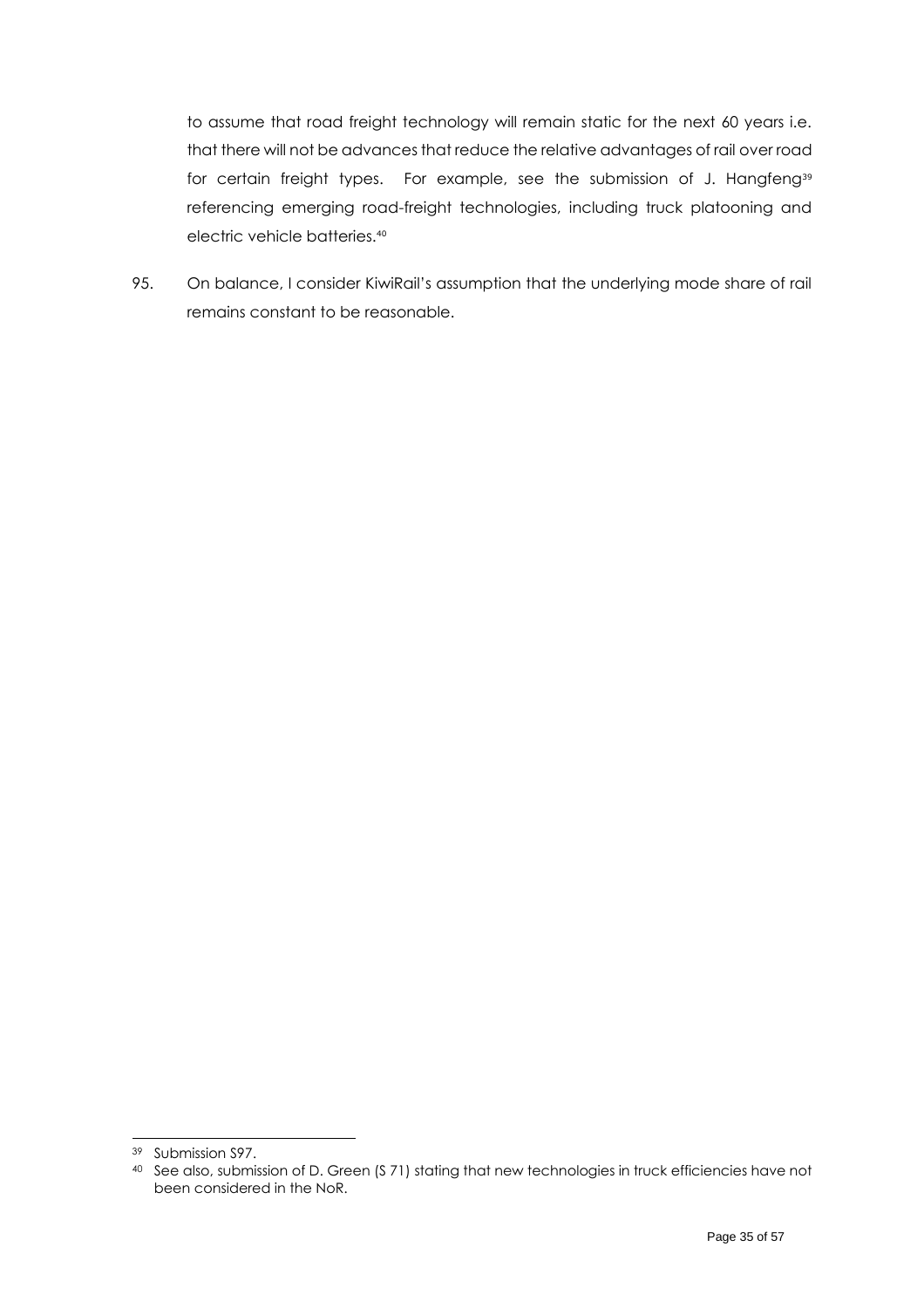#### **Geographic allocation of transport cost savings**

- 96. KiwiRail appears to assume that all transport cost savings associated with freight originating or terminating in Palmerston North (resulting from a larger container terminal and longer trains) would accrue to users of the Freight Hub based in Palmerston North.<sup>41</sup>
- 97. I would expect any cost reductions passed on by KiwiRail to be shared between shippers and recipients at both ends of the route and/or with downstream purchasers of the goods being shipped. It is not clear to me why 100% of the estimated cost reductions are allocated to Palmerston North rail users instead of being split between users based in Palmerston North and users based in other areas.

#### **Omitted benefits**

- 98. There are several references in the NoR documents to potential economic benefits associated with improved handling efficiencies at the Freight Hub, which appear to be additional to the benefits modelled by KiwiRail. For example, see Technical Report K, p.17 (*"In terms of its economic development impacts, the new Freight Hub on its larger Site will provide benefits arising from...[i]mproved handling facilities for goods transferring between road and rail both for unitised cargos (either in standard export containers or in lighter intermodal units for the domestic market) and other products, particularly logs"*). See also Technical Report K, p.18, noting that improved handling facilities would be expected to improve *"the efficiency of the supply chain for goods moved into and out of Palmerston North..., potentially reducing the costs of transport and improving the reliability of the service provided to users in the area"*.
- 99. I am not able to comment on the extent to which the new facility would give rise to the stated efficiency benefits. If realised, however, they would have the potential to increase the likely transport cost reduction and mode shift benefits of the Freight Hub relative to the estimates provided in [Table 7.](#page-28-1)

#### **Summary**

100. Without conducting my own independent analysis, I am unable to determine the impact of the above points on the original benefit estimates provided by KiwiRail. However, it appears likely that the early reporting of longer train benefits and overallocation of transport cost savings to Palmerston North users will have resulted in regional benefits being overstated, while the omission of freight handling efficiencies

<sup>41</sup> These cost savings account for around 20% of the quantified benefits summarised in [Table 7.](#page-28-1) See also [Table 8](#page-29-0) showing the geographic distribution of benefits.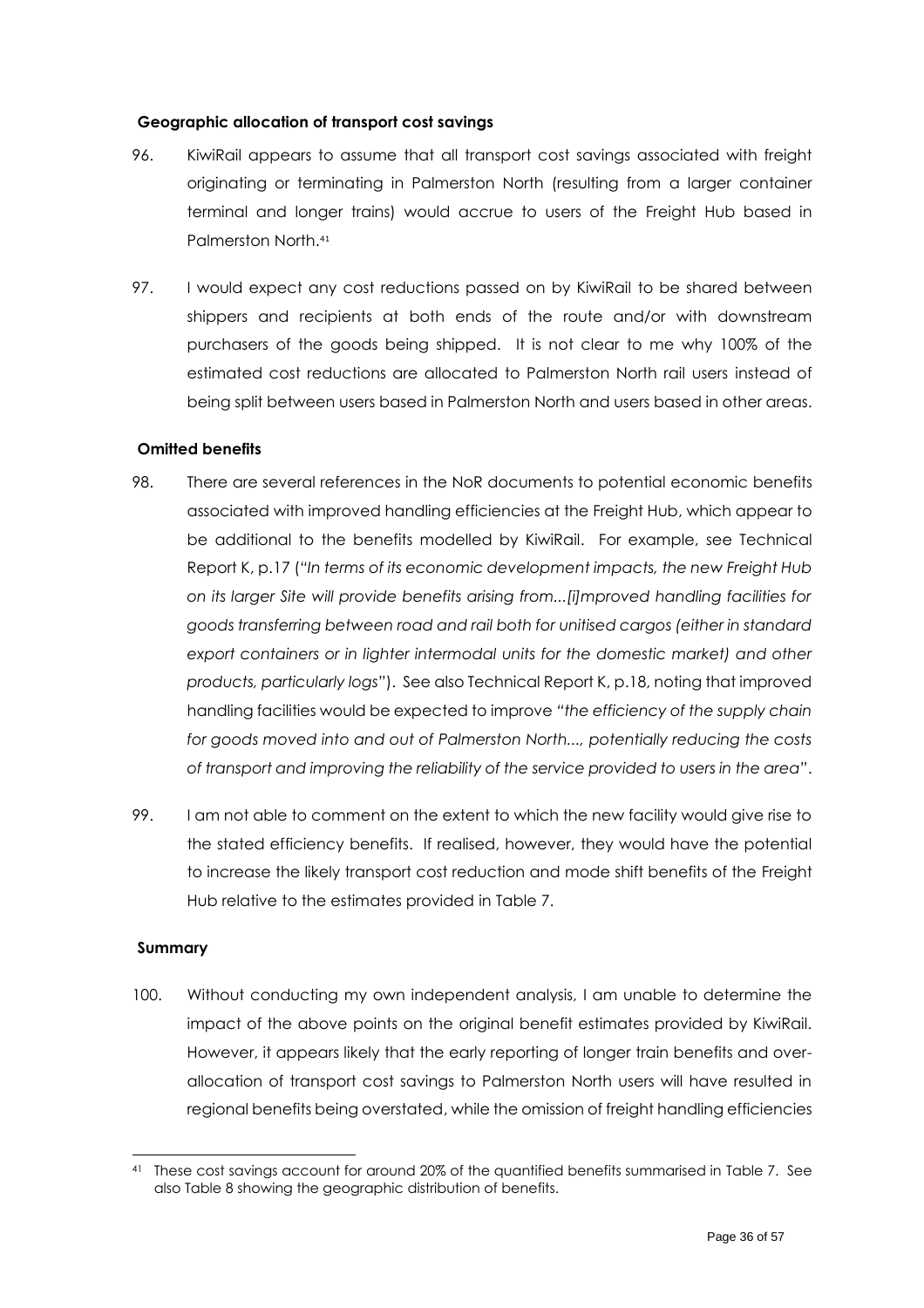will have resulted in these benefits being understated. The net effect therefore depends on the relative scale of each of these impacts. This would benefit from further clarity by KiwiRail.

## <span id="page-36-0"></span>**5.3 Investment benefits**

- 101. The Freight Hub is expected to generate significant new investment and employment in the Manawatu-Whanganui region as businesses start up, relocate to the area, or expand their activities to take advantage of the economic opportunities generated by the Freight Hub. Growth in investment would be expected to occur in connection with both the construction phase of the project and the ongoing operations of the Freight Hub.
- 102. I outline KiwiRail's analysis of investment impacts in section [5.3.1,](#page-36-1) and provide my commentary in section [5.3.2.](#page-39-0)

### <span id="page-36-1"></span>**5.3.1 KiwiRail analysis**

#### **5.3.1.1 Investment during the construction phase**

- 103. KiwiRail provides estimates of the GDP and employment impacts of the construction phase of the project<sup>42</sup> in Attachment 8b to its s92 response ("Attachment 8b"). The estimates are generated using an approach known as Economic Impact Analysis (EIA)43, which uses a set of tables called "input-output tables" to estimate the direct and indirect (flow-on) impacts of construction spending by KiwiRail.
- 104. The impacts are calculated based on an estimated construction cost of around \$1b.<sup>44</sup> KiwiRail adopts the North Island as its study area, noting that *"the proposed development is significant in terms of scale and will therefore draw on resources across a broad area for its construction"*.
- 105. The results of KiwiRail's analysis are presented in Tables 2 and 3 in Attachment 8b<sup>45</sup>, which are reproduced as [Table 9](#page-37-0) and [Table 10](#page-37-1) below. [Table 9](#page-37-0) provides the total estimated impacts of construction spending by KiwiRail on North Island GDP, employment and household incomes. [Table 10](#page-37-1) breaks these into annual impacts by dividing them equally over the 10-year construction period.

<sup>42</sup> The term "construction" is used here for simplicity. It is intended to represent all the activities that pre-date the site becoming operational, including planning, design, construction and fit-out.

<sup>43</sup> EIA is sometimes referred to as Multiplier analysis.

<sup>44</sup> See Attachment 3 to KiwiRail's third s92 Response.

<sup>45</sup> See Attachment 8b, p. 11-12.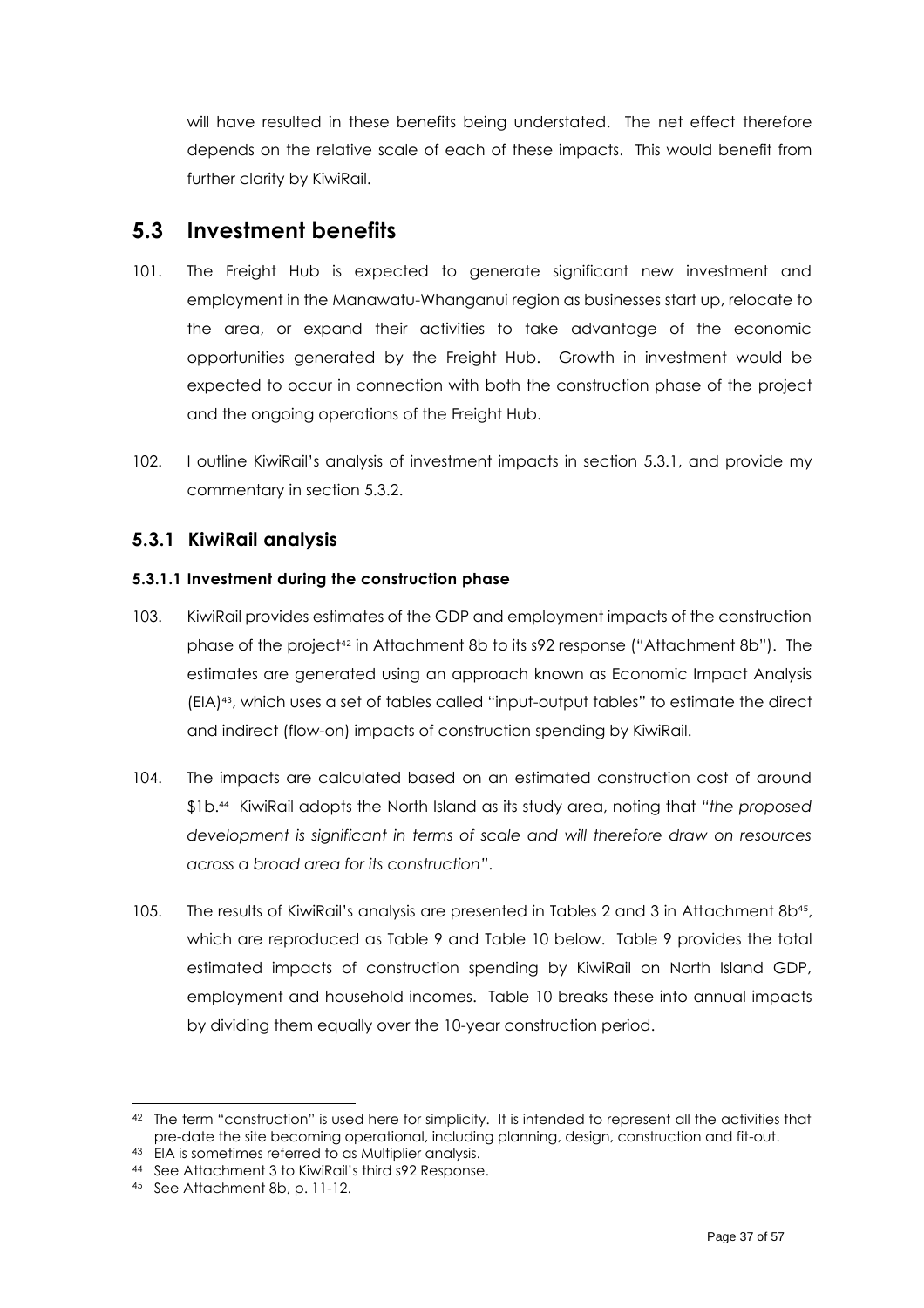<span id="page-37-0"></span>*Table 9 Estimated total GDP and employment impacts of construction (reproduced from KiwiRail s92 response, Attachment 8b, Table 2)*

| <b>Economic Impact Measures</b> | <b>Direct</b> | Flow-On | Total  |
|---------------------------------|---------------|---------|--------|
| GDP \$m                         | \$300m        | \$680m  | \$980m |
| <b>Employment (FTE-years)</b>   | 2.960         | 6,230   | 9,190  |
| Household Incomes \$m           | \$185m        | \$295m  | \$480m |

| Table 2: Estimated Total Economic Impacts of Construction (\$million) |  |  |
|-----------------------------------------------------------------------|--|--|
|                                                                       |  |  |

<span id="page-37-1"></span>*Table 10 Estimated annual GDP and employment impacts of construction (reproduced from KiwiRail s92 response, Attachment 8b, Table 3)*

| <b>Economic Impact Measures</b> | <b>Direct</b> | Flow-On | <b>Total</b> |
|---------------------------------|---------------|---------|--------------|
| GDP \$m                         | \$30m         | \$68m   | S98m         |
| <b>Employment (FTE-years)</b>   | 296           | 623     | 919          |
| Household Incomes \$m           | \$18m         | \$30m   | \$48m        |

Table 3: Estimated Annual Economic Impacts of Construction (\$million)

- 106. The "direct" estimates in the tables above represent GDP and employment impacts resulting directly from construction spending by KiwiRail. The "flow-on" estimates capture the indirect and induced GDP and employment impacts that are estimated to take place as a result of spending by businesses and employees further down the supply chain.
- 107. KiwiRail assumes that 50% of the impacts would occur regionally. On this basis, it divides the North Island estimates in half to convert them into estimates of impacts on the Manawatu-Whanganui region. KiwiRail concludes that *"the RFH could boost regional GDP by nearly \$50 million per annum for 10 years, provide employment for almost 460 people, and lift regional household incomes by \$24 million per annum for 10 years"*.

### **5.3.1.2 Longer-term investment**

- 108. In addition to construction impacts, KiwiRail highlights the potential for the ongoing operations of the Freight Hub to generate new investment in the region.
- 109. KiwiRail does not quantify these impacts, noting that *"[t]here is little quantitative evidence on the scale of the potential for new freight hubs to generate increased economic activity, and it is therefore challenging to assess the scale for this impact"*. 46 KiwiRail describes the potential impacts in its economic reporting, however, e.g.:

<sup>46</sup> See Technical Report K, p.18.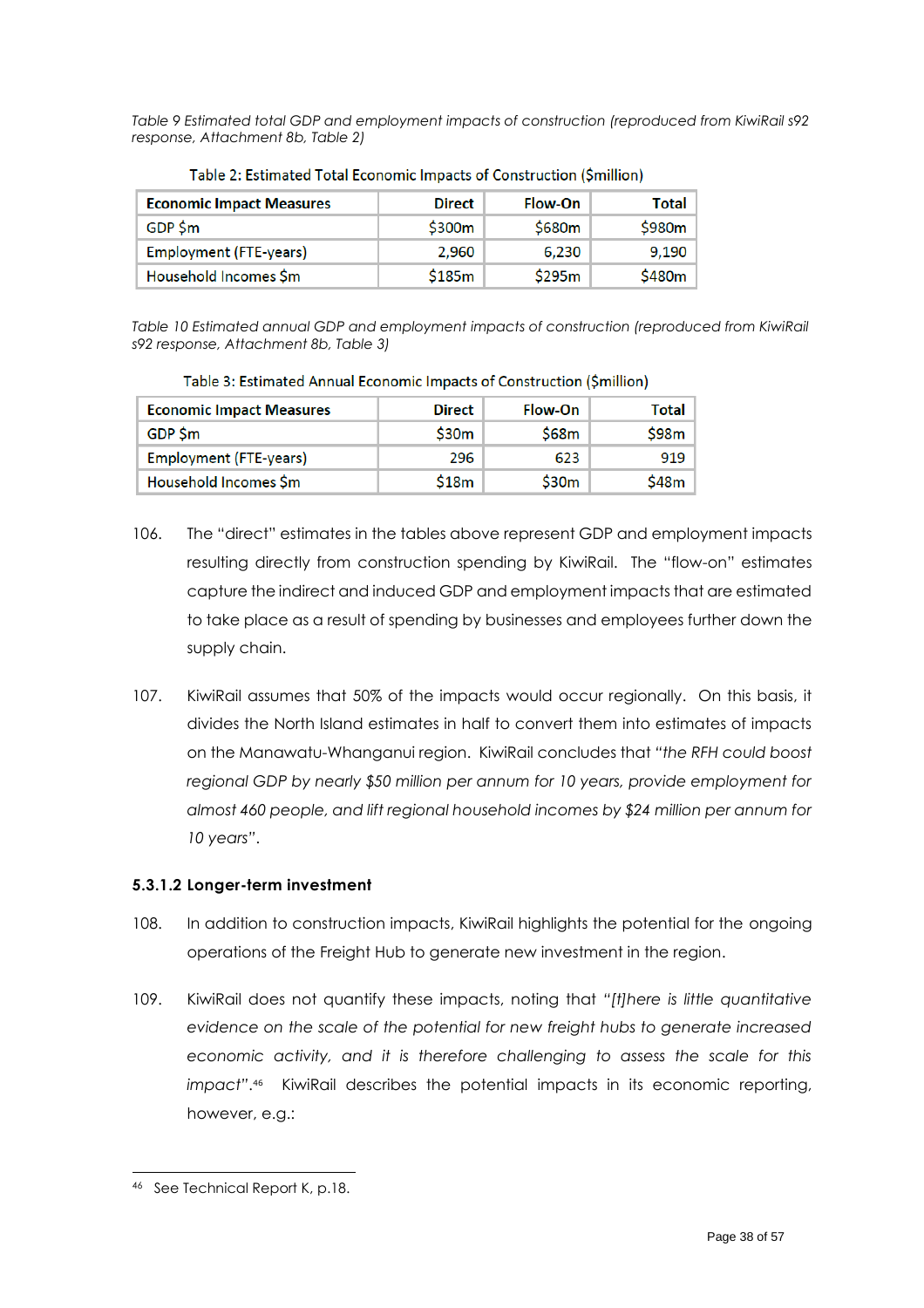[T]he qualitative assessment would suggest that the scale of activities potentially locating in the Freight Hub and the areas immediately surrounding could provide a critical mass for specialist suppliers in handling and logistics. This will encourage the relocation or new development of facilities to support these activities, with consequent increases in output and employment. The NEIZ zoning is suitable for industrial and commercial development and would supply opportunities to accommodate any new or relocated activities, allowing these to gain the benefits from the expanded Freight Hub.<sup>47</sup>

- 110. To illustrate the potential for supporting businesses to establish or expand in the area around the Freight Hub over time, KiwiRail compares a breakdown of employment by industry in the NEIZ with that in the more developed Tremaine Ave area. KiwiRail observes that *"service type activities…account for about 28 per cent of total employment in the [Tremaine Ave] area compared to just 4 per cent in the existing NEIZ/Palmerston North airport area"*. KiwiRail states that this *"demonstrate[es] the potential for the development of these activities with the larger employment base on the combined Regional Freight Hub and expanded NEIZ"*.
- 111. KiwiRail also estimates the number of jobs likely to be created at the Freight Hub itself. [Table 11](#page-39-1) below (reproduced from KiwiRail's third s92 response) shows that there are currently 543 people employed at the existing rail yard. This is expected to increase to 1005 jobs once the Freight Hub becomes fully operational. This indicates that the Freight Hub is likely to generate around 460 additional jobs relative to the existing rail yard. KiwiRail notes that *"this may be conservative because it does not allow for any increase in KiwiRail employment requirements as the Freight Hub reaches its full operating capacity, and so there is potential for this figure to be significantly higher"*. 48

<sup>47</sup> See Technical Report K, p.18.

<sup>48</sup> See Attachment 3 to third s.92 response.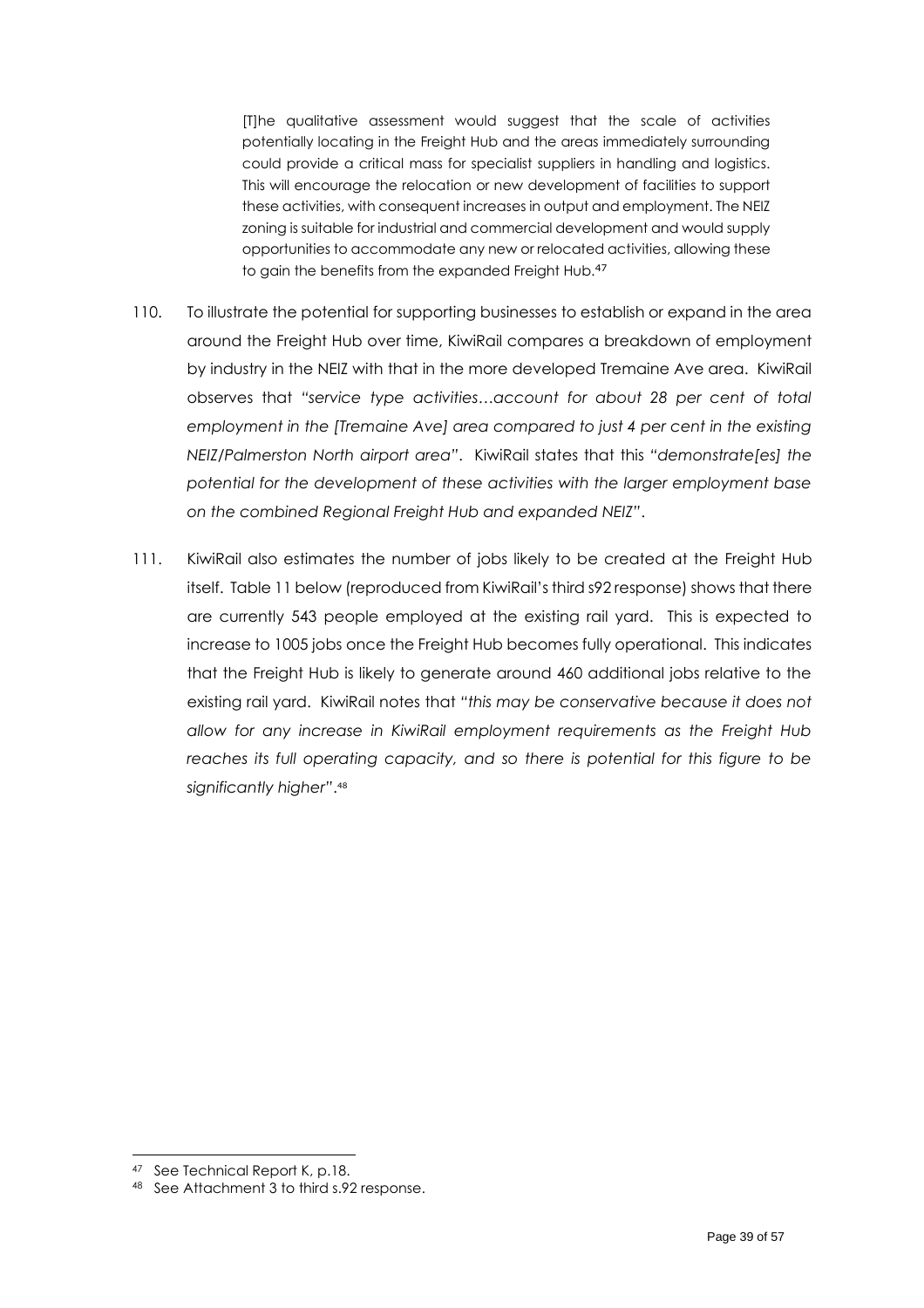<span id="page-39-1"></span>*Table 11 KiwiRail Actual and Projected Future Employment (including Partners) (reproduced from Attachment 3 to Third s.92 response, Table 2)*

| <b>Existing Employment at Tremaine Avenue</b>   | <b>Employees</b> |
|-------------------------------------------------|------------------|
| Tenant 1                                        | 100              |
| Tenant 2                                        | 43               |
| Tenant 3                                        | 95               |
| KiwiRail - Tremaine Avenue                      | 305              |
| Total                                           | 543              |
|                                                 |                  |
| <b>Projected Future Employment - Stage 1</b>    |                  |
| <b>Freight partners</b>                         | 280              |
| KiwiRail (based on Tremaine Avenue)             | 305              |
| Total                                           | 585              |
|                                                 |                  |
| <b>Projected Future Employment - All Stages</b> |                  |
| <b>Freight partners</b>                         | 700              |
| KiwiRail                                        | 305              |
| <b>Total</b>                                    | 1005             |

112. In addition to investment and employment growth, KiwiRail notes the potential for agglomeration benefits to arise as a result of the concentration of freight sector firms in the Central NZ Distribution Hub area. Agglomeration benefits are productivity gains that can accrue to firms that cluster together as a result of the ability to share things like information, specialist suppliers, and a pool of qualified employment candidates. 49

## <span id="page-39-0"></span>**5.3.2 Commentary**

### **5.3.2.1 Investment during the construction phase**

- 113. Overall, I agree with the assertion that construction of the Freight Hub is likely to provide jobs for a significant number of local people and utilise significant resources from local businesses. However, I have identified some issues below which, in my view, are likely to result in construction benefits being significantly overstated. These are outlined below.
	- a. As noted above, KiwiRail's estimates of construction benefits were developed using EIA. In my experience, EIA tends to overstate expected benefits relative to social cost-benefit analysis (CBA), which is the preferred methodology used by central government agencies.

<sup>49</sup> See Attachment 8b, p. 17.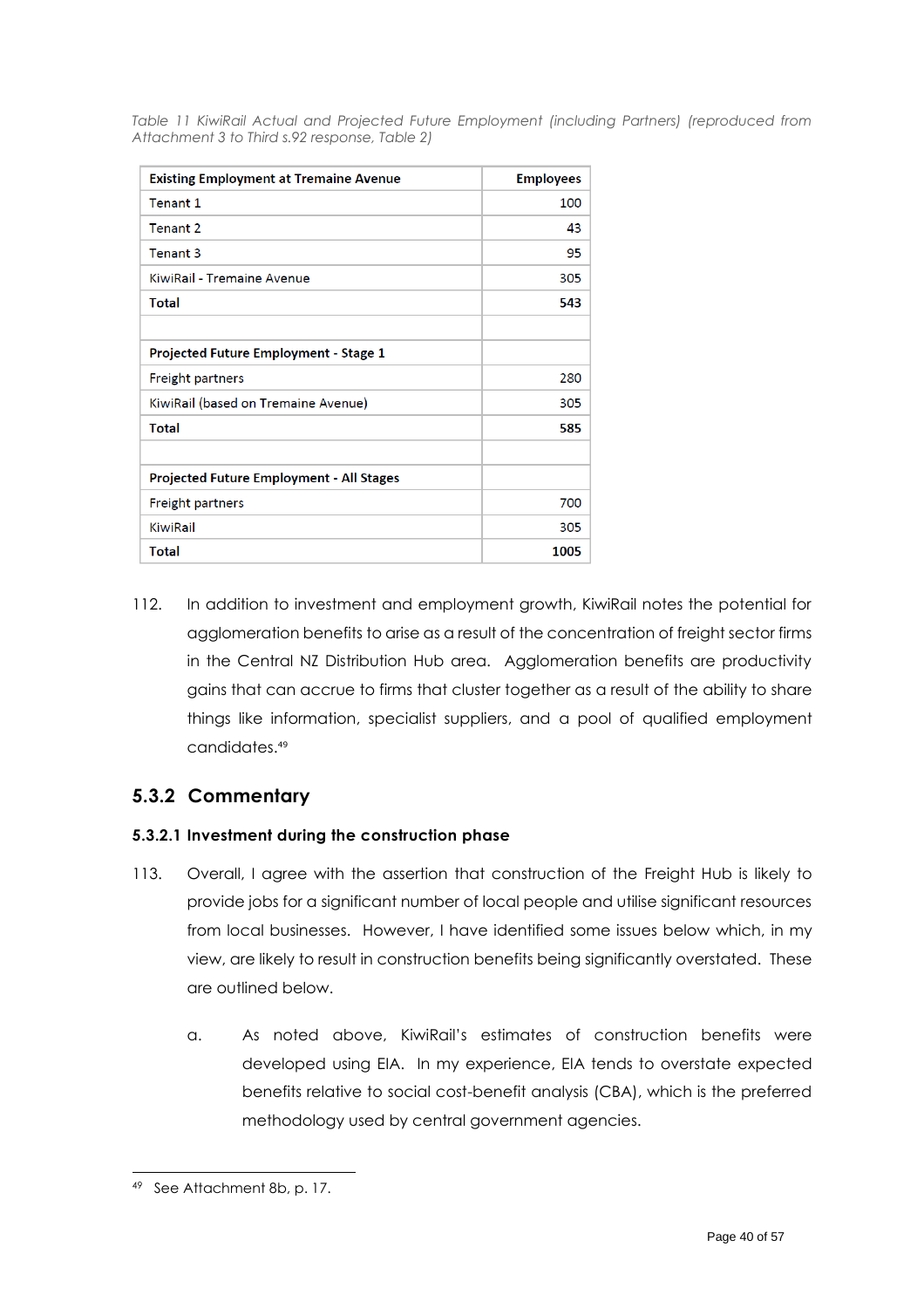- b. This happens because EIA does not consider the value (or opportunity cost) of the resources expended to deliver the increase in GDP. This usually results in costs being materially understated in an EIA and means that GDP cannot be used as a valid measure of "net benefit".
- c. In addition, the increase in GDP can only be realised if there are sufficient idle resources in the economy to absorb the additional demand, which is rarely the case. Servicing an increase in demand in one part of a constrained economy will generally require the reallocation of resources from another part of the economy i.e. one part of the economy wins at the expense of another - this is known as displacement. Where displacement occurs, the net impact on the economy ends up being much smaller than the impact on the part of the economy that wins. I note that there is currently an unprecedented pipeline of capital works planned or underway in the Manawatu-Whanganui region50, making displacement more likely. 51
- d. These issues are amplified by the use of economic multipliers to calculate flow-on effects in the economy. When these multipliers are applied, an additional dollar of expenditure can result in close to an additional dollar of GDP.
- e. If a CBA framework were used instead of EIA, I would expect it to generate estimated economic benefits from the construction phase of around \$150m- \$200m, compared with the EIA-based estimate of \$490m. Note that this assumes there is no displacement of other activity. If, say, a third of the construction spending would have been spent in the region anyway (i.e., a third of the resources used on the project were diverted from other projects), the estimated benefits would reduce by a third.
- f. Finally, KiwiRail does not appear to discount the underlying estimates of future construction spending to reflect the time value of money, as is the preferred practice under Treasury's CBA Framework. In my view, discounting could reduce the estimated GDP impacts by a further 10-30% over the 10 year construction period.

<sup>50</sup> See, e.g. Attachment 8b, Figure 6, listing major projects planned for the region.

<sup>51</sup> This observation is made in at least one submission. See, e.g. submission of D. O'Keeffe & D. Butts (S72) (*"There are interim employment opportunities due to construction, figures given as 300,*  however these are not permanent, and would typically be employed in the construction industry *elsewhere in the region"*).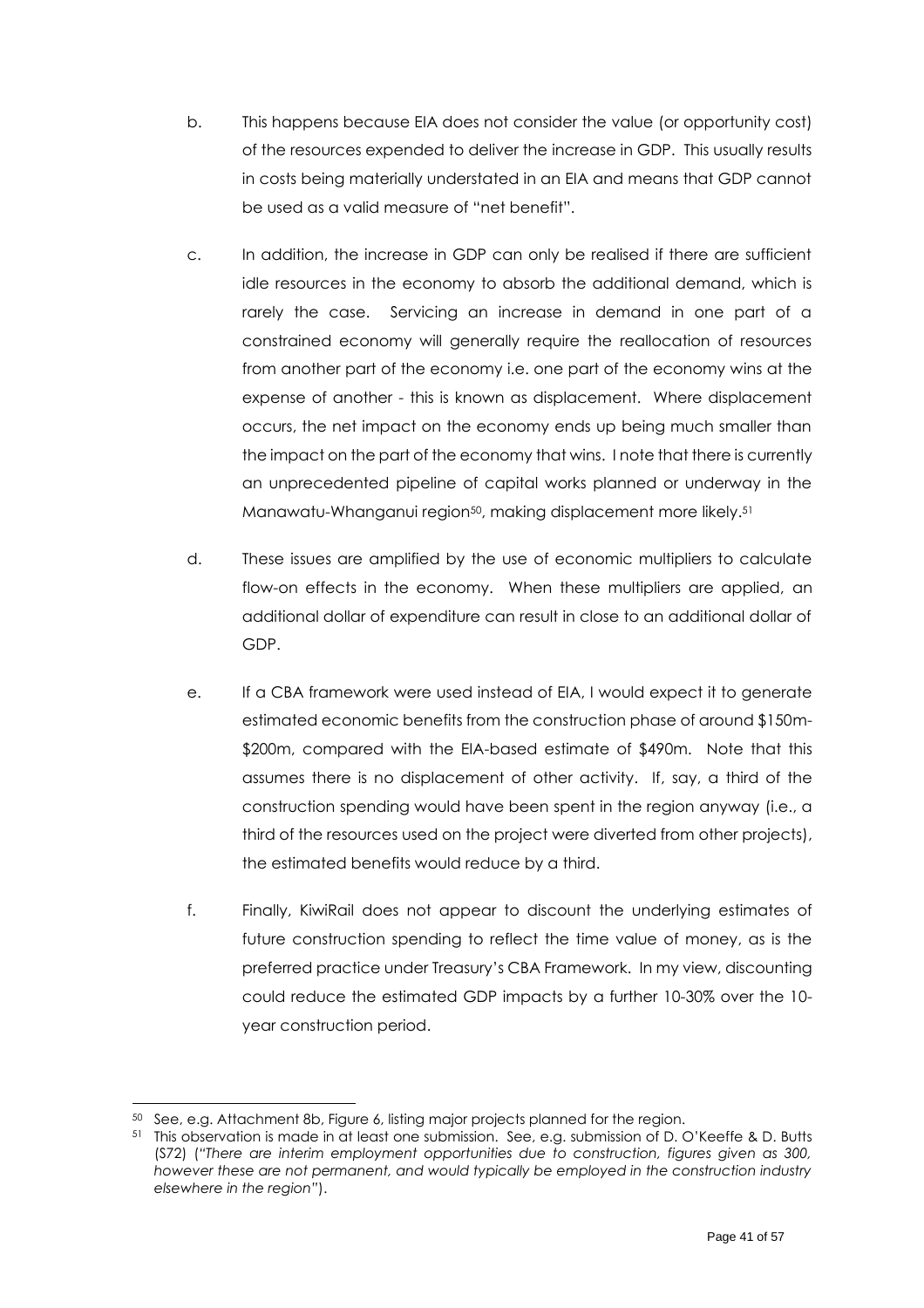#### **5.3.2.2 Longer-term investment**

- 114. I agree with KiwiRail that long term investment impacts are likely to be a key economic benefit of the project to the Manawatu-Whanganui region.
- 115. I would expect there to be significant new investment by freight and logistics operators looking to locate inside the Freight Hub, in the adjacent NEIZ or elsewhere in the city to make use of the KiwiRail facility. 52 I would also expect there to be growth in the number and/or size of businesses that provide supporting services to freight sector firms and their staff e.g. cafes, office supplies, vehicle servicing, short haul transport<sup>53</sup>, etc. These businesses could decide to locate in the NEIZ or in nearby areas such as Bunnythorpe.
- 116. New investment by freight sector firms and supporting businesses would be expected to result in increased economic output and employment in the region. This could occur both as a result of increased activity within the firms themselves and as a result of increases in spending further down the supply chain (subject to our comments regarding displacement above). In my opinion, these ongoing investment impacts have the potential to be the biggest long-term economic benefit of the Freight Hub for the region.
- 117. Multiple submitters in support of the project point to the positive impacts that the Freight Hub would be expected to have on economic development and employment in the region.<sup>54</sup> Several submitters specifically highlight the potential for the Freight Hub to contribute to economic growth in areas outside the main centres such as Bunnythorpe.<sup>55</sup>
- 118. Finally, by increasing the amount of freight in the region that can be carried by rail, the Freight Hub would be expected to increase the resilience of the national freight network. This is another important benefit of the project that is not identified in KiwiRail's economic impact reports. The ability to move higher volumes of freight by

<sup>52</sup> Only activity associated with firms who start up, expand or migrate to the region as a result of the Freight Hub would be considered an impact of the project. Activity connected with existing firms who relocate to the Rail Hub area from elsewhere in the region, without expanding their output, would not be considered new investment attributable to the project.

<sup>53</sup> As KiwiRail notes, there may be some offsetting loss in business for long haul freight transport companies as a result of the anticipated increase in the mode shift to rail.

<sup>54</sup> See, e.g., submissions of Manawatu District Council (S51); CEDA (S12); Accelerate 25 Manawatu-Whanganui (S56); Janet Susan Stirling (S19); Mike Tate (S23); see also Zaneta Park (S24); Michael Sharp (S55).

<sup>55</sup> See, e.g. Mike Tate (S23) noting that *"the proposed KiwiRail hub is likely to create economic opportunities for Bunnythorpe and surrounding regions. This is both due to construction opportunities, and due to the development of associated industries and services (for example, cafes and childcare services)"*. See also Zaneta Park (S24) and Michael Sharp (S55).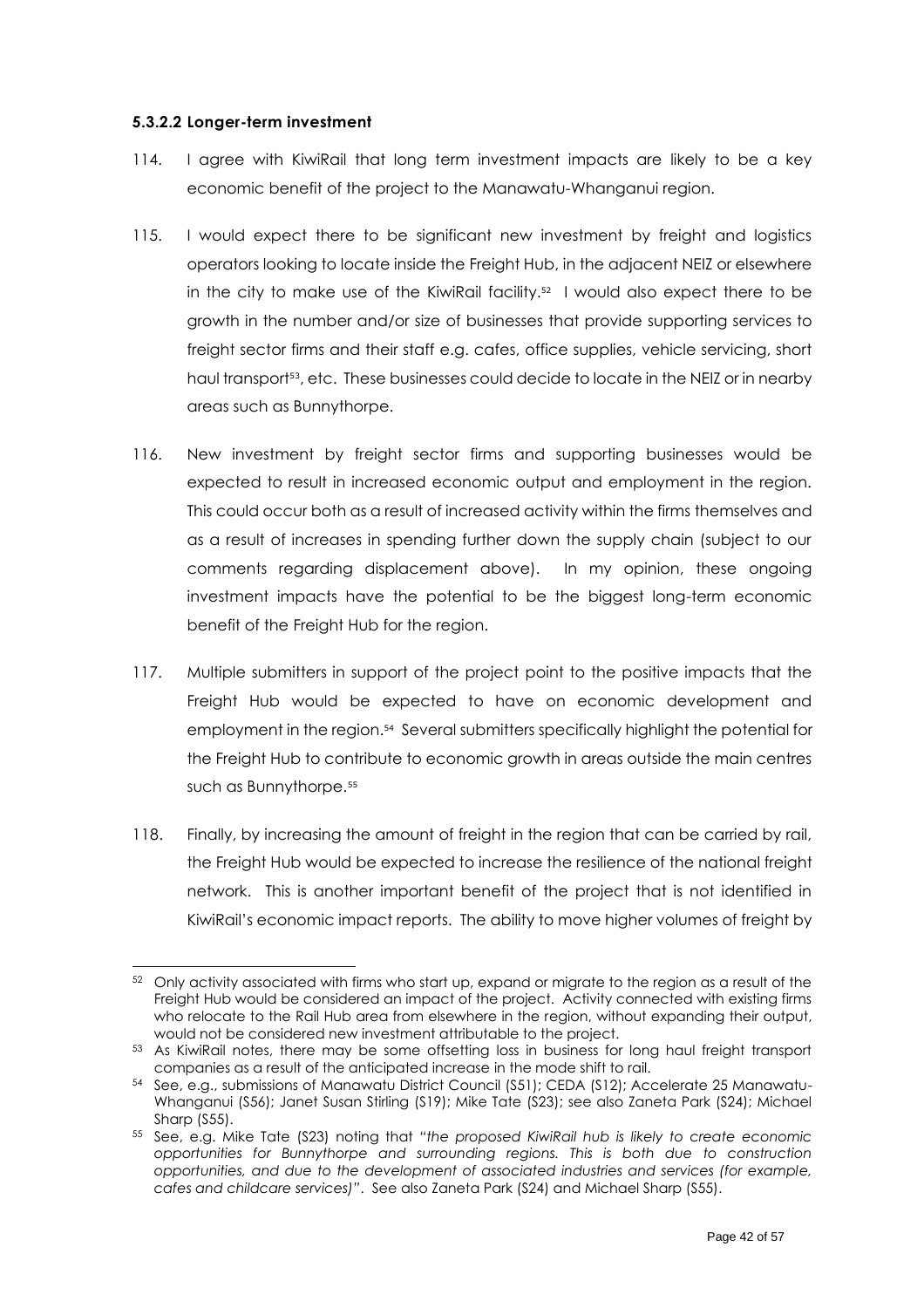rail than would otherwise be possible would help to minimise the costs and disruption that can occur when key roading connections are damaged e.g. the closure of the Manawatu Gorge highway following land slips. Improved resilience would in turn be expected to attract higher levels of investment in the region by freight-dependent businesses.

# <span id="page-42-0"></span>**5.4 The benefits of certainty**

- 119. Certainty regarding the delivery and timing of the Freight Hub will be required to activate investments that are dependent on the new facility. As noted above, examples of potential investors include new or expanded distribution centres or logistics providers looking to locate on or near the KiwiRail site, as well as supporting businesses such as vehicle maintenance providers, cafes and personal services firms. In my view, the sooner there is certainty regarding delivery of the Freight Hub, the sooner these investments will be made.
- 120. On the other hand, an extended period of uncertainty regarding the Freight Hub may result in businesses that are currently located in other parts of the city delaying needed capital investment (e.g. to upgrade premises or machinery) to preserve the option to relocate closer to the Freight Hub if and when it is ultimately confirmed. Likewise, firms located outside the region may delay consideration of investing in the Manawatu until there is clarity regarding whether the Freight Hub will go ahead.
- 121. Either way, a long wait for certainty regarding KiwiRail's plans would be likely to deter investment and associated employment growth while also restricting the options available to residential landowners affected by the Freight Hub to invest in or sell their properties.
- 122. Progress on the Ring Road is also to some extent dependent on the Freight Hub. Waka Kotahi has stated that it is awaiting certainty regarding the size, location, and timing of the Freight Hub before progressing planning for key parts of the Ring Road programme, including road upgrades between Ashhurst and Bunnythorpe and the new Manawatu River bridge.<sup>56</sup>
- 123. I note that the Freight Hub is only one of several drivers for the Ring Road programme, and that a strong case exists for development of the Ring Road even if the Freight Hub does not proceed. Other important regional projects and

<sup>56</sup> See, e.g. PNITI Network Options Report, January 2021, p. 114 (*"Due to the extent of the Freight Hub and its influence on future freight and traffic movements within the Manawatū, certainty about the size, location, and extent, along with the optimal transport connections to support the Hub are necessary to enable the ongoing implementation and delivery of the PNITI programme"*).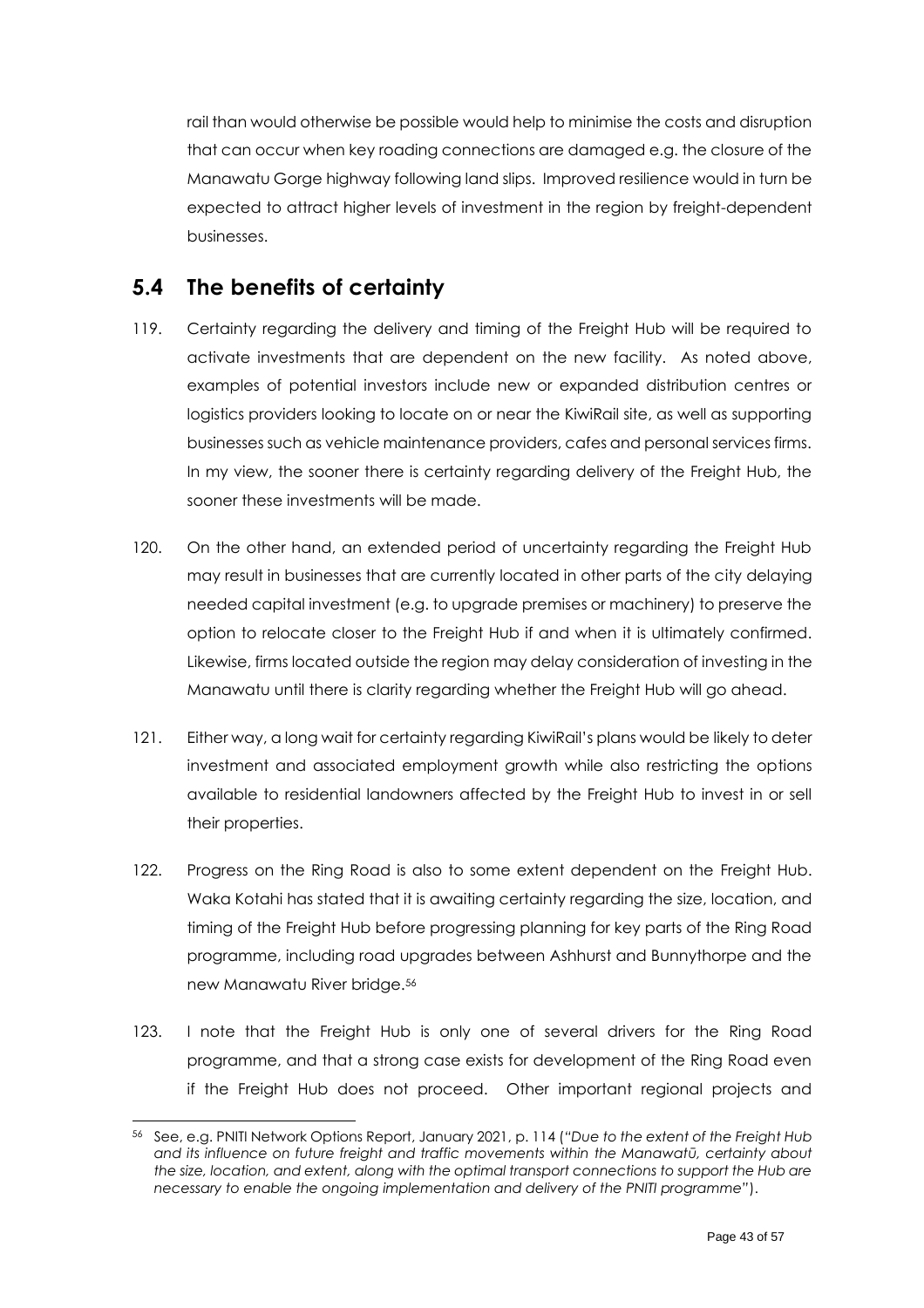organisations that will benefits from the Ring Road include the NEIZ, City Centre Revitalisation, the FoodHQ Science Park and Linton Army Base, as well as others mentioned in section [4.2.3.](#page-16-1) Certainty regarding the Freight Hub will strengthen the case for the Ring Road to be developed in a timely manner, enabling the important social and economic benefits outlined in section [4.2.3](#page-16-1) to be realised.

- 124. Finally, certainty regarding the Freight Hub would assist PNCC in determining whether and how much additional industrial land would need to be rezoned to replace the section of the NEIZ taken up by KiwiRail, and when this would be required.
- 125. Given the large number of businesses, public sector organisations and households whose future plans depend on the outcome of this project, I recommend that the lapse period is kept as short as is reasonably possible.

# <span id="page-43-0"></span>**5.5 Ability to redevelop existing rail yard**

126. KiwiRail considers the release of the 50-ha existing rail yard site on Tremaine Avenue to be a "moderate to high positive" economic impact of the project. Below I review KiwiRail's analysis in relation to this stated benefit.

### <span id="page-43-1"></span>**5.5.1 KiwiRail analysis**

- 127. According to the NoR, KiwiRail's operations at the existing rail yard on Tremaine Ave would transfer to the new site once the Freight Hub becomes operational. <sup>57</sup> This would potentially free up the land at the existing site for redevelopment. KiwiRail notes that there is uncertainty regarding how the land would be redeveloped but states that it *"would likely be suitable for a range of light industrial and commercial activities"*. 58
- 128. KiwiRail estimates that the redeveloped site *"could support up to 250-500 workers contributing up to \$50m per year to the GDP of the city"*. 59 KiwiRail also states that decommissioning of the Tremaine Ave site would free up "relatively valuable" industrial land close to the CBD, helping to offset the NEIZ land taken up by the Freight Hub and reduce the impact of the project on the city's industrial land stocks.

<sup>57</sup> See Integrated Transport Assessment, October 2020.

<sup>58</sup> See Attachment 8b, p. 3.

<sup>59</sup> See Attachment 8a.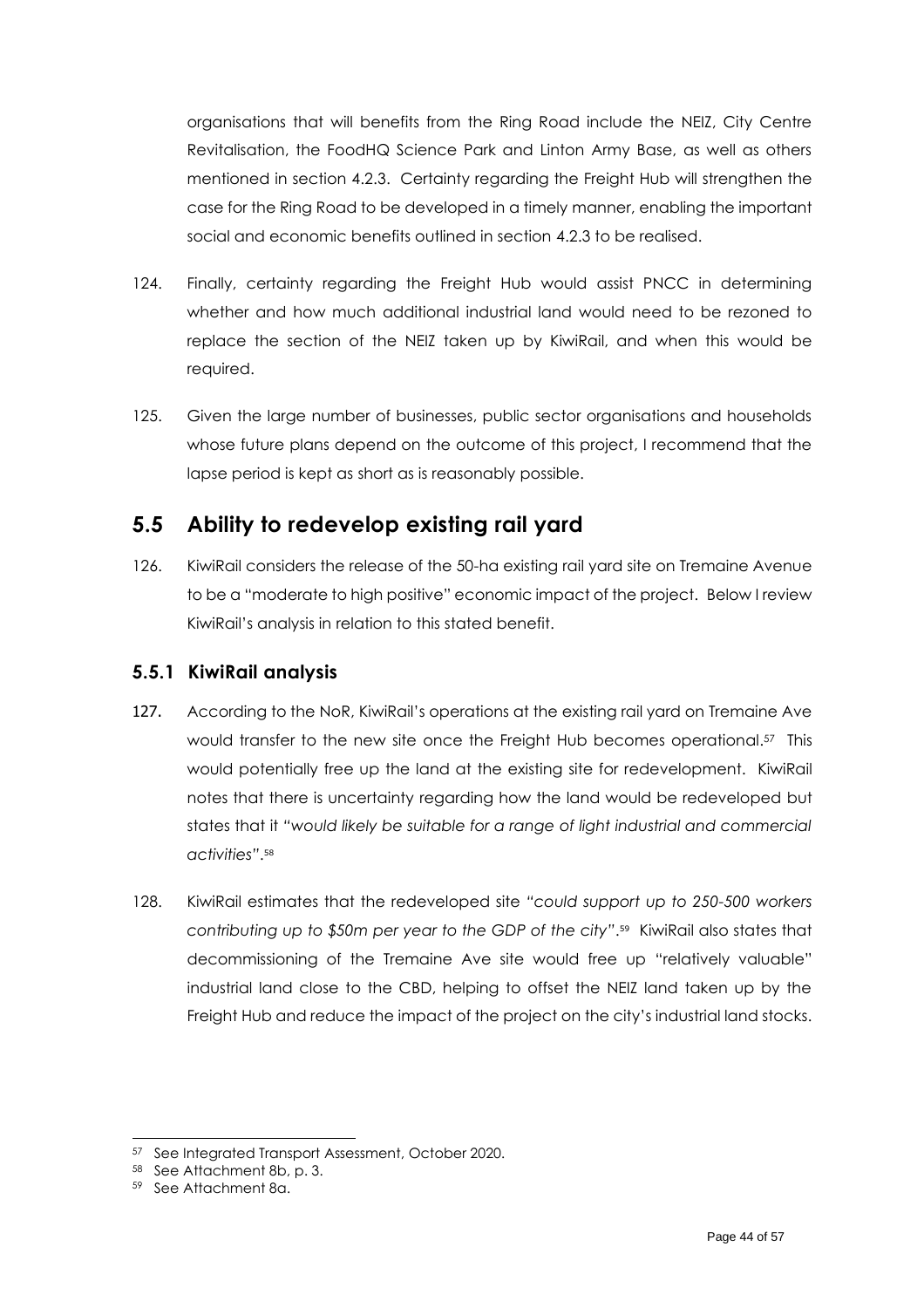### <span id="page-44-0"></span>**5.5.2 Commentary**

- 129. In my view, release of the Tremaine Ave site would have the potential to generate economic benefits to the region if it became more productive (in terms of direct output and externalities) in an alternative use than it would have been as a rail yard. Based on the information provided by KiwiRail, I am unable determine whether this is likely to be the case.
- 130. Relocating the activities of the rail yard away from Tremaine Ave would also have the potential to improve amenity values for residents living near the current site. This would be expected to occur if the new use of the site generated better outcomes relating to quality-of-life factors (e.g. noise, safety, traffic, severance, etc.) than the existing use would have. Release of the site could also improve the Council's ability to redevelop the land consistent with its vision for this part of the city.
- 131. As KiwiRail notes, little is known about alternative uses for the rail yard land.<sup>60</sup> The cost of redevelopment, including any required reinstatement or remediation work, 61 is also unknown. However, the fact that the Tremaine Ave site is already served by utilities and other infrastructure would have the potential to reduce development costs relative to a similarly sized greenfield site.
- 132. Finally, I am not aware of a formal commitment having been made by KiwiRail to release the site e.g. through decommissioning or removal of its designation. On balance, I consider that the release of the existing rail yard land has the potential to generate economic and social benefits for the region, however I do not think that significant weight can be attached to these given the limited information available about the future of the site.

<sup>60</sup> See, e.g. Technical Report K, p. 20 (*"It is not certain at present what would be the potential use for this area, noting that the land has been used for an operational rail site for 50 years and would be bordered by a busy operational rail line and a heavily trafficked road"*).

<sup>61</sup> See, e.g. Technical Report K, p. 20 (*"In its present state [the site] may not be suitable for a range of sensitive uses. Any redevelopment of the site would need to comply with planning requirements, including national environmental standards"*).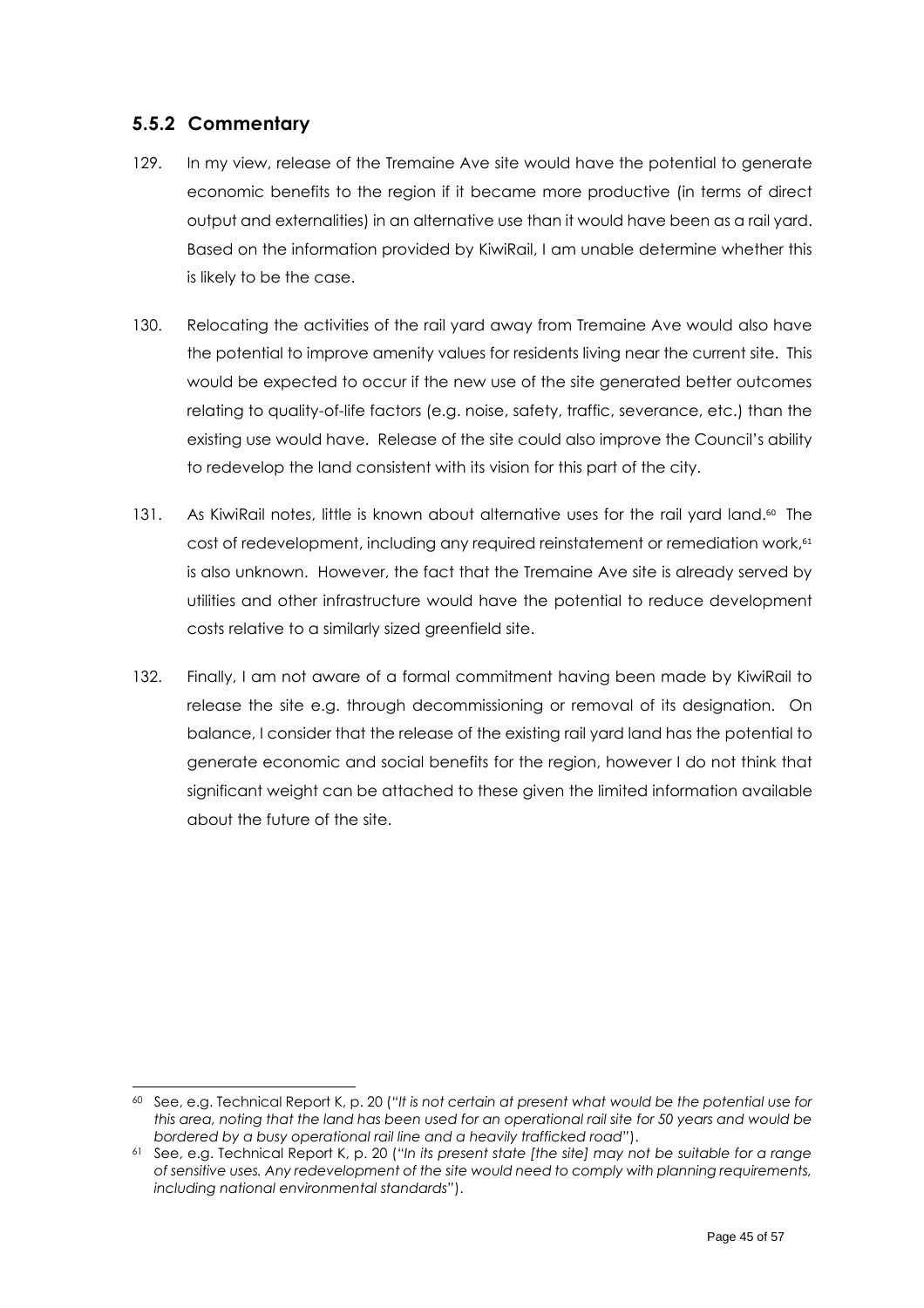# <span id="page-45-0"></span>**5.6 Impacts on local traffic conditions**

- 133. It is generally understood that the development of the Freight Hub, as designed, would result in increased traffic volumes and changes to the local roading network. I understand that these changes have the potential to materially lengthen journey times for some road-users, imposing economic costs in the form of lost time and higher vehicle operating costs. It is important that these negative transport externalities are understood and mitigated to the extent possible.
- 134. The expected traffic and roading changes associated with the operations of the Freight Hub are outlined briefly in section [5.6.1.](#page-45-1) Section [5.6.2](#page-46-0) describes KiwiRail's economic analysis in relation to some of the changes. In section [5.6.3,](#page-47-0) I provide commentary on KiwiRail's analysis and on expected traffic impacts more generally.

## <span id="page-45-1"></span>**5.6.1 Key changes**

- 135. Some of the key traffic and roading changes expected to arise as a result of the operations of the Freight Hub are summarised below:
	- a. **Increased traffic volumes:** The activities of the freight hub would be expected to generate an increase in the number of vehicle trips taken in Palmerston North and the wider region each year. According to KiwiRail's traffic modelling, the Freight Hub is forecast to generate 12,000 vehicles per day (vpd) at full build-out.<sup>62</sup>
	- b. **Changes to roads and intersections:** Several changes to local roading infrastructure are planned to accommodate the desired scale and configuration of the Freight Hub. 63 These include:
		- Closure of a section of Railway Road, which is currently an important north-south arterial for vehicles travelling between Bunnythorpe/Feilding and Palmerston North, including trips to the airport.
		- Creation of a new perimeter road around the western extent of the Freight Hub. The perimeter road would include an existing section of Roberts Line*,* which borders the proposed Freight Hub to the south and the NEIZ to the north.
		- Creation of Freight Hub entrances, one on its northern boundary, one on its western boundary and one on its southern boundary at the intersection

<sup>62</sup> See Fraser evidence, para 13.

<sup>&</sup>lt;sup>63</sup> These and other changes are listed in the Integrated Transport Assessment, p. iv.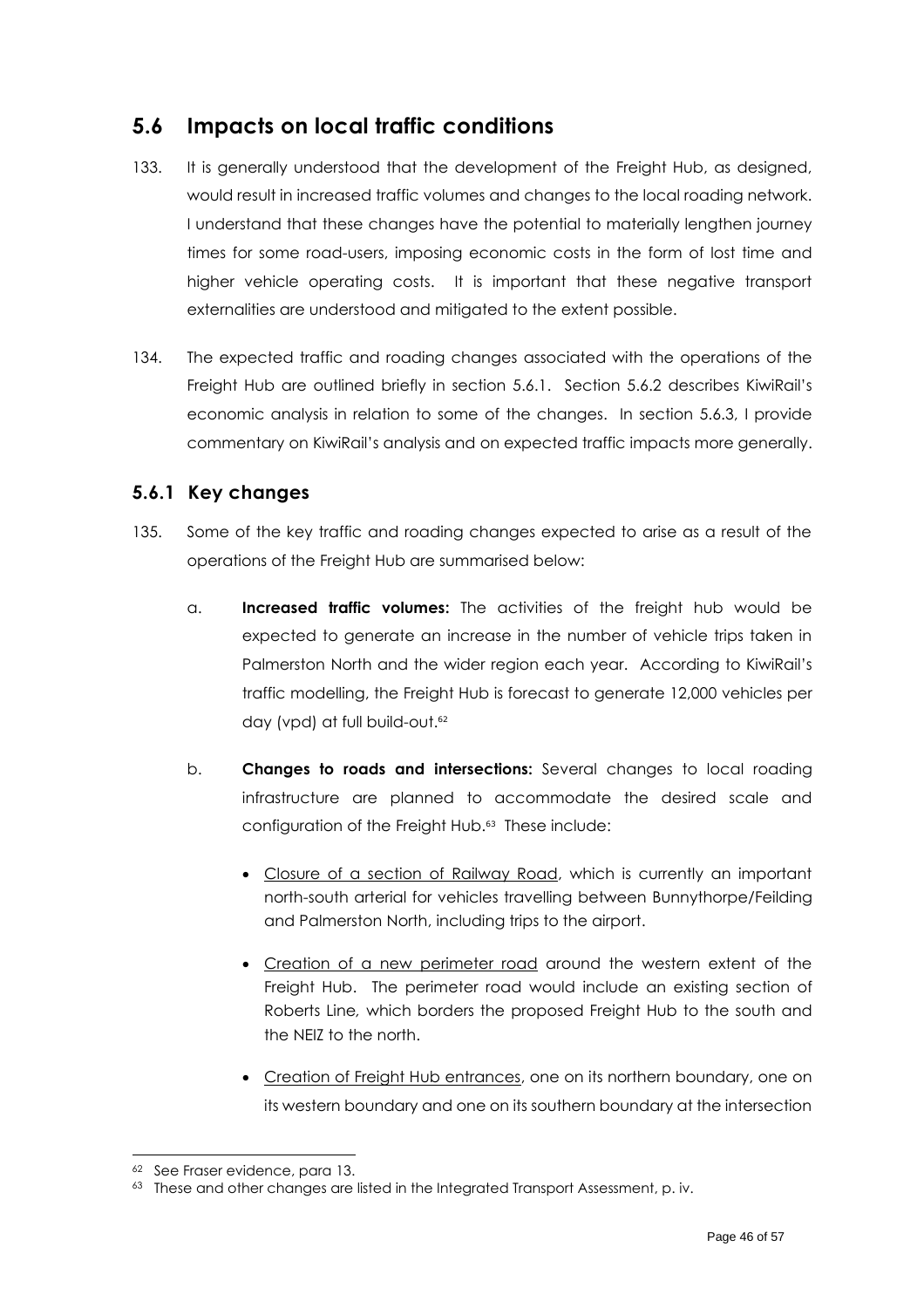of Roberts Line and Richardsons Line. The southern entrance would be the main entrance to the Freight Hub and would be used by most vehicles accessing the Freight Hub from the south, including Palmerston North and the NEIZ.

136. The expected impacts of the above changes on road users are discussed below.

## <span id="page-46-0"></span>**5.6.2 KiwiRail analysis**

- 137. In the economic evaluation provided with the NoR, KiwiRail states that the changes outlined above would be expected to have the effect of increasing traffic volumes on Roberts Line and that this could impede the ability of businesses located on Roberts Line to move to and from their sites.<sup>64</sup> KiwiRail assesses the scale of this impact as a "small negative". KiwiRail comments that *"[t]here is however the potential to develop measures which would mitigate these access issues"* and that *"[w]ith these the impact on the existing firms in the vicinity of the Freight Hub is expected to be negligible"*.
- 138. In response to questions about the economic impacts of changes to traffic conditions, KiwiRail provides modelled estimates of travel time and cost changes for vehicle journeys to and from several affected areas in 2051. These include:
	- a. increased travel time and distance-related costs<sup>65</sup> for residents and businesses travelling from **Bunnythorpe** to the main urban area of Palmerston North during the AM peak period, including 1-2% increases for trips to destinations in western Palmerston North, 0-10% increases for trips to centraleast Palmerston North, and more than 10% increases for trips to the Kelvin Grove area<sup>66</sup>:
	- b. reductions in travel costs of \$0-\$2 per journey for heavy vehicles traveling between the **NEIZ** and urban areas to the west and south during the interpeak period, and increases in travel costs of \$0-\$3 per journey for heavy vehicles traveling between the NEIZ and areas to the north and east,

<sup>64</sup> See Technical Report K, p.19.

<sup>&</sup>lt;sup>65</sup> KiwiRail estimated expected travel time and distance changes using the parameters set out in the NZTA/Waka Kotahi Monetised Benefits and Costs Manual. (See Attachment 8a, footnote 1.)

<sup>66</sup> See Attachment 8a, Figure 1 and KiwiRail statement that *"[i]n general, there will be an increase in travel costs [from Bunnythorpe] to all destinations to the south as a result of the closure of part of existing Railway Road, construction of the new perimeter road, and the increased volumes of traffic on the routes linking Bunnythorpe to the main urban area identified by the PNCC traffic modelling"*.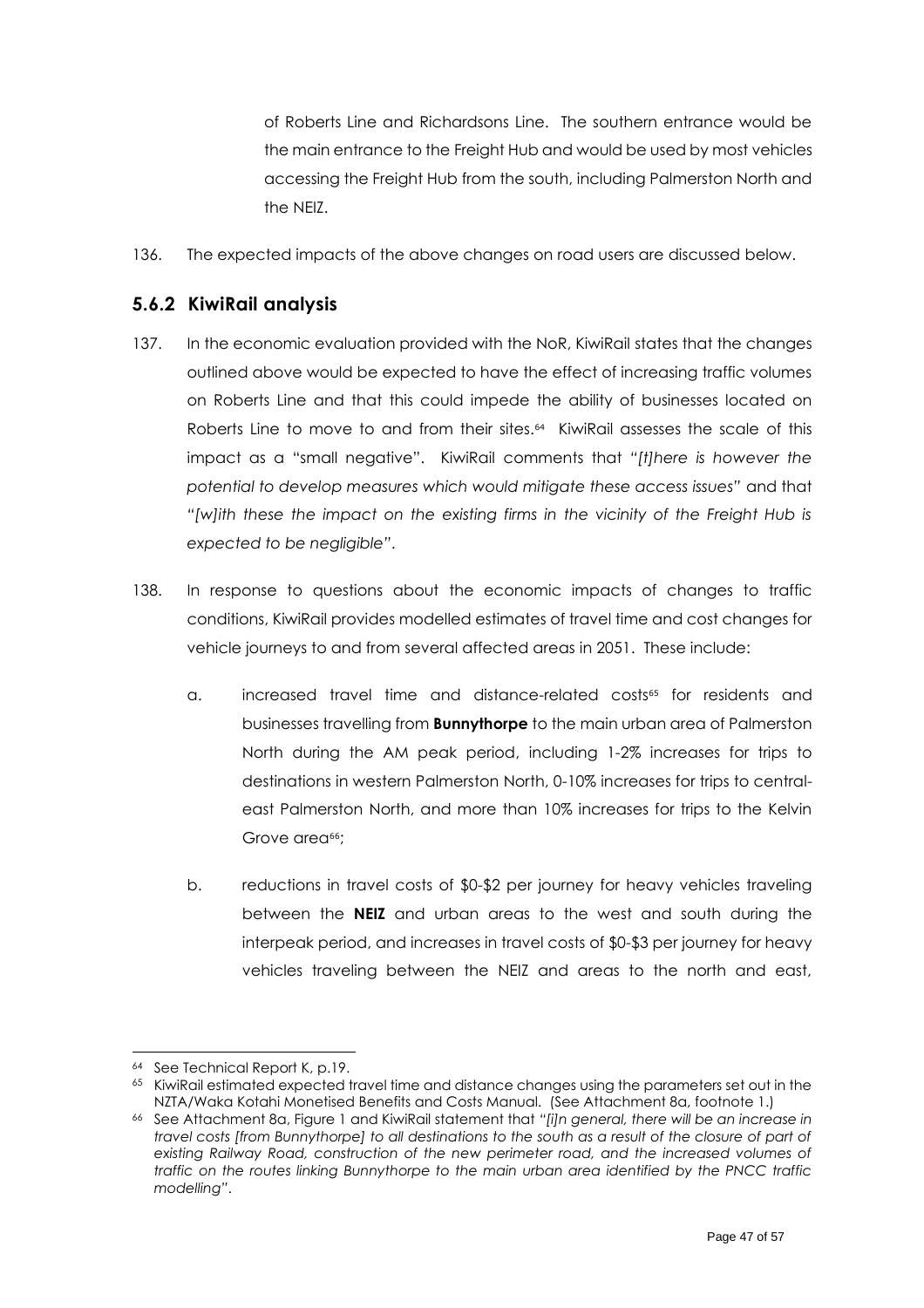including Feilding, Bunnythorpe and the Kelvin Grove industrial area, during the interpeak period<sup>67</sup>;

- c. increases in the cost of heavy vehicle trips between **Kelvin Grove** and areas west and north (including Bunnythorpe, Feilding and the KFH/NEIZ area) during the interpeak period of between 10 cents and more than \$2.50<sup>68</sup>; and
- d. increases in heavy vehicle transport costs for most trips in the **urban area of Palmerston North** during the interpeak period, ranging from 0.5% to more than 5%, with the worst effects experienced in the City Centre and areas to the west of the City Centre.<sup>69</sup>

### <span id="page-47-0"></span>**5.6.3 Commentary**

- 139. S42A traffic and transportation expert, Harriet Fraser, identifies a range of adverse effects on different parts of the city's roading network that she considers likely to result from the changes outlined above. 70 She also expresses a concern that KiwiRail's traffic modelling underestimates the impacts on travel times in some cases, including in relation to journeys involving central Bunnythorpe<sup>71</sup> and Tremaine Avenue at peak times.<sup>72</sup>
- 140. Regarding the NEIZ, Ms. Fraser expects that businesses in the NEIZ that rely on vehicle access to the city via Railway Road to the south would be adversely affected by worsening congestion associated with the additional RFH traffic<sup>73</sup>, as would the ability of businesses located on the section of Roberts Line included within the designation to move to and from their sites.<sup>74</sup>
- 141. Overall, Ms. Fraser considers that traffic conditions at multiple locations within the network would be expected to deteriorate as a result of the activities of the Freight Hub. From my perspective, this has the potential to result in negative economic and social impacts on affected road users, including increased travel times and vehicle operating costs as well as reduced connectivity between residents and the things they value e.g. healthcare, employment, education, friends and family, etc. It could also impose additional costs on the wider community if upgrades to the roading

<sup>67</sup> See Attachment 8a, Figure 2.

<sup>68</sup> See Attachment 8a, Figure 5.

<sup>69</sup> See Attachment 8a, Figure 4.

<sup>70</sup> See Fraser evidence, para 115.

<sup>71</sup> See Fraser evidence, para 8.

<sup>72</sup> See Fraser evidence, para 15.

<sup>73</sup> See Fraser evidence, para 11.

<sup>74</sup> See Fraser evidence, paras 115(g) and 133-137.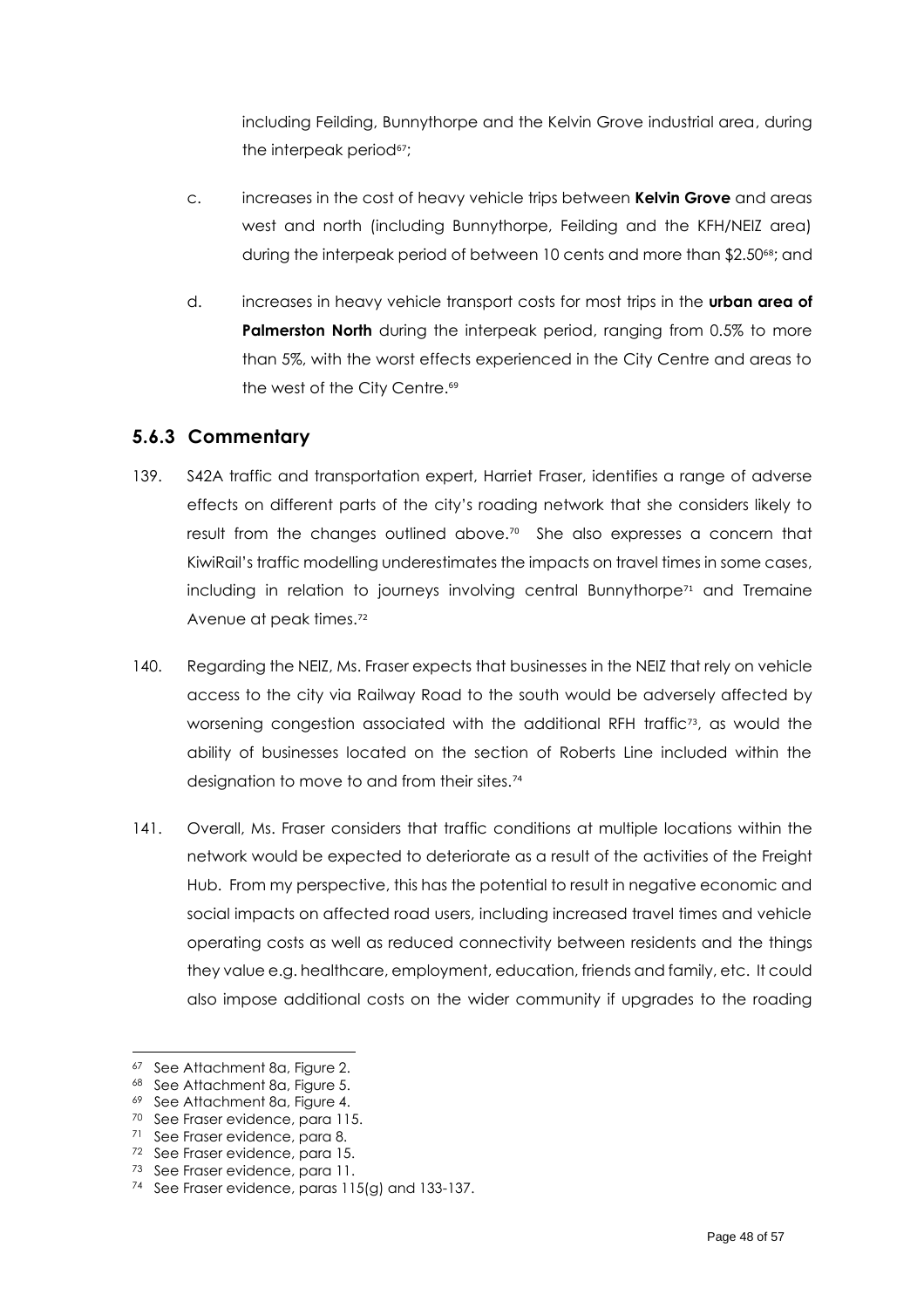network are required (or brought forward) because of the activities of the Freight Hub.

- 142. While the overall economic costs of these disruptions have not been quantified, they would be likely to be quite material over time.
- 143. Connectivity is an increasingly critical driver of economic and social wellbeing. In my view, any project that has the potential to reduce connectivity should be evaluated very carefully and opportunities to avoid or mitigate such impacts should be sought.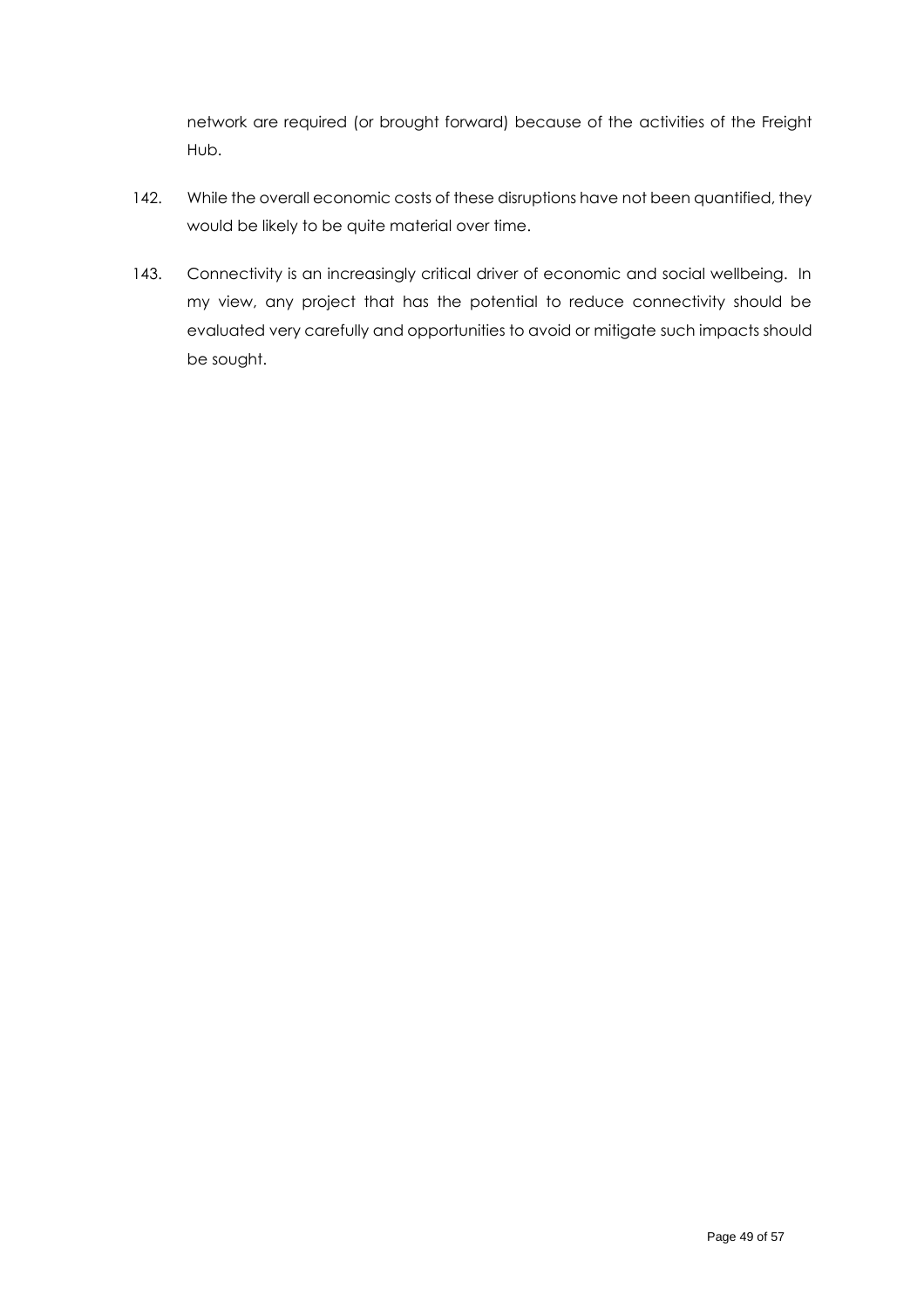# <span id="page-49-0"></span>**6 The importance of integration**

144. KiwiRail has an opportunity to maximise the cost reduction, mode shift and investment benefits of the Freight Hub by ensuring that it integrates effectively with other key regional freight infrastructure such as the NEIZ and Ring Road.

# <span id="page-49-1"></span>**6.1 Integration between Freight Hub and NEIZ**

- 145. As discussed earlier, there is a strong desire among stakeholders involved in planning for the Central NZ Distribution Hub for a connectivity solution between the Freight Hub and adjacent NEIZ that allows freight to move efficiently between the two sites. This is especially important for businesses based in the NEIZ that are heavy users of rail in their day-to-day operations e.g. distribution centres ("Level 2 users").
- 146. Given the heavy traffic volumes expected on Roberts Line<sup>75</sup>, stakeholder preference is for Level 2 users to be able to access the Freight Hub via a grade-separated freight corridor. A dedicated corridor would provide separation from other traffic using Roberts Line and enable the use of specialised rolling stock (e.g. mafi units or combi lifts) to move large volumes of freight between the NEIZ and Freight Hub.<sup>76</sup> This would be expected to result in safer, more efficient freight movements relative to a solution involving the public road network.
- 147. I understand that the desired end state is for the NEIZ and Freight Hub to be connected in a way that enables freight to move seamlessly between them as part of a single, integrated freight system, consistent with the vision for the Central NZ Distribution Hub outlined in section [4.](#page-14-0) In my opinion, this would enhance the productivity of the precinct and strengthen Palmerston North's reputation as a major freight and logistics centre, maximising the economic benefits of the Freight Hub to the region. It would also go some way towards mitigating the negative impacts of the Freight Hub on vehicle movements to and from the NEIZ.
- 148. Initial freight volumes may not warrant the level of expenditure that would be required to develop a grade-separated connection immediately. In my view, however, it is important that the designation preserves the option for grade

<sup>75</sup> As discussed in section [5.6,](#page-45-0) current plans for the Freight Hub would see the section of Roberts Line that separates the NEIZ from the Freight Hub become a busy thoroughfare for trucks carrying freight to and from the Freight Hub as well as commuter traffic traveling north-south between the city and Bunnythorpe.

<sup>76</sup> The concept of a dedicated freight corridor between the NEIZ and Freight Hub is also discussed in the traffic and transportation evidence of Harriet Fraser. See, e.g. *"My understanding is that for containers to be moved between the two sites without using the public road network a straddle corridor with a width of around 50m would be needed"*. (Fraser evidence, paragraph 125.)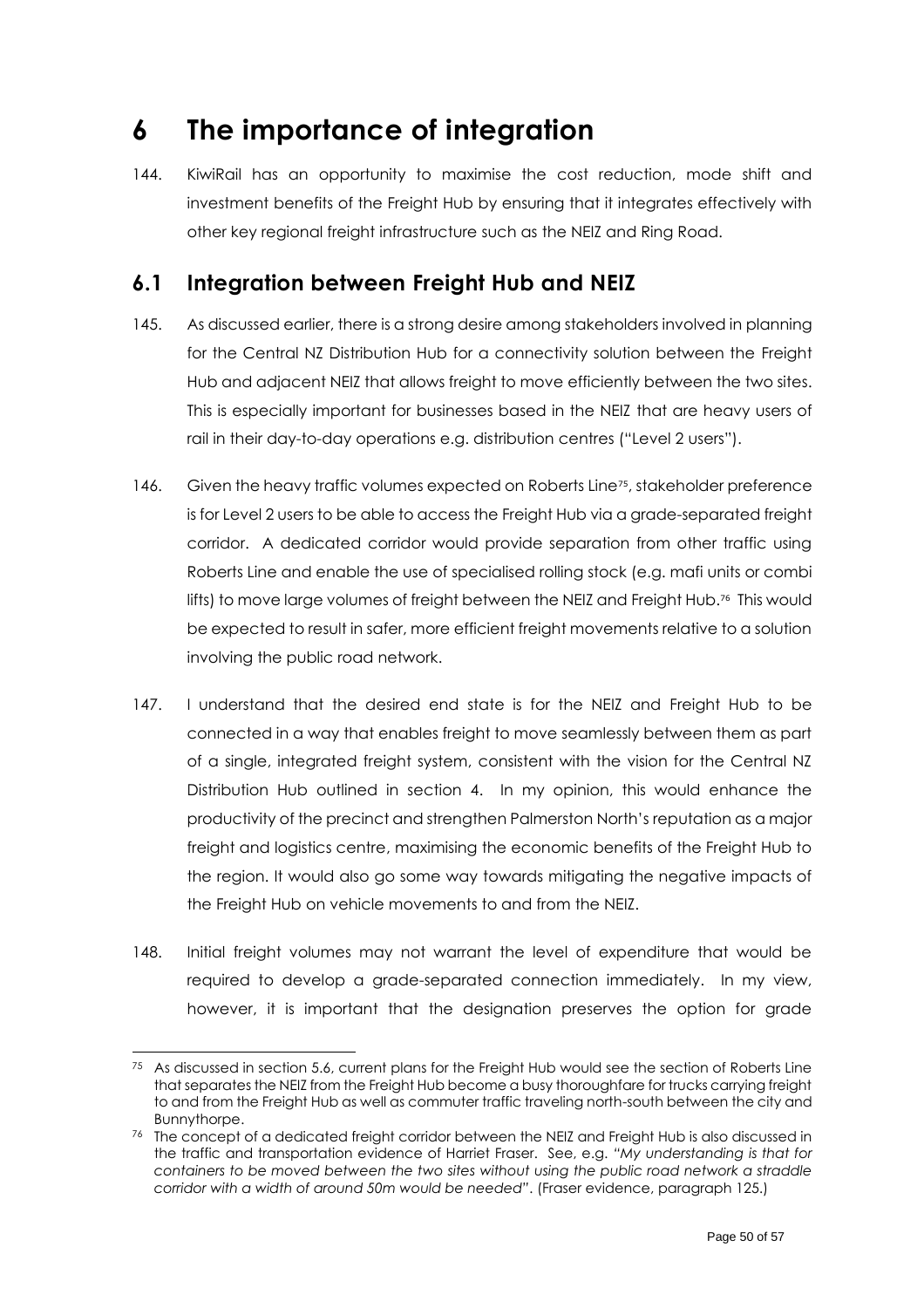separation in future, once the NEIZ and Freight Hub have developed further, and freight volumes have increased to a level that justifies the investment.

149. I understand that the Central NZ Distribution Hub Stakeholder Group (CNZDHSG)<sup>77</sup> is currently involved in master planning discussions pertaining to the wider distribution precinct (which includes the NEIZ and proposed KiwiRail facility), <sup>78</sup> including consideration of access issues. The CNZDHSG (excluding KiwiRail) highlights the importance of preserving future optionality in its submission:

> CNZDHSG seek an outcome that enables KiwiRail and CNZDHSG to respond to the outcome of the wider master planning process, particularly integrated transport connections and infrastructure to enable the "Level 2 User" to access the KiwiRail rail infrastructure. In the first instance that means developing the land in a way which does not restrict future opportunities for that connection to occur and for the infrastructure to adjust and be upgraded as freight movements between the NEIZ, Airport and KiwiRail Freight Hub increase.<sup>79</sup>

150. KiwiRail's current roading plan has NEIZ businesses accessing the Freight Hub via a public roundabout at the intersection between Roberts Line and Richardsons Line. In addition to freight vehicles from the NEIZ, the roundabout would be used by other Freight Hub customers from around the region as well as non-freight related traffic using Roberts Line as a through-road*.* KiwiRail has not expressed an intention to provide a dedicated accessway for Level 2 users (or NEIZ users generally) and has stated that grade separation to enable one to be developed in future is unnecessary. For example, see the following excerpt from KiwiRail's response to s92 request  $# 116(i)$ :

> The traffic models and results reported in the ITA have been updated in response to Request 143, with the updated 2051 analysis showing that the expected volumes at this intersection will be adequately accommodated with a dual-lane roundabout, performing at a LOS A in the 2051 'with RFH' scenario. The updated model demonstrates there is no need to provide for a grade separated intersection. The NoR is sufficiently sized to accommodate this roundabout, providing access to the RFH including for NEIZ customers.

151. S42A Traffic and Transportation expert, Harriet Fraser, sees this as a missed opportunity to create a connectivity solution for the NEIZ that is better than the public road network:

<sup>77</sup> Members of the CNZDHSG include KiwiRail, CEDA, PNCC, Horizons Regional Council, Waka Kotahi, Palmerston North Airport Limited, DKSH and PMB Landco Ltd.

<sup>78</sup> See section [4.2](#page-15-0) for further information about the Central NZ Distribution Hub.

<sup>79</sup> A similar submission was made by CEDA (S12) in its own right.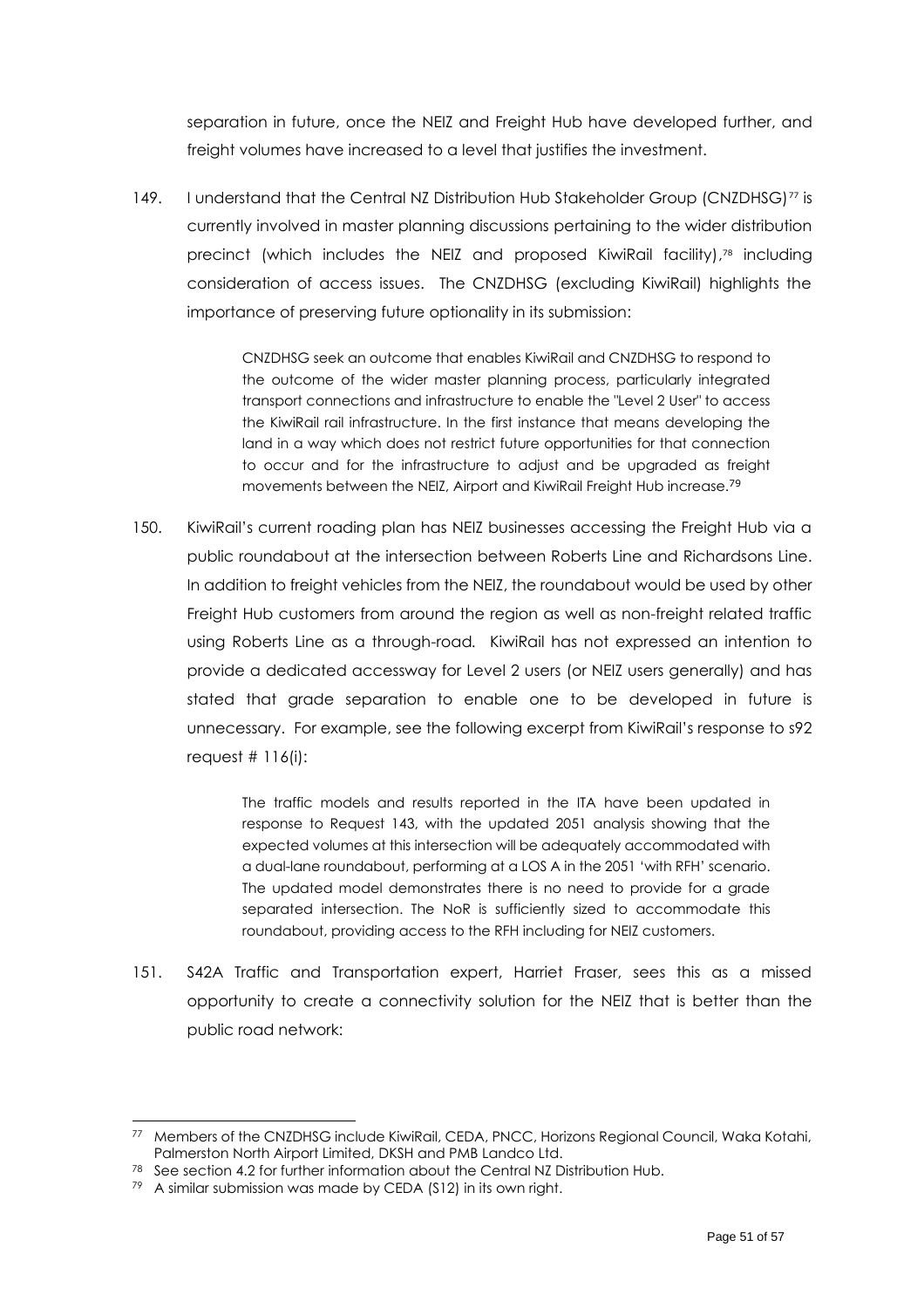The Freight Hub site plan does not include any separate provision for the movement of containers between the Freight Hub site and the NEIZ other than by truck on the public road network. As such, the access provision to the Freight Hub by NEIZ businesses is no different to that of the wider public. The only transport benefit is the proximity of the two areas to each other.<sup>80</sup>

152. In my opinion, KiwiRail's proposal risks severing the distribution precinct into two distinct "islands", foregoing the potential integration efficiencies enabled by the adjacency of the Freight Hub to the NEIZ. One submitter describes the conflicts inherent in KiwiRail's proposed access solution as follows:

> The current design and layout of the KiwiRail Regional Freight Hub, as indicated in the Landscape Plan, has a single main entrance which is furnished with a roundabout at the point where it intersects the road which will be one of the main thoroughfares for traffic from Feilding and Northern townships into Palmerston North. This indicates that trucks or vehicles from the KiwiRail Regional Freight Hub will be required to navigate, and integrate with, vehicle traffic on what is likely to be a busy road.<sup>81</sup>

153. KiwiRail states in the NoR documents that it intends to work with Distribution Hub stakeholders on integration solutions.<sup>82</sup> To ensure this is undertaken in a transparent and coordinated way, I would support a condition that requires KiwiRail to actively engage with stakeholders (e.g. as part of the Central NZ Distribution Hub Stakeholder Group) regarding opportunities for integration with surrounding land uses, including Level 2 users.

# <span id="page-51-0"></span>**6.2 Integration between Freight Hub and Regional Freight Ring Road**

- <span id="page-51-1"></span>154. In section [4.3.2,](#page-22-0) I outlined the importance of ensuring the Freight Hub integrates effectively with the planned Regional Freight Ring Road. To maximise the benefits of both projects for the region, I believe it is critical that they connect with each other in a way that allows freight to move seamlessly between the Freight Hub and producers and markets located elsewhere in the lower North Island. This requires that:
	- the Ring Road is in place by the time the Freight Hub becomes operational;

<sup>80</sup> See, evidence of Harriet Fraser, paragraph 124.

<sup>81</sup> See submission S17 (N. Schreurs and T. Good).

<sup>82</sup> See, e.g., Assessment of Environmental Effects, p.52 (*"KiwiRail has also been working with PNCC, CEDA and local landowners to look at the integration of the Freight Hub with the surrounding land uses and transport links (including how freight from the NEIZ zone/Airport could access the Freight Hub). This work is currently being led by CEDA and KiwiRail has indicated it will continue to be involved as part of the wider group to develop solutions which enable the transfer of local freight to the Freight Hub site"*).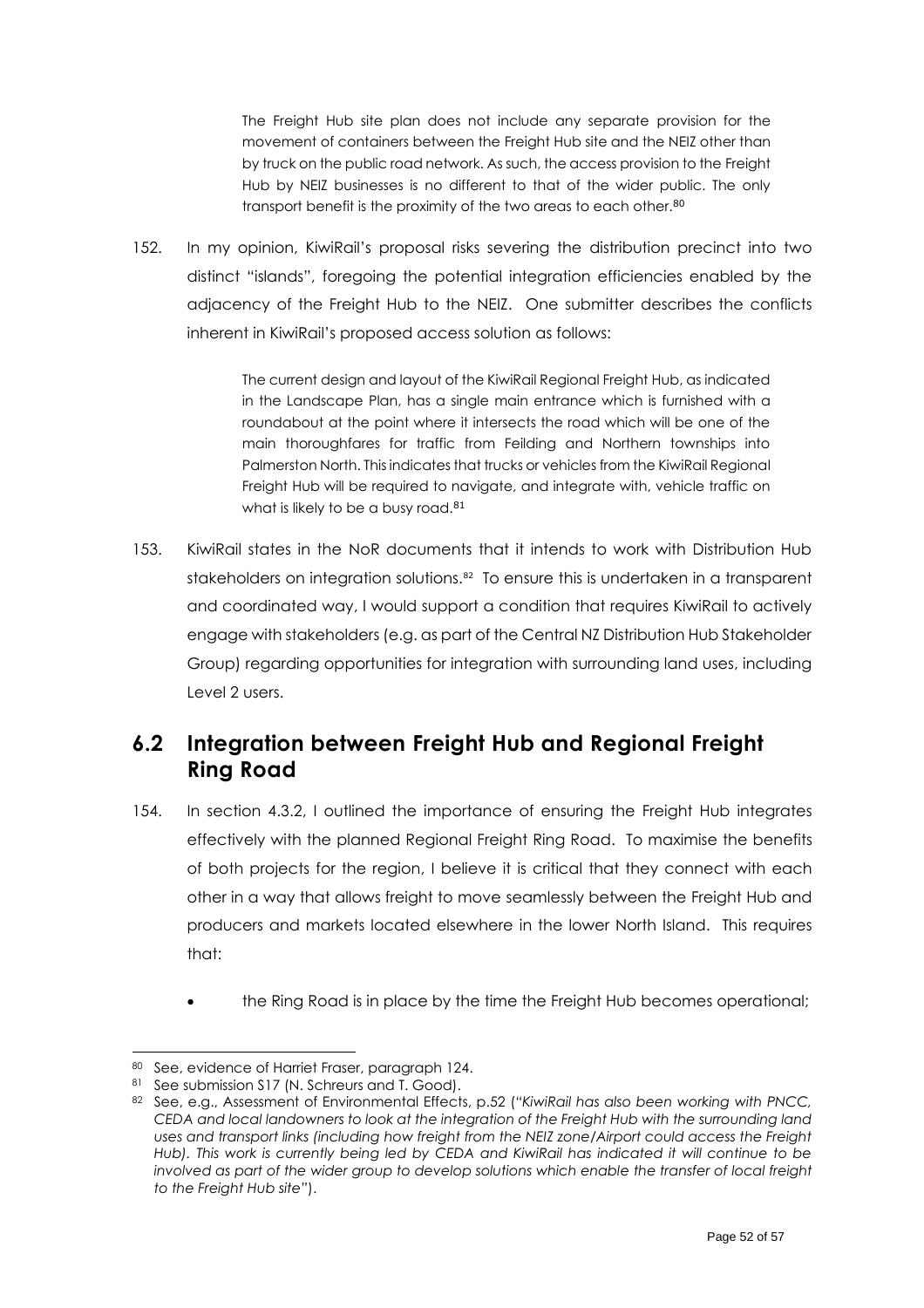- the design of the Rail Hub supports an optimal alignment for the Ring Road; and
- the roading connections between the Freight Hub and Ring Road are as efficient as possible.
- 155. Fulfilment of these conditions will enable the efficient transfer of freight between road and rail, maximising the economic benefits described in section [5](#page-23-0) and advancing the region's objective of becoming a major distribution centre. It will also encourage maximum uptake of the Ring Road and diversion of trucks away from the central city, which are critical to PNCC's placemaking objectives.
- 156. Several submitters highlight the importance of efficient connectivity between the Freight Hub and the Ring Road. For example, CEDA and the Central NZ Distribution Hub Stakeholders Group express their desire for *"an outcome that enables the KiwiRail Freight Hub to connect to the future transport network detailed in the NZTA PNITI Business Case in an efficient and effective manner"*. 83

The full benefits of the proposed Freight Hub depend on upgrading the roading infrastructure to unlock the distribution potential of the region….. As the Freight Hub is being progressed by KiwiRail separately from the roading initiatives, it is not possible to properly assess whether the projects will successfully realise their respective (or collective) intended benefits.<sup>84</sup>

- 157. I understand that, as currently designed, the northern section of KiwiRail's proposed perimeter road overlaps the planned alignment of the Ring Road at the point where it bypasses the town of Bunnythorpe. Traffic and Transportation expert, Harriet Fraser, states in her evidence that she is concerned about the potential impacts of the Freight Hub on these bypasses, which she says are critical to the removal of throughtraffic from central Bunnythorpe. 85
- 158. When asked via s92 information request about the plan for connections with the Ring Road, KiwiRail responded that Waka Kotahi has not yet finalised plans for timing, route alignments and tie-in positions for the Ring Road and *"[i]t is not KiwiRail's responsibility to assume route alignments and connections for the Ring Road"*. 86

<sup>83</sup> See CEDA submission (S12) and CNZDHSG submission (S63).

<sup>84</sup> See submission of P. Gore & D. O'Reilly (S61).

<sup>85</sup> See, e.g. Fraser evidence at paragraph 9.

<sup>86</sup> See KiwiRail response to s.92 request 114 (response number 2.1.1).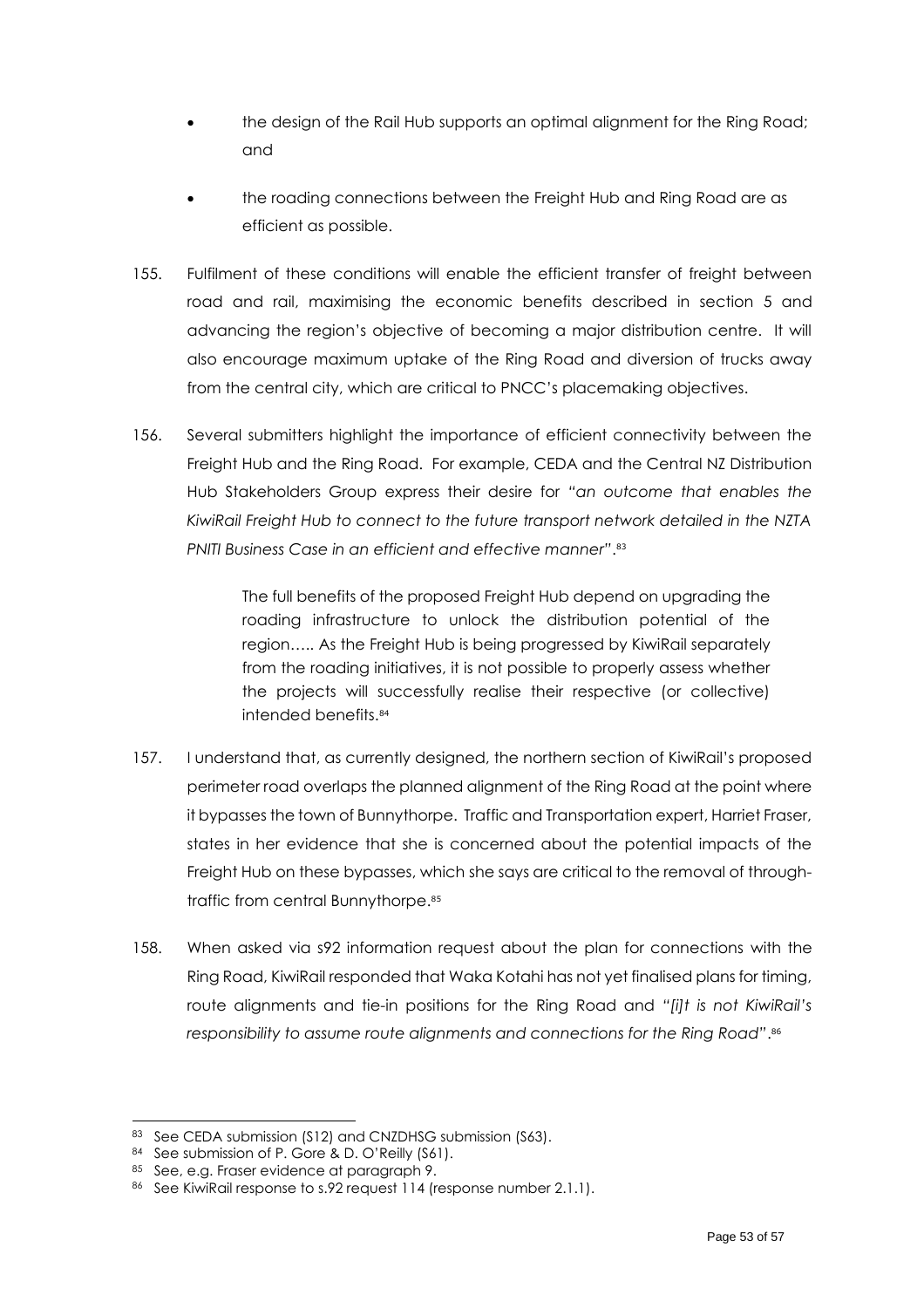- 159. KiwiRail goes on to state that the Rail Hub has been designed in such a way as to enable future connections to the western and southern bypasses of Bunnythorpe. *"This could occur, for example, with the northern section of the [Freight Hub] perimeter road being converted into, or connecting into, a southern bypass while the western section of the perimeter road could be aligned within the designation to link to a western bypass".* 87
- 160. According to Ms. Fraser, however, KiwiRail has not provided enough information to demonstrate that the NoR would support the delivery of these future bypasses. For example, see Fraser evidence at paragraph 123:

Regarding the western and southern bypasses of Bunnythorpe, I expect these would effectively remove Freight Hub trips and other trips that do not have origins or destinations in Bunnythorpe and its immediate surroundings from central Bunnythorpe. In my view, it is imperative that the Freight Hub does not impede the delivery of these possible future bypasses. This is particularly the case for the southern bypass, which is likely to share some of the corridor of the northern section of the proposed Freight Hub perimeter road. To date, KiwiRail has not demonstrated how this might be achieved.

- 161. KiwiRail has proposed an NoR condition that requires it to work with stakeholders to agree a Road Network Integration Plan (RNIP) that will *"provide a mechanism to enable the roading network for the Rail Hub to be appropriately integrated with plans for the wider transport network"*. 88 The proposed condition requires the Plan to be developed 12 months prior to construction of the Rail Hub.
- 162. Horizons Regional Council and Waka Kotahi propose some amendments to this condition in their submissions. Horizons requests that PNCC and Waka Kotahi be included in the RNIP stakeholder group and that the RNIP be updated regularly e.g. every 3-6 months.<sup>89</sup> Waka Kotahi recommends a requirement for KiwiRail to work with Waka Kotahi *"to agree an appropriate timeframe for the preparation of the RNIP [and] agree a process where the RNIP is endorsed by all parties before it is included in the outline plan"*. 90
- 163. I would support a condition that requires KiwiRail to actively engage with Ring Road stakeholders to agree a roading plan that delivers on the objectives outlined in paragraph [154](#page-51-1) above.

<sup>87</sup> See KiwiRail response to s.92 request 114 (response number 2.1.2).

<sup>88</sup> See KiwiRail response to request 114 and proposed NoR condition.

<sup>89</sup> See submission of Horizons Regional Council (S20).

<sup>90</sup> See submission of Waka Kotahi (S65).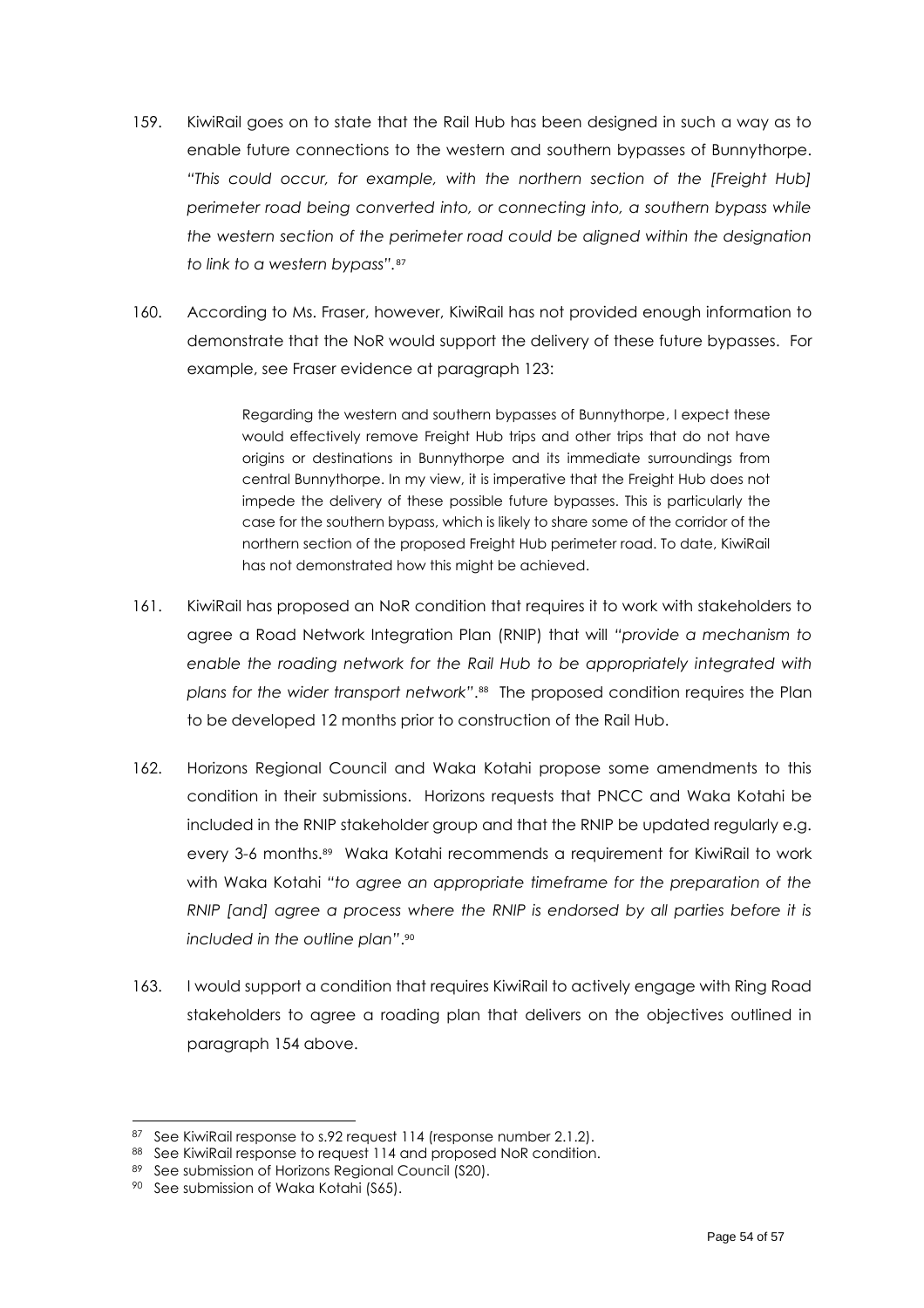# <span id="page-54-0"></span>**7 Review of submissions**

- 164. I have reviewed all of the public submissions on the NoR relevant to economics. The matters raised can be broadly summarised as follows:
	- a. The Freight Hub would generate investment and employment benefits in the Manawatu-Whanganui region; 91
	- b. The Freight Hub would support a mode shift of freight from road to rail, resulting in reduced emissions, congestion, safety issues and road maintenance; 92
	- c. The Freight Hub would help to improve supply chain efficiency and resilience, including for local industries; 93
	- d. The Freight Hub would negatively impact the performance of the local roading network; 94
	- e. It is important that the Freight Hub integrates effectively with the NEIZ and/or the Regional Freight Ring Road;<sup>95</sup>
	- f. KiwiRail's economic benefit estimates are overly optimistic; 96
	- g. New technologies in truck efficiencies have not been considered; <sup>97</sup> and
	- h. The Freight Hub would take up valuable residential and/or industrial land. 98
- 165. The topics listed in paragraphs a through g are addressed in various places throughout my evidence. Submissions relating to roading and traffic impacts are

<sup>91</sup> See, e.g. Manawatu District Council (S51), Central Economic Development Agency (CEDA) (S12), Accelerate 25 Manawatu-Whanganui (S56), Janet Susan Stirling (S19), Zaneta Park (S24), Michael Sharp (S55), Mike Tate (S23), Renee louise Thomas-Crowther (S70).

<sup>92</sup> See, e.g. Horowhenua District Council (S73), Central Economic Development Agency (CEDA) (S12), Christopher Joseph Clarke (S11), Janet Susan Stirling (S19), Zaneta Park (S24), Michael Sharp (S55), Ben Foster (S78), Mike Tate (S23).

<sup>93</sup> See, e.g. Horowhenua District Council (S73), Central Economic Development Agency (CEDA) (S12), Accelerate 25 Manawatu-Whanganui (S56).

<sup>94</sup> See, e.g. Horizons Regional Council (S20), Foodstuff North Island (S58), Tutaki 2019 Ltd (S13), Danelle O'Keeffe & Duane Butts (S72).

<sup>95</sup> See, e.g. Central Economic Development Agency (CEDA) (S12), Central New Zealand Distribution Hub Stakeholder Group (S63), Mike Tate (S23), Nicola Schreurs and Thomas Good (S17), Aaron P Fox (S47), Peter Gore & Dale O'Reilly (S61), Waka Kotahi NZ Transport Agency (S65).

<sup>96</sup> See, e.g. Aaron P Fox (S47), Darren Green (S71), Danelle O'Keeffe & Duane Butts (S72), Ji Hangfeng (S97).

<sup>97</sup> See, e.g. Darren Green (S71), Ji Hangfeng (S97).

<sup>98</sup> See, e.g. Nicola Schreurs and Thomas Good (S17), Aaron P Fox (S47), Raewyn Carey (S84), Danelle O'Keeffe & Duane Butts (S72).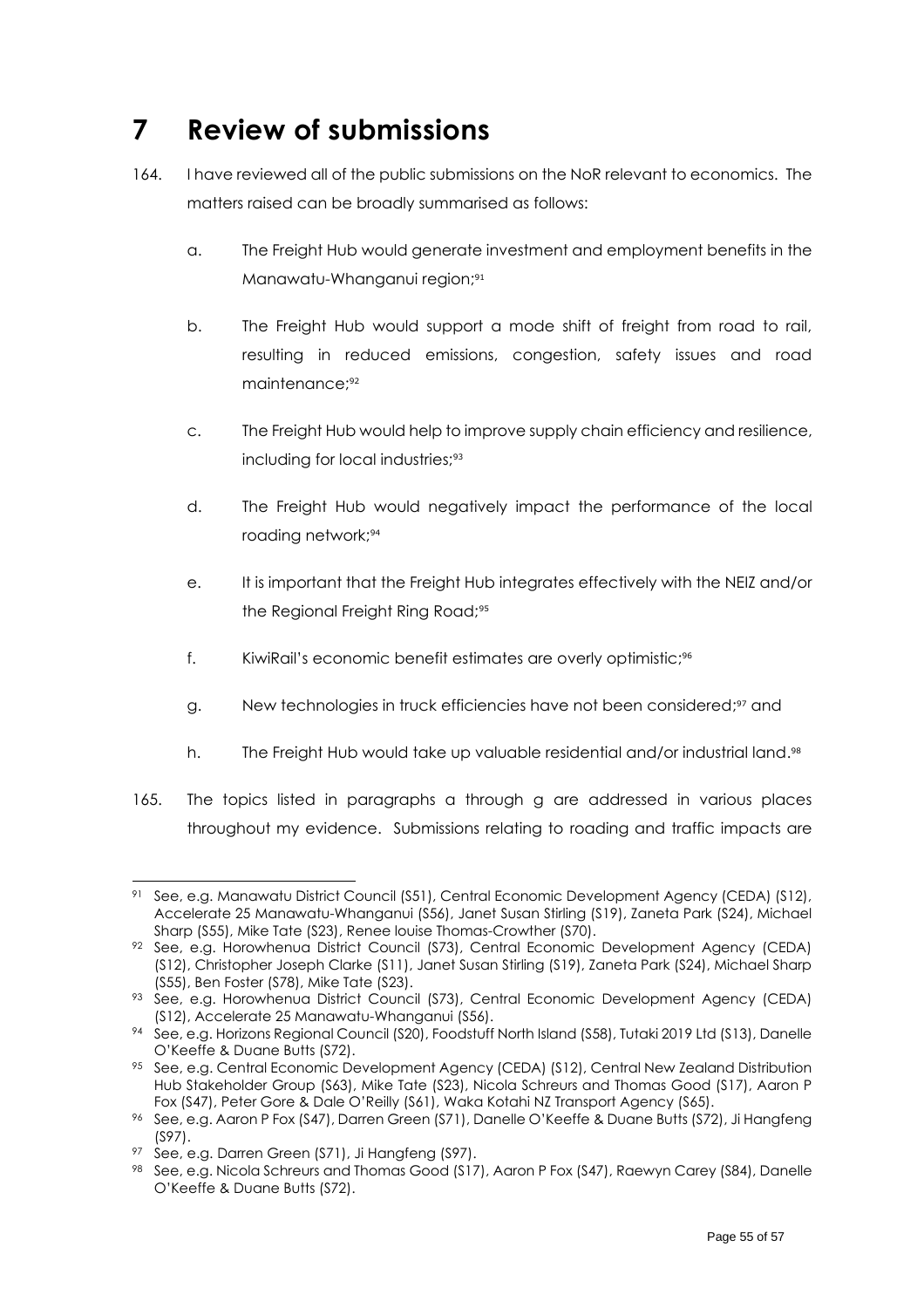covered in greater detail in the evidence of s42A traffic and transportation expert, Harriet Fraser.

- 166. Regarding the issue identified in paragraph h, I understand that the Freight Hub would take up around 60 ha of the NEIZ Extension Zone and around 120 ha of rural/residential land to the north of the NEIZ. It will be important for the Council to review its land stocks in light of this and prepare to rezone additional land if this is needed to meet the city's expected industrial and residential land requirements.
- 167. From an industrial land perspective, I note that the selected location for the Freight Hub is consistent with PNCC's long-held strategy of developing a multi-modal (air, rail, road) freight precinct in the NEIZ area. I also understand that PNCC plans to formally review the capacity of the NEIZ in the near future recognising that, if the Freight Hub goes ahead, around 150ha of the 212 ha NEIZ will at that stage have been developed or secured with the intention to develop in the short to medium term. 99
- 168. From a residential perspective, I understand there are several major housing developments planned or underway in the city that are designed to meet expected growth in housing demand over the next 30 or so years (without needing the land subject to the NoR). I also understand that the Council and other stakeholders are investigating options for housing growth in Bunnythorpe to accommodate expected employment growth associated with the Freight Hub.100

<sup>99</sup> See memorandum of David Murphy regarding Strategic Planning Context for the Freight Hub, p. 7.

<sup>100</sup> See memorandum of David Murphy regarding Strategic Planning Context for the Freight Hub, p. 8.